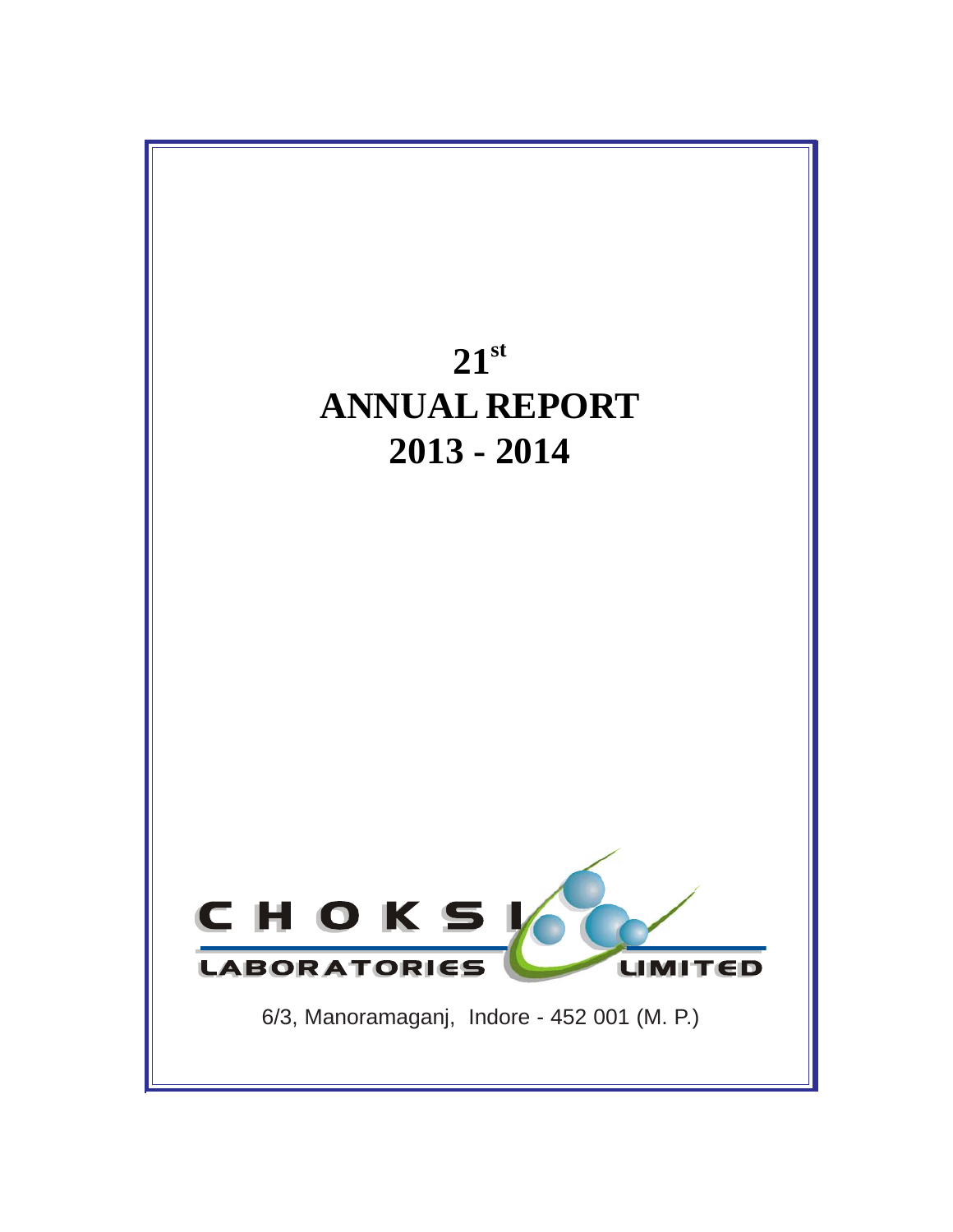# **CHOKSI LABORATORIES LIMITED**

### **BRANCHES/LAB**

- 1. 829, GIDC Makarpura, Vadodara – 390 010 (Gujrat)
- 2. Gokul Complex, IInd & IIIrd Floor, 101/8 GIDC Char Rasta Vapi - 396 195 (Gujrat)
- 3. Plot No. 362, Industrial Area Phase II, Panchkula - 134 113 (Hariyana)
- 4. Plot No. C-18 & 20, Phace 1-A, Verna Industrial Estate. Verna - 403 722 (GOA)
- 5. Plot No. 8, 2nd Floor, Siddhivinayak Complex, Phase - II, Near BDA Complex, 80, Feet Ring Road, Nagarbhavi Bangalore - 560072, (Karnataka)

### **SHARE TRANSFER AGENT**

Link Intime India Pvt. Ltd. C-13, Pannalal Silk Mill Compound, L.B.S. Marg, Bhandup (W), Mumbai -400 078 Tel. No. 25963838 Ext. : 2297 Fax : No. 25946969

### **BOARD OF DIRECTORS :**

Mr. Sunil Choksi - Managing Director Mrs. Himika Choksi Verma - Jt. Managing Director - (Up to 01.09.2014) Mrs. Stela Choksi **-** Whole-time Director Mr. Vyangesh Choksi - Whole-time Director Mr. Sudarshan Shastri - Director Mr. Pradip Karmakar - Director Mr. Satish Joshi - Director Mr. N. K. Mani – Director

### **COMPANY SECRETARY & COMPLIANCE OFFICER :** Ms. Rikita Jain

### **AUDITORS :**

PRATEEK JAIN & CO. Chartered Accountants 212, Shalimar Corporate Centre, 8-B, South Tukoganj, Indore – 452 001 (M.P.)

### **BANKERS :**

Axis Bank Bank Of India HDFC Bank Union Bank of India

#### **REGISTERED OFFICE & LABORATORY :**

6/3, Manoramaganj, INDORE- 452 001 (M.P.) CIN : L85195MP1993PLC007471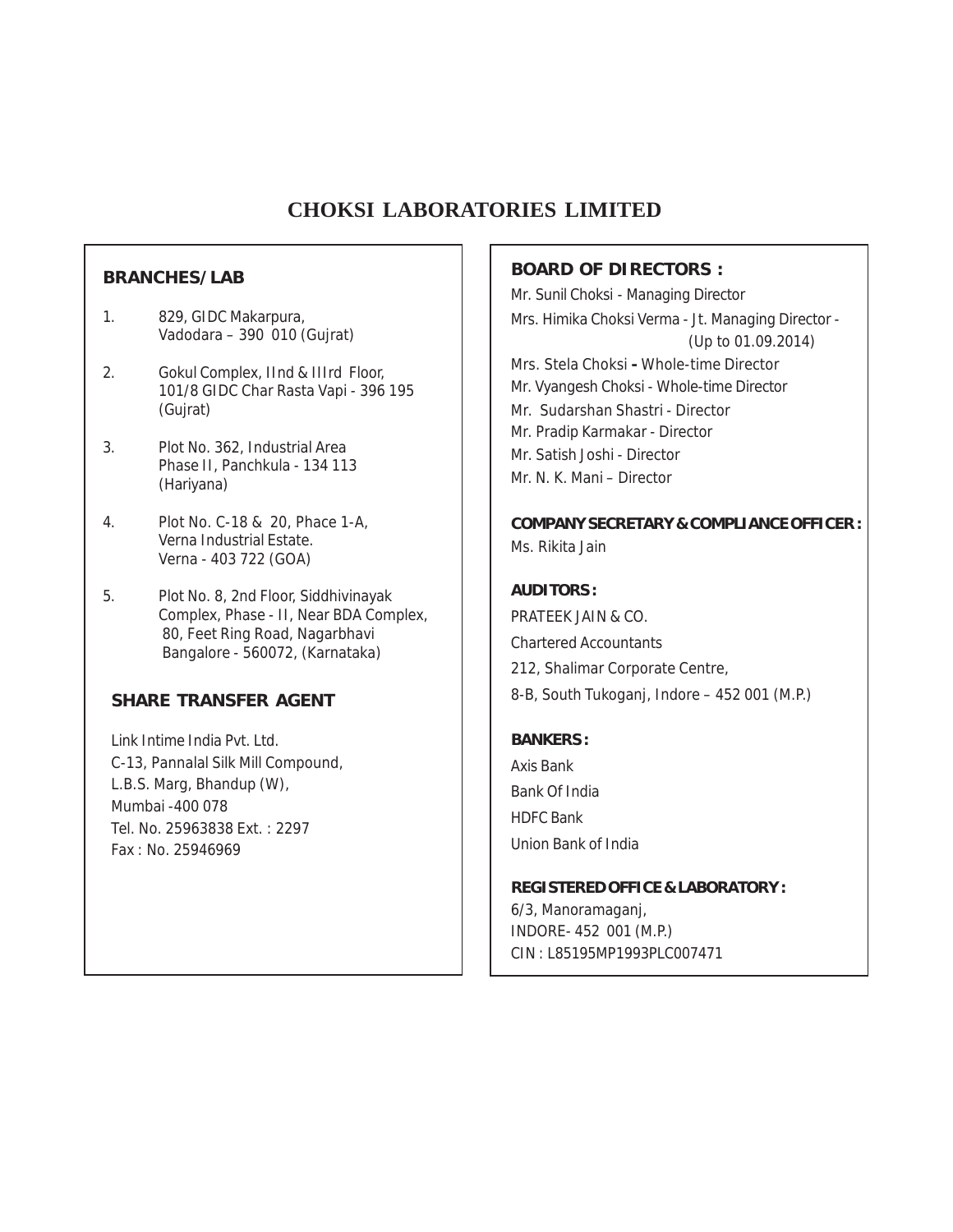### **NOTICE**

NOTICE is hereby given that the 21<sup>st</sup> Annual General Meeting of the members of the Company will be held on 30th day of September, 2014 at 10.30 a.m. at the Registered Office of the Company to transact the following business:

#### **ORDINARY BUSINESS**

- 1. To receive, consider and adopt the Audited Balance Sheet and the Profit & Loss account of the Company for the year ended on 31st March, 2014 and the Reports of the Directors and Auditors thereon.
- 2. To appoint a Director in place of Mrs. Stela Choksi (DIN 00155043) who retires by rotation and being eligible offers herself for re-appointment.
- 3. To consider and if thought fit, to pass, with or without modification, the following resolution as an Ordinary Resolution:-

"**RESOLVED THAT** pursuant to the provisions of Sections 139 of the Companies Act, 2013 ("Act") and other applicable provisions of the Act, if any and the Rules framed thereunder, as amended from time to time, M/s Prateek Jain & Co., Chartered Accountants (ICAI Firm Registration No. 009494C M/No. – 79214) be and is hereby reappointed as the Statutory Auditors of the Company to hold office from the conclusion of this Annual General Meeting (AGM) to till the conclusion of next Annual General Meeting of the Company, at such remuneration as may be mutually agreed upon between the Board of Directors of the Company and the Auditors."

#### **SPECIAL BUSINESS:**

#### **4. Appointment of Mr. Sudarshan Shastri as an Independent Director:**

To consider and if thought fit, to pass, with or without modification, the following resolution as an Ordinary Resolution:-

"**RESOLVED THAT** pursuant to the provisions of Sections 149, 152 and other applicable provisions, if any, of the Companies Act, 2013 ("Act") and the Rules framed thereunder as read with Schedule IV to the Act, as amended from time to time, Mr. Sudarshan Shastri (DIN: 00155105), a non-executive, Independent Director of the Company, who has submitted a declaration that he meets the criteria for independence as provided in Section 149(6) of the Act and who is eligible for appointment, be and is hereby appointed as an Independent Director of the Company, with effect from 01st October, 2014 upto 30th September, 2019."

#### **5. Appointment of Mr. Pradip Karmakar as an Independent Director:**

To consider and if thought fit, to pass, with or without modification, the following resolution as an Ordinary Resolution:-

"**RESOLVED THAT** pursuant to the provisions of Sections 149, 152 and other applicable provisions, if any, of the Companies Act, 2013 ("Act") and the Rules framed thereunder as read with Schedule IV to the Act, as amended from time to time, Mr. Pradip Karmakar (DIN: 02396878), a non-executive, Independent Director of the Company, who has submitted a declaration that he meets the criteria for independence as provided in Section 149(6) of the Act and who is eligible for appointment, be and is hereby appointed as an Independent Director of the Company, with effect from 01st October, 2014 upto 30th September, 2019."

#### **6. Appointment of Mr. N.K. Mani as an Independent Director:**

To consider and if thought fit, to pass, with or without modification, the following resolution as an Ordinary Resolution:-

"**RESOLVED THAT** pursuant to the provisions of Sections 149, 152 and other applicable provisions, if any, of the Companies Act, 2013 ("Act") and the Rules framed thereunder as read with Schedule IV to the Act, as amended from time to time, Mr. N.K. Mani (DIN: 02783996), a non-executive Independent Director of the Company, who has submitted a declaration that he meets the criteria for independence as provided in Section 149(6) of the Act and who is eligible for appointment, be and is hereby appointed as an Independent Director of the Company, with effect from 01st October, 2014 upto 30th September, 2019."

#### **7. Appointment of Mr. Satish Chandra Joshi as an Independent Director:**

To consider and if thought fit, to pass, with or without modification, the following resolution as an Ordinary Resolution:-

"**RESOLVED THAT** pursuant to the provisions of Sections 149, 152 and other applicable provisions, if any, of the Companies Act, 2013 ("Act") and the Rules framed thereunder as read with Schedule IV to the Act, as amended from time to time, Mr. Satish Chandra Joshi (DIN: 01520247), a non-executive Independent Director of the Company, who has submitted a declaration that he meets the criteria for independence as provided in Section 149(6) of the Act and who is eligible for appointment, be and is hereby appointed as an Independent Director of the Company, with effect from 01st October, 2014 upto 30th September, 2019."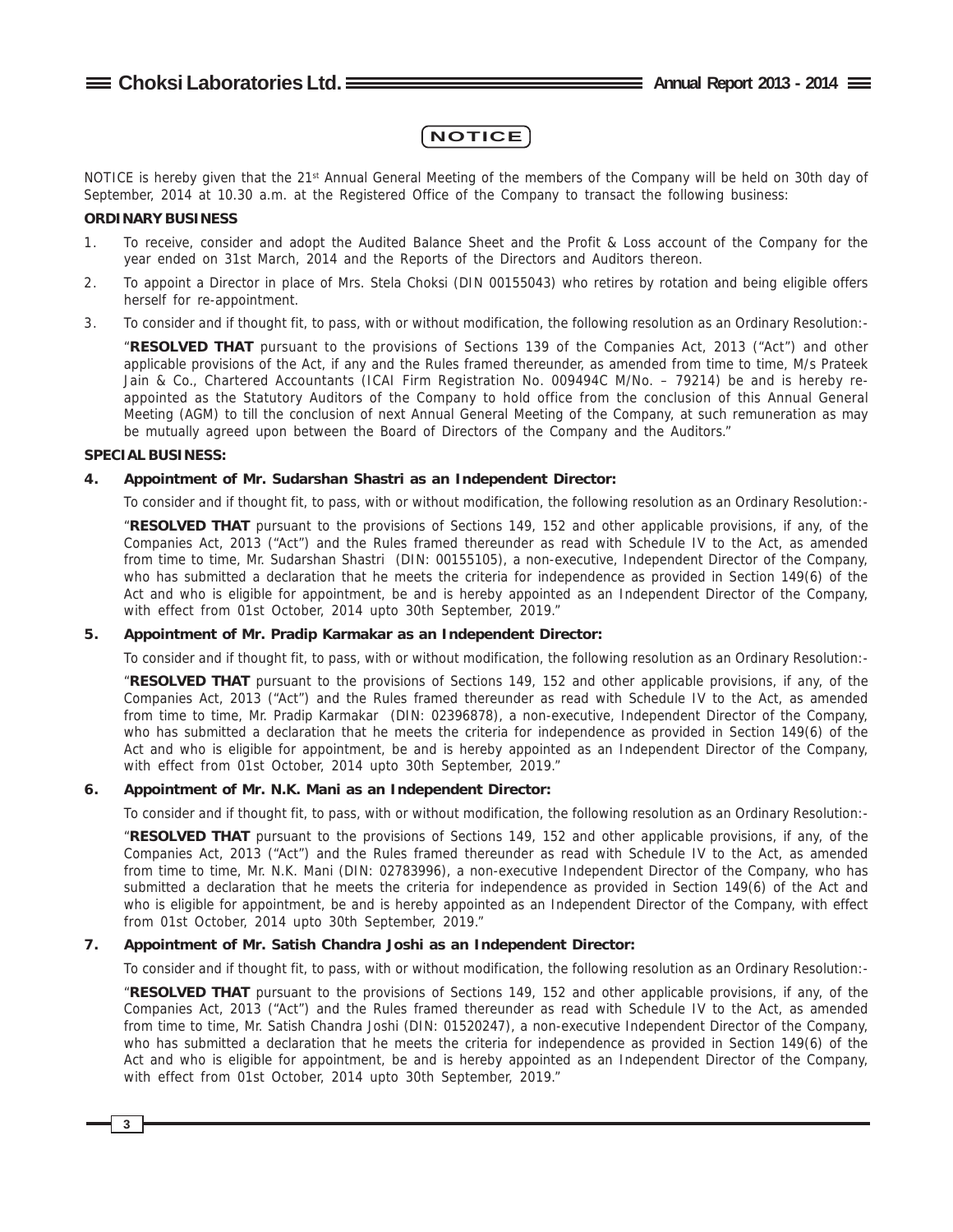#### **8. Issue and allot Equity Shares on preferential basis:**

To consider and if thought fit, to pass with or without modification(s) the following resolution as a Special Resolution:

"**RESOLVED THAT** pursuant to provision of section 42 and 62 of the Companies Act, 2013 and Rule 14 of Companies (Prospectus and Allotment of Securities) Rules, 2014 and Rule 13 of Companies (Share Capital and Debentures) Rules, 2014, and all other applicable provisions of the Companies Act, 2013 (including any statutory modification or re-enactment thereof, for the time being in force) and enabling provisions of the Memorandum and Articles of Association of the Company and SEBI (Issue of Capital And Disclosure Requirement) Regulation 2009 and the Listing Agreements entered into by the Company with the Stock Exchanges where the shares of the Company are listed and subject to any approval, consent, permission and / or sanction of the appropriate authorities, (hereinafter collectively referred to as "the appropriate authorities"), and subject to such conditions as may be prescribed by any of them while granting any such approval, consent, permission, and / or sanction (hereinafter referred to as "the requisite approvals"), and which may be agreed to by the Board of Directors of the Company (hereinafter called 'the Board' which term shall be deemed to include any committee which the Board may have constituted or hereinafter constitute to exercise its powers including the power conferred by this resolution), the Board be and is hereby authorised to create, offer, issue and allot, from time to time in one or more trenches 3,44,737 (Three Lacs Forty Four Thousand Seven Hundred and Thirty Seven Only) Equity Shares to promoters of the Company, under preferential issue through offer letter and/or circular and/or information memorandum and/or such other documents / writings, in such a manner and on such terms and conditions as may be determined by the Board in its absolute discretion; provided that the nominal value of the share is Rs. 10/- (Rupees ten) each at a price of Rs. 10.25/- (Ten Rupees and Twenty Five Paise only) including premium of Rs. 0.25 (Twenty Five Paise Only) each with respect to the Relevant Date i.e. 31<sup>st</sup> August, 2014, as prescribed under the Guidelines for Preferential Issues contained in Chapter VII of the Securities and Exchange Board of India (Issue of Capital And Disclosure Requirements) Regulations, 2009 including any statutory modification or re-enactment thereof for the time being in force;

**RESOLVED FURTHER THAT** the equity shares allotted in terms of this resolution shall rank pari passu in all respects with the existing equity shares of the Company;

**RESOLVED FURTHER THAT** for the purpose of giving effect to the above, the Board be and is hereby authorized on behalf of the Company to take all actions and do all such deeds, matters and things as it may, in its absolute discretion, deem necessary, desirable or expedient to the issue or allotment of aforesaid Securities and listing thereof with the stock exchange(s) as appropriate and to resolve and settle all questions and difficulties that may arise in the proposed issue, offer and allotment of any of the said Securities, utilization of the issue proceeds and to do all acts, deeds and things in connection therewith and incidental thereto as the Board in its absolute discretion deem fit, without being required to seek any further consent or approval of the Members or otherwise to the end and intent that they shall be deemed to have given their approval thereto expressly by the authority of this resolution;

**RESOLVED FURTHER THAT** the Board be and is hereby authorized to delegate all or any of the powers herein conferred to any Committee of Directors, or Executive Director or any other Director(s) or officer(s) of the Company to give effect to the aforesaid resolution."

#### **9. Increases in Authorised Share Capital:**

To consider and if thought fit, to pass with or without modification(s) the following resolution as a Ordinary Resolution:

"**RESOLVED THAT** pursuant to provisions of the Section 61 and other applicable provisions, if any, of the Companies Act, 2013 the authorized share capital of the Company be and is hereby increased from Rs. 10,00,00,000/- (Rs. Ten Crores) divided in to 1,00,00,000 (One Crores) Equity Shares of Rs. 10/- (Rs. Ten) each." to Rs. 15,00,00,000/- (Rs. Fifteen Crores) divided in to 1,20,00,000 (One Crore Twenty Lacs) Equity Shares of Rs. 10/- (Rs. Ten) each and 30,00,000 (Thirty Lacs) Preference Shares of Rs. 10/- (Rs. Ten) each. "

#### **10. Change in clause V of the Memorandum of Association:**

To consider and if thought fit, to pass with or without modification(s) the following resolution as a Special Resolution:

"**RESOLVED THAT** pursuant to provisions of the Section 13 and other applicable provisions, if any, of the Companies Act, 2013 the existing clause V of the Memorandum of Association of the Company be and is hereby altered by substituting the new following clause V in its place:

"The Authorised Share Capital of the Company is Rs. 15,00,00,000/- (Rs. Fifteen Crores) divided in to 1,20,00,000 (One Crore Twenty Lacs) Equity Shares of Rs. 10/- (Rs. Ten) each and 30,00,000 (Thirty Lacs) Preference Shares of Rs. 10/- (Rs. Ten) each capable of being increased or reduced in accordance with company's regulation and the statutory provisions for the time being in force in this behalf and with power to divide the shares in the capital for time being into several classes and attach thereto respectively any preferential, qualified or special rights shall not, except where the terms of issue other wise provide, be alterable or dealt with otherwise than pursuant to the provisions contained in these Articles."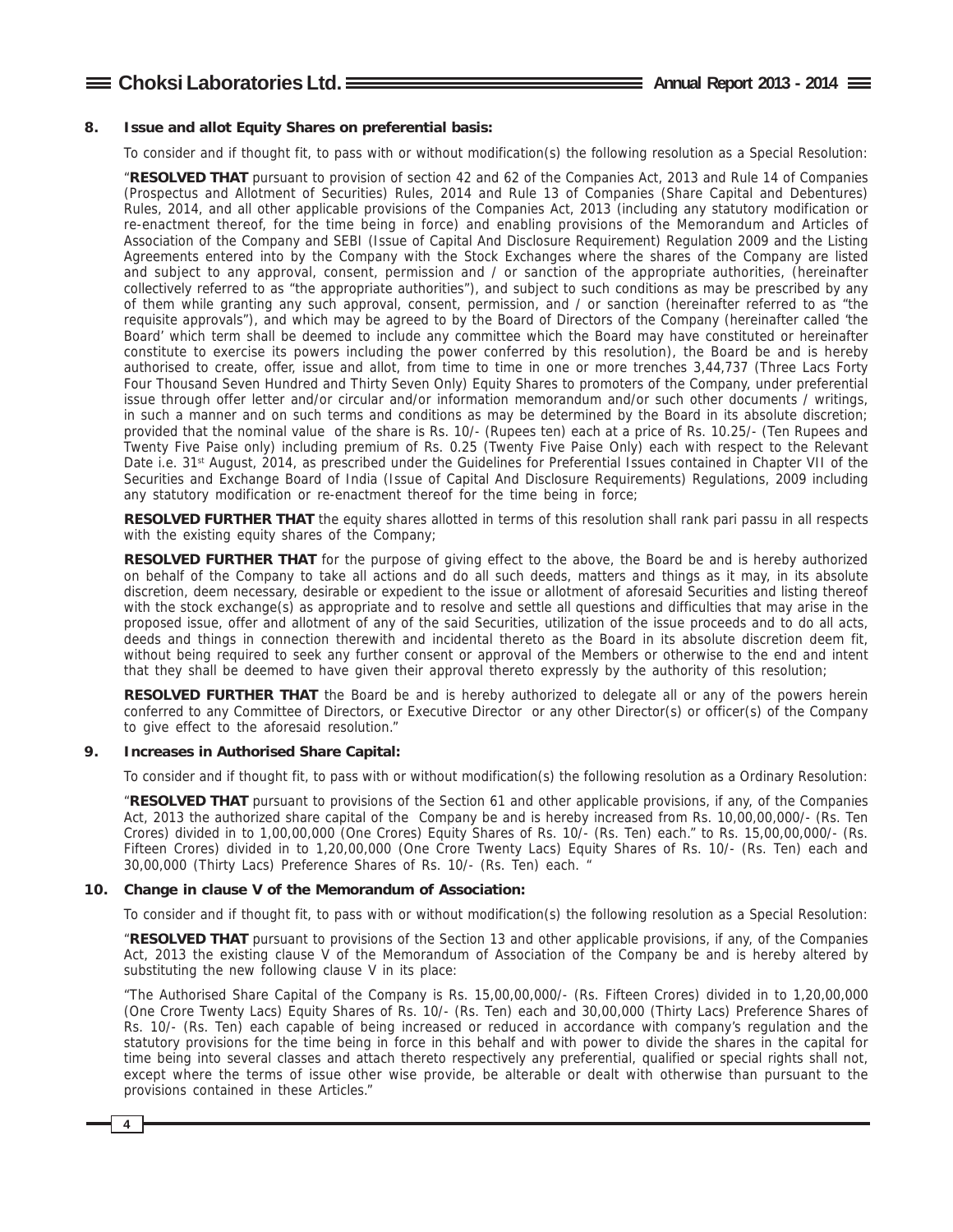#### **11. Change in clause 5 of the Article of Association:**

To consider and if thought fit, to pass with or without modification(s) the following resolution as a Special Resolution:

"**RESOLVED THAT** pursuant to provisions of the Section 14 and other applicable provisions, if any, of the Companies Act, 2013 the existing Article 5 of the Articles of Association of the Company be and is hereby altered by substituting the new following clause V in its place:

"The Authorised Share Capital of the Company shall be same as mentioned in clause V of memorandum of association."

#### **12. Authority to Board to Create Charge :**

To consider and if thought fit, to pass with or without modification(s) the following resolution as a Special Resolution;

"**RESOLVED THAT** consent of the Company be and is herby accorded in terms of Section 180(1)(a) and other applicable provisions, if any, of the Companies Act, 2013 and other applicable provisions of Companies Act, 1956, if any, (including any statutory modifications, amendments or re-enactments thereto for the time being in force) to the Board of Directors of the Company (hereinafter referred to as "the Board") to mortgaging and/hypothecation, pledge or charging by the Board of Directors of the Company of all or any of the immovable and movable properties of the Company, wherever situated, both present and future or the whole or substantially the whole of the undertaking or undertakings of the company in such form and in such manner as the Board of Directors may think fit for securing any loans and/or advances already obtained or that may be obtained from time to time any financial Institution/ bank/insurance companies, bodies corporate, firms or association or person or persons, and/or to secure any debentures issued, deposits and/or that may be issued and all interest, compounding interest,/ additional interest, commitment charge, cost, charges, expenses and all other money payable by the company to the concerned secured lenders within the overall borrowing limit of Rs. 50.00 Crore (Rupees Fifty Crores) at any point of time;

**RESOLVED FURTHER THAT** all the acts done by Board of Directors till the date in this regard be and is hereby ratified;

**RESOLVED FURTHER THAT** the securities created or to be created by the Company as aforesaid may rank prior/pari passu/subservient with/to the mortgages and/or charges already created or to be created by the company as may be agreed to between the Board of Directors of the Company and the concerned parties;

**RESOLVED FURTHER THAT** the Board be and is hereby authorized create or revise/renew the securities and/or release of the securities and to do all such acts, deeds and things and to sign all such documents and writings as may be necessary, expedient and incidental thereto to give effect to this resolution and for matter connected therewith or incidental thereto."

#### **13. Authority to Borrow funds:**

To consider and if thought fit, to pass with or without modification(s) the following resolution as a Special Resolution;

"**RESOLVED THAT** consent of the Company be and is hereby accorded in terms of Section 180(1)(c) and (2) and other applicable provisions, if any, of the Companies Act, 2013 and/or Companies Act, 1956 as may be applicable ( including any statutory modifications, amendments or re-enactments thereto for the time being in force) to the Board of Directors of the Company (hereinafter referred to as " the Board") for borrowing any sum or sums of monies from time to time for the purpose of the Company's business on such terms and conditions and with or without security from any bank, financial institutions or any other lending institutions, firms, bodies corporate or persons, of India or otherwise from the foreign parties/entities subject to the provisions of the FDI and/or FEMA, as may be considered appropriate and suitable by the Board notwithstanding that the sum or sums of monies to be borrowed together with the monies already borrowed by the Company (apart from temporary loans obtained or to be obtained from the Company's bankers in the ordinary course of business), may exceed the aggregate of the paid-up capital of the Company and its free-reserves, provided that the total amount so borrowed by the Board shall not at any time exceed the limit of Rs. 50.00 Crores (Rupees Fifty Crores) over and above the paid up capital of the Company and its free reserves;

**RESOLVED FURTHER THAT** all the acts done by Board of Directors till the date in this regard be and is hereby ratified;

**RESOLVED FURTHER THAT** Board of Directors and the Director(s) or the person authorized by the be and is hereby jointly/or severally authorized to as they may think fit and for that purpose to execute such documents, papers, deeds, and writings containing such conditions and covenants as the Board may think fit and to take all such steps as may be necessary or desirable to give effect to this Resolution."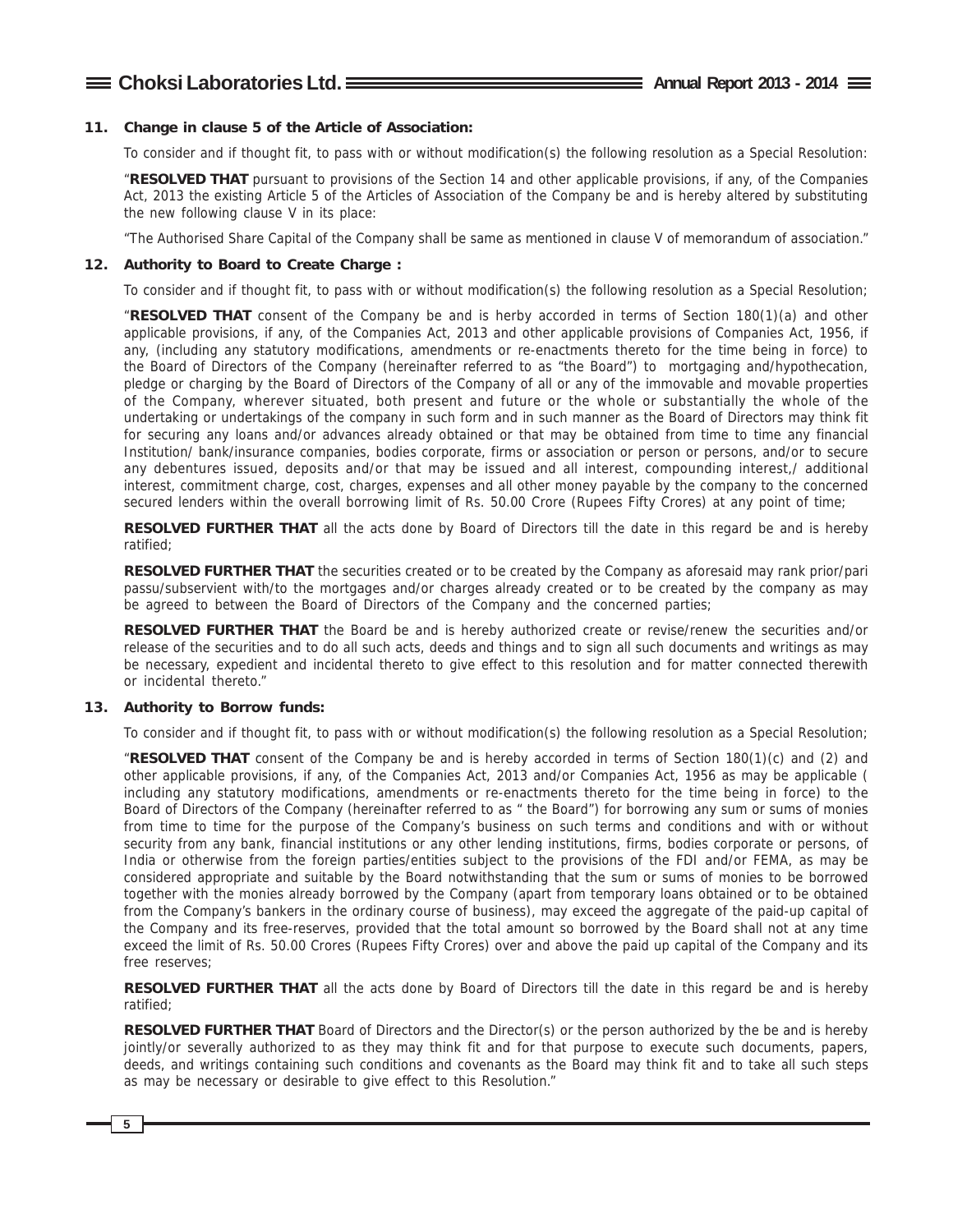#### **14. To Adopt New Set of Articles of Association:**

To consider and if thought fit, to pass, with or without modification(s), the following resolution as a Special Resolution:

"**RESOLVED THAT** pursuant to the provisions of Section 14 and all other applicable provisions of the Companies Act, 2013 read with rules framed thereunder (including any statutory modification(s) or re- enactment thereof, for the time being in force), the draft regulations contained in the Articles of Association submitted to this meeting be and are hereby approved and adopted in substitution, and to the entire exclusion, of the regulations contained in the existing Articles of Association of the Company;

**RESOLVED FURTHER THAT** the Board of Directors of the Company be and is hereby authorised to do all acts and take all such steps as may be necessary, proper or expedient to give effect to this resolution."

> FOR AND ON BEHALF OF THE BOARD CHOKSI LABORATORIES LIMITED

**NOTES: DATE : 03.09.2014 PLACE : INDORE**

**VYANGESH CHOKSI** WHOLE TIME DIRECTOR DIN: 00154926

- **1. A MEMBER ENTITLED TO ATTEND AND VOTE IS ENTITLED TO APPOINT A PROXY TO ATTEND AND VOTE ON A POLL INSTEAD OF HIMSELF AND THE PROXY NEED NOT BE A MEMBER**. The instrument appointing Proxy as per the format included in the Annual Report should be returned to the Registered office of the Company not less than FORTY-EIGHT HOURS before the time for holding the Meeting. Proxies submitted on behalf of limited companies, societies, partnership firms, etc. must be supported by appropriate resolution/authority, as applicable, issued by the member organization. A person can act as a proxy on behalf of Members not exceeding fifty and holding in the aggregate not more than ten percent of the total share capital of the Company carrying voting rights. A member holding more than ten percent of the total share capital of the Company carrying voting rights may appoint a single person as proxy and such person shall not act as a proxy for any other person or a Member.
- 2. The relative Explanatory Statement pursuant to Section 102 of the Companies Act, 2013 ("Act") in respect of the business under Item Nos. 4 to 14 set out above and details as required under Clause 49 of the Listing Agreement entered into with the Stock Exchanges in respect of Directors seeking appointment/re-appointment at this Annual General Meeting are annexed hereto.
- 3. The register of members and transfer books of the Company shall remain closed from 24<sup>th</sup> day of September, 2014 to 30<sup>th</sup> day of September, 2014 (both days inclusive) for the purpose of Annual General Meeting.
- 4. As an austerity measure, copies of the Annual Report will not be distributed at the Annual General Meeting.Members are requested to bring copies to the meeting.
- 5. All documents referred to in the accompanying Notice are open for inspection at the Registered Office of the Company on all working days, except Saturdays between 11.00 A.M. to 1.00 P.M.
- 6. Any query relating to accounts or any other items of business set out in the Agenda of the meeting must be sent to the Company's Registered Office at 6/3, Manoramaganj Indore-M.P. at least seven days before the date of the Meeting.
- 7. Corporate members intending to send their authorized representatives to attend the meeting are requested to lodge a certified true copy of the resolution of the Board of Directors or other governing body of the body corporate not later than 48 (forty eight) hours before commencement of the meeting authorizing such person to attend and vote on its behalf at the meeting.
- 8. The Notice is being sent to all the Members, whose names appear in the Register of Members/list of Beneficial Owners as received from National Securities Depository Limited (NSDL)/Central Depository Services (India) Limited (CDSL).
- 9. Members who are holding Company's shares in dematerialized form are required to bring details of their Depository Account Number for identification.
- 10. Members / Proxies should bring their attendance slip duly filled in for attending the meeting. Members are also requested to inform company of any change in their address immediately so as to enable the company to dispatch any further communication at their correct address.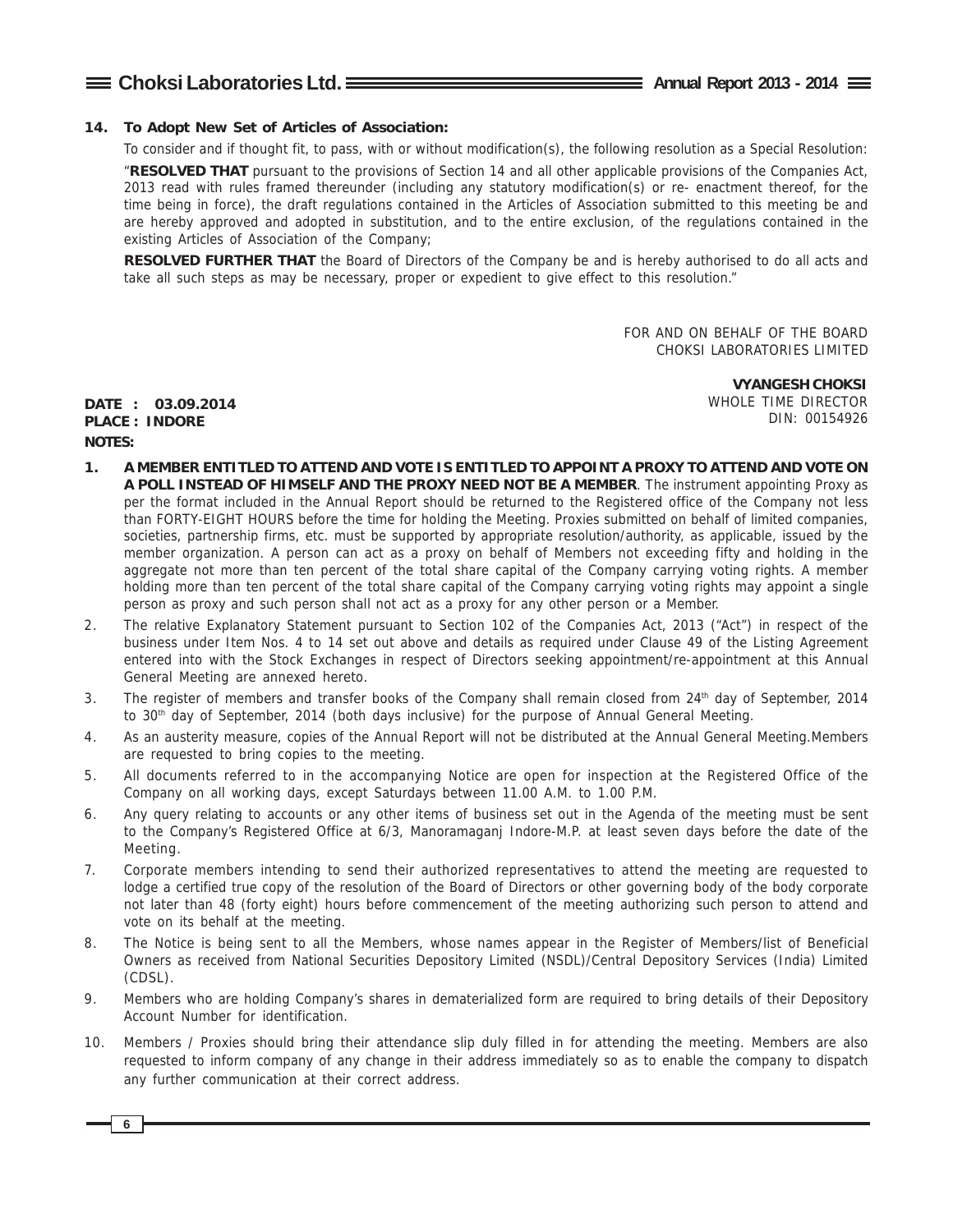- 11. To support the 'Green Initiative', an Abridged Annual Report is being sent to the Members. In respect of Members whose e-mail ids are registered with the Company/the Depositories the Annual Report is sent in electronic mode. The Members who have not registered their e-mail ID are requested to register the same with Company's Registrars and Transfer Agents/Depositories. The Members who are desirous of receiving the full Annual Report may write to the Company's Registrar for a copy of the same.
- 12. In compliance with provisions of Clause 35B of the Listing Agreement entered into with the Stock Exchange(s), the Company is pleased to offer e-voting facility to enable members to cast their votes electronically. The Company has agreement with CENTRAL DEPOSITORY SERVICES LIMITED (CDSL) for facilitating e-voting to enable the shareholders to cast their votes electronically.
- 13. Mr. Pratik Tripathi, Partner of P.S. Tripathi & Associates, Company Secretaries shall be act as Scrutinizer for conducting the E-voting process in a fair and transparent manner.
- 14. The voting rights of Members shall be in proportion to their shares of the Paid up Equity Share Capital of the Company.

#### **Procedure for E-voting:-**

#### **The instructions for members for voting electronically are as under:-**

#### **In case of members receiving e-mail:**

- (i) Log on to the e-voting website www.evotingindia.com
- (ii) Click on "Shareholders" tab.
- (iii) Now, select the "COMPANY NAME" from the drop down menu and click on "SUBMIT"
- (iv) Now Enter your User ID
	- a. For CDSL: 16 digits beneficiary ID,
	- b. For NSDL: 8 Character DP ID followed by 8 Digits Client ID,
	- c. Members holding shares in Physical Form should enter Folio Number registered with the Company.
- (v) Next enter the Image Verification as displayed and Click on Login.
- (vi) If you are holding shares in demat form and had logged on to www.evotingindia.com and voted on an earlier voting of any company, then your existing password is to be used.
- (vii) If you are a first time user follow the steps given below:

|                  | For Members holding shares in Demat Form and Physical Form                                                                                                                                                                                                                    |  |  |  |  |  |  |  |
|------------------|-------------------------------------------------------------------------------------------------------------------------------------------------------------------------------------------------------------------------------------------------------------------------------|--|--|--|--|--|--|--|
| PAN              | Enter your 10 digit alpha-numeric *PAN issued by Income Tax Department (Applicable for both demat<br>shareholders as well as physical shareholders).                                                                                                                          |  |  |  |  |  |  |  |
|                  | • Members who have not updated their PAN with the Company/Depository Participant are requested to<br>use the first two letters of their name and the 8 digits of the sequence number in the PAN field.                                                                        |  |  |  |  |  |  |  |
|                  | • In case the sequence number is less than 8 digits enter the applicable number of 0's before the number<br>after the first two characters of the name in CAPITAL letters. Eg. If your name is Ramesh Kumar with<br>sequence number 1 then enter RA00000001 in the PAN field. |  |  |  |  |  |  |  |
| <b>DOB</b>       | Enter the Date of Birth as recorded in your demat account or in the company records for the said demat<br>account or folio in dd/mm/yyyy format.                                                                                                                              |  |  |  |  |  |  |  |
| Dividend<br>Bank | Enter the Dividend Bank Details as recorded in your demat account or in the company records for the<br>said demat account or folio.                                                                                                                                           |  |  |  |  |  |  |  |
| Details          | • Please enter the DOB or Dividend Bank Details in order to login. If the details are not recorded with the<br>depository or company please enter the member id / folio number in the Dividend Bank details field.                                                            |  |  |  |  |  |  |  |

(viii) After entering these details appropriately, click on "SUBMIT" tab.

- (ix) Members holding shares in physical form will then reach directly the Company selection screen. However, members holding shares in demat form will now reach 'Password Creation' menu wherein they are required to mandatorily enter their login password in the new password field. Kindly note that this password is to be also used by the demat holders for voting for resolutions of any other company on which they are eligible to vote, provided that company opts for e-voting through CDSL platform. It is strongly recommended not to share your password with any other person and take utmost care to keep your password confidential.
- (x) For Members holding shares in physical form, the details can be used only for e-voting on the resolutions contained in this Notice.

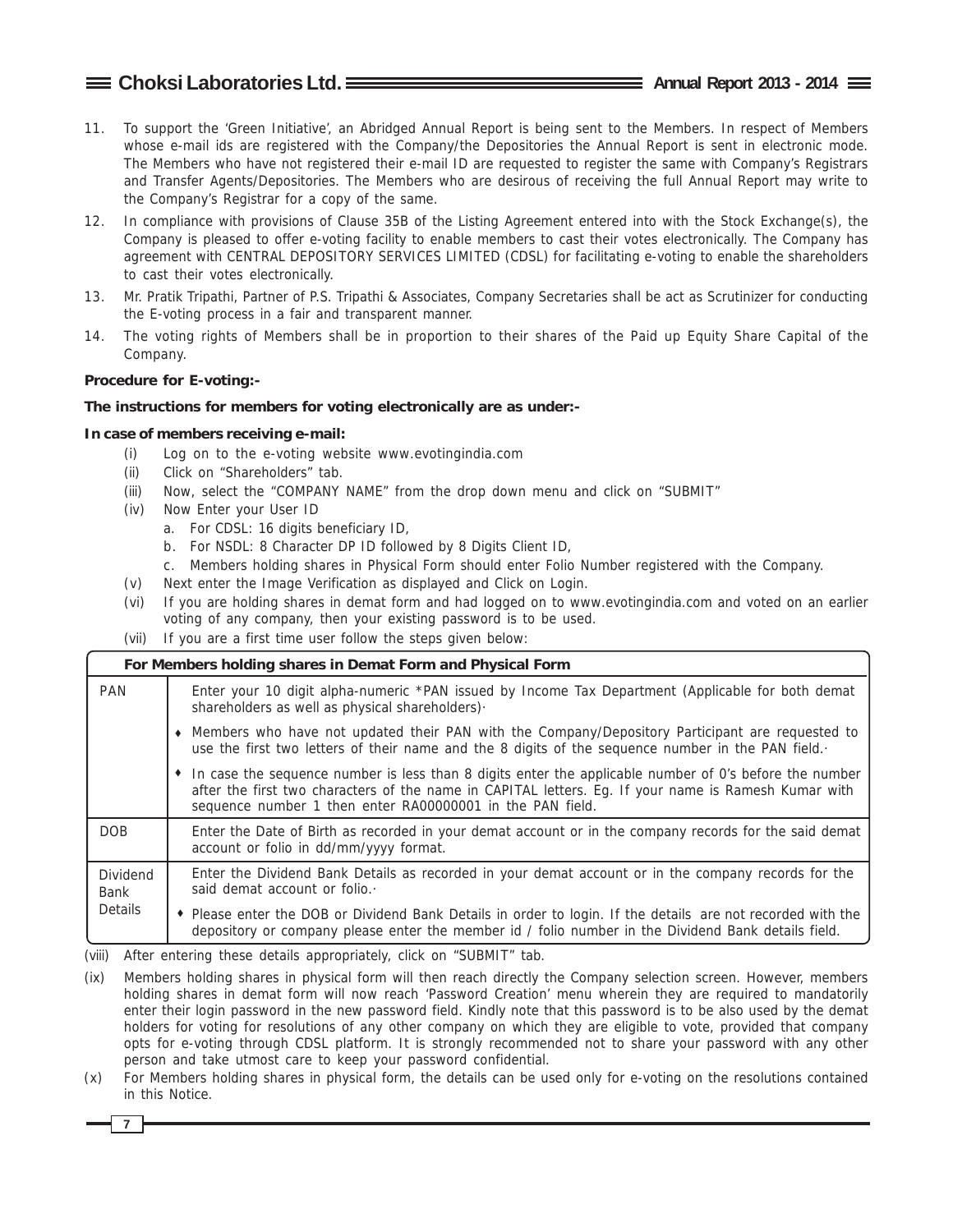- (xi) Click on the EVSN for the relevant <Company Name> on which you choose to vote.
- (xii) On the voting page, you will see "RESOLUTION DESCRIPTION" and against the same the option "YES/NO" for voting. Select the option YES or NO as desired. The option YES implies that you assent to the Resolution and option NO implies that you dissent to the Resolution.
- (xiii) Click on the "RESOLUTIONS FILE LINK" if you wish to view the entire Resolution details.
- (xiv) After selecting the resolution you have decided to vote on, click on "SUBMIT". A confirmation box will be displayed. If you wish to confirm your vote, click on "OK", else to change your vote, click on "CANCEL" and accordingly modify your vote.
- (xv) Once you "CONFIRM" your vote on the resolution, you will not be allowed to modify your vote.
- (xvi) You can also take out print of the voting done by you by clicking on "Click here to print" option on the Voting page.
- (xvii) If Demat account holder has forgotten the changed password then Enter the User ID and the image verification code and click on Forgot Password & enter the details as prompted by the system.
	- Institutional shareholders (i.e. other than Individuals, HUF, NRI etc.) are required to log on to https:// www.evotingindia.co.in and register themselves as Corporates.
	- They should submit a scanned copy of the Registration Form bearing the stamp and sign of the entity to helpdesk.evoting@cdslindia.com.
	- After receiving the login details they have to create a user who would be able to link the account(s) which they wish to vote on.
	- The list of accounts should be mailed to helpdesk.evoting@cdslindia.com and on approval of the accounts they would be able to cast their vote.
	- They should upload a scanned copy of the Board Resolution and Power of Attorney (POA) which they have issued in favour of the Custodian, if any, in PDF format in the system for the scrutinizer to verify the same.

#### **In case of members receiving the physical copy:**

- (A) Please follow all steps from sl. no. (i) to sl. no. (xvii) above to cast vote.
- (B) The voting period begins on < From 10.00 A.M. (IST) on September, 24, 2014> and ends on < upto 05.00 P.M. (IST) on September, 25, 2014>. During this period shareholders' of the Company, holding shares either in physical form or in dematerialized form, as on the cut-off date (record date) of <29th August, 2014 >, may cast their vote electronically. The e-voting module shall be disabled by CDSL for voting thereafter.
	- 1. In case you have any queries or issues regarding e-voting, you may refer the Frequently Asked Questions ("FAQs") and e-voting manual available at www.evotingindia.co.in under help section or write an email to helpdesk.evoting@cdslindia.com.
	- 2. Institutional members (i.e. other than individuals, HUF, NRI etc.) are required to send scanned copy (PDF/ JPG Format) of the relevant Board Resolution / Authority letter etc. together with attested specimen signature of the duly authorized signatory(ies) who are authorized to vote, to the Scrutinizer through email at **scrutinizer.ptripathi@gmail.com** with a copy marked to helpdesk.evoting@cdslindia.com.

3. In case you have any queries or issues regarding e-voting, please contact helpdesk.evoting@cdslindia.com.

#### **The E-Voting particulars are set out as below :**

| Even (E-Voting Event Number                                                  | USER ID |  | PASSWORD/PIN                                  |
|------------------------------------------------------------------------------|---------|--|-----------------------------------------------|
|                                                                              |         |  |                                               |
| The E-Voting facility will be available during the following voting period : |         |  |                                               |
| Commencement of E-voting                                                     |         |  | End of E-voting                               |
| From 10.00 A.M. (IST) on September, 24th, 2014                               |         |  | Upto 5.00 P.M. (IST) on September, 25th, 2014 |

**Note :** The procedure and instructions for e-voting as provided above should be followed.

FOR AND ON BEHALF OF THE BOARD CHOKSI LABORATORIES LIMITED

> **VYANGESH CHOKSI** WHOLE TIME DIRECTOR DIN: 00154926

**DATE : 03.09.2014 PLACE : INDORE**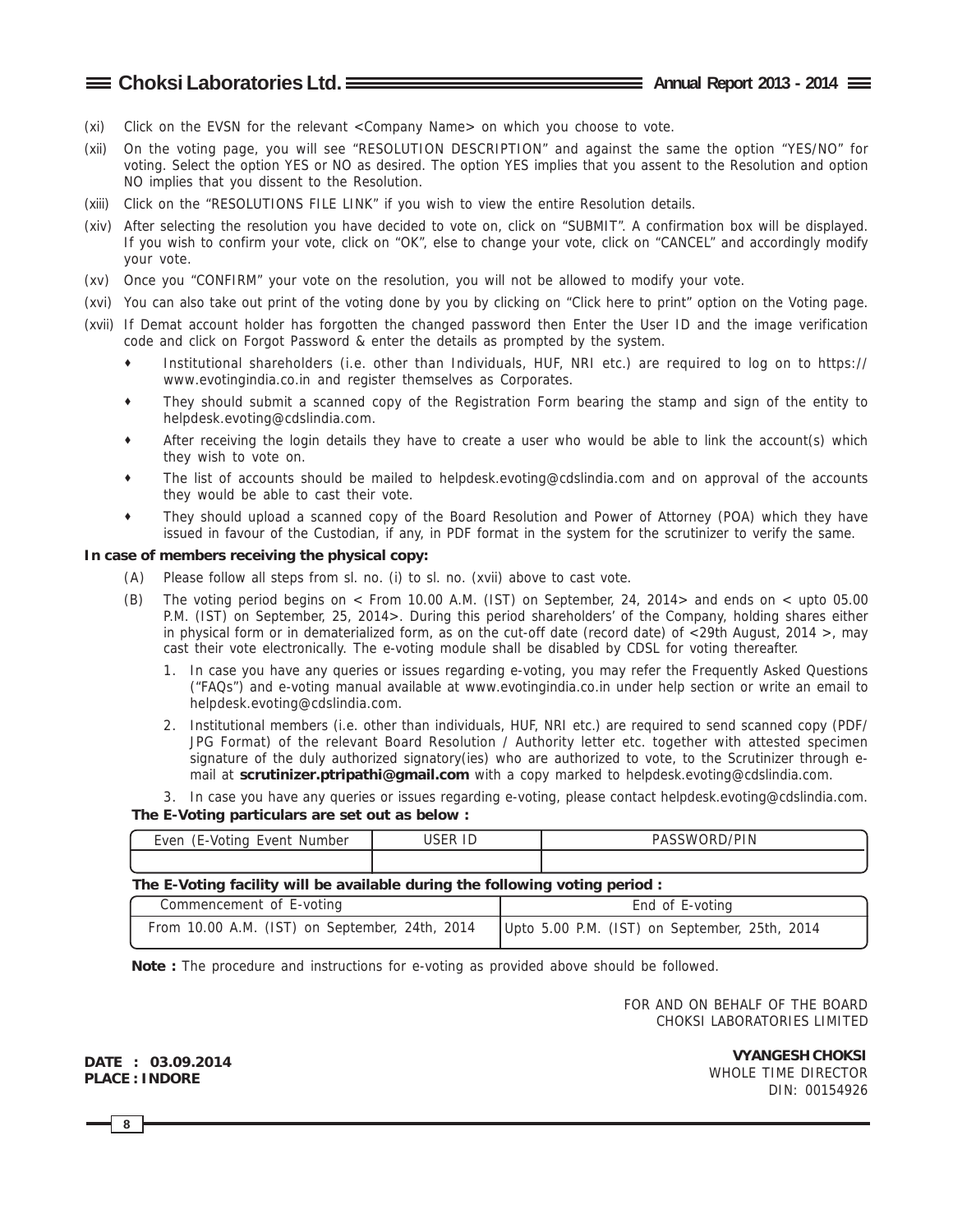#### **EXPLANATORY STATEMENT**

(Pursuant to Section 102 of the Companies Act, 2013)

#### **For Item Nos. 4 to 7:**

The Company had, pursuant to the provisions of clause 49 of the Listing Agreements entered with the Stock Exchanges, appointed Mr. Sudarshan Shastri, Mr. Pradip Karmakar, Mr. N.K. Mani and Mr. Satish Chandra Joshi as Independent Directors, in compliance with the requirements of the clause.

Pursuant to the provisions of Section 149 of the Act, which came in to effect from 1 April, 2014, every listed public company is required to have at least one-third of the total number of directors as Independent Directors, who are not liable to retire by rotation. Pursuant to clause 49 of the Listing Agreement with Stock Exchanges (to come into force w.e.f. 1 October, 2014), an Independent Director cannot hold office for more than two consecutive terms of five years each and any tenure of an Independent Director on the commencement of the Companies Act, 2013 shall not be counted as a term. Hence, the said Independent Directors are proposed to be appointed for a period as mentioned in the respective resolutions from the conclusion of this Annual General Meeting.

Mr. Sudarshan Shastri, Mr. Pradip Karmakar, Mr. N.K. Mani and Mr. Satish Chandra Joshi, Independent Directors of the Company, have given a declaration to the Board that they meet the criteria of independence as provided under Section 149(6) of the Act.

In the opinion of the Board, each of these directors fulfil the conditions specified in the Act and the Rules framed thereunder for appointment as Independent Directors and they are independent of the management. Mr. Sudarshan Shastri, Mr. Pradip Karmakar, Mr. N.K. Mani and Mr. Satish Chandra Joshi are not disqualified from being appointed as Directors in terms of Section 164 of the Act and have given their consent to act as Directors.

The Company has received notices in writing from member along with the deposit of requisite amount under Section 160 of the Act proposing the candidatures of each of Mr. Sudarshan Shastri, Mr. Pradip Karmakar, Mr. N.K. Mani and Mr. Satish Chandra Joshi for the office of Directors of the Company .In compliance with the provisions of Section 149 read with Schedule IV of the Act, the appointment of these directors as Independent Directors is now being placed before the Members for their approval.

The terms and conditions of appointment of the above Directors shall be open for inspection by the Members at the Registered Office of the Company during normal business hours on any working day, excluding Saturday. Brief resume and other details of the Independent Directors whose appointment is proposed are provided in the annexure to the Explanatory Statement attached herewith.

Mr. Sudarshan Shastri, Mr. Pradip Karmakar, Mr. N.K. Mani and Mr. Satish Chandra Joshi are deemed to be interested in the resolutions set out respectively at Item Nos. 4 to 7 of the Notice with regard to their respective appointments.

Other than above, none of the Directors and Key managerial Personal and their relatives is either directly or indirectly concerned or interested, financially or otherwise in the proposed resolution

The Board of Directors recommends the said resolutions for your approval.

#### **For Item No. 8:**

The Company is pursuing several growth opportunities in its existing scale of business. Your company is trying to maximize the shareholders value by accelerating the growth in pace with the opportunities. To augment the long term resources of the company and in order to meet the growth opportunities and general corporate purposes, your board intends to mobilize funds through issue of shares persons by way of preferential allotment of equity shares for cash, in terms of Regulations issued by the Securities And Exchange Board of India, as in force on the dare of this notice. The terms and conditions are detailed in the draft resolution set out in the Notice and Explanatory Statement. Banker of the Company also requires more participation in form of equity to meet more credit exposure. The proposed issue of the members by a special resolution pursuant to the provision of Section 42 and 62 and other applicable provisions, if any, of the Companies Act, 2013 and the provisions of the Listing Agreement entered into by the Company with the Stock Exchange. The 3,44,737 (Three Lacs Forty Four Thousand Seven Hundred and Thirty Seven Only) Equity Shares proposed to be issued to persons/promoters/promoter group of the Company. Disclosure required to be given in the explanatory statement to the Notice of the General Meeting, in terms of provisions of Chapter VII of the SEBI (Issue of Capital And Disclosure Requirement) Guidelines, 2009 as in force on the date of notice, are as under.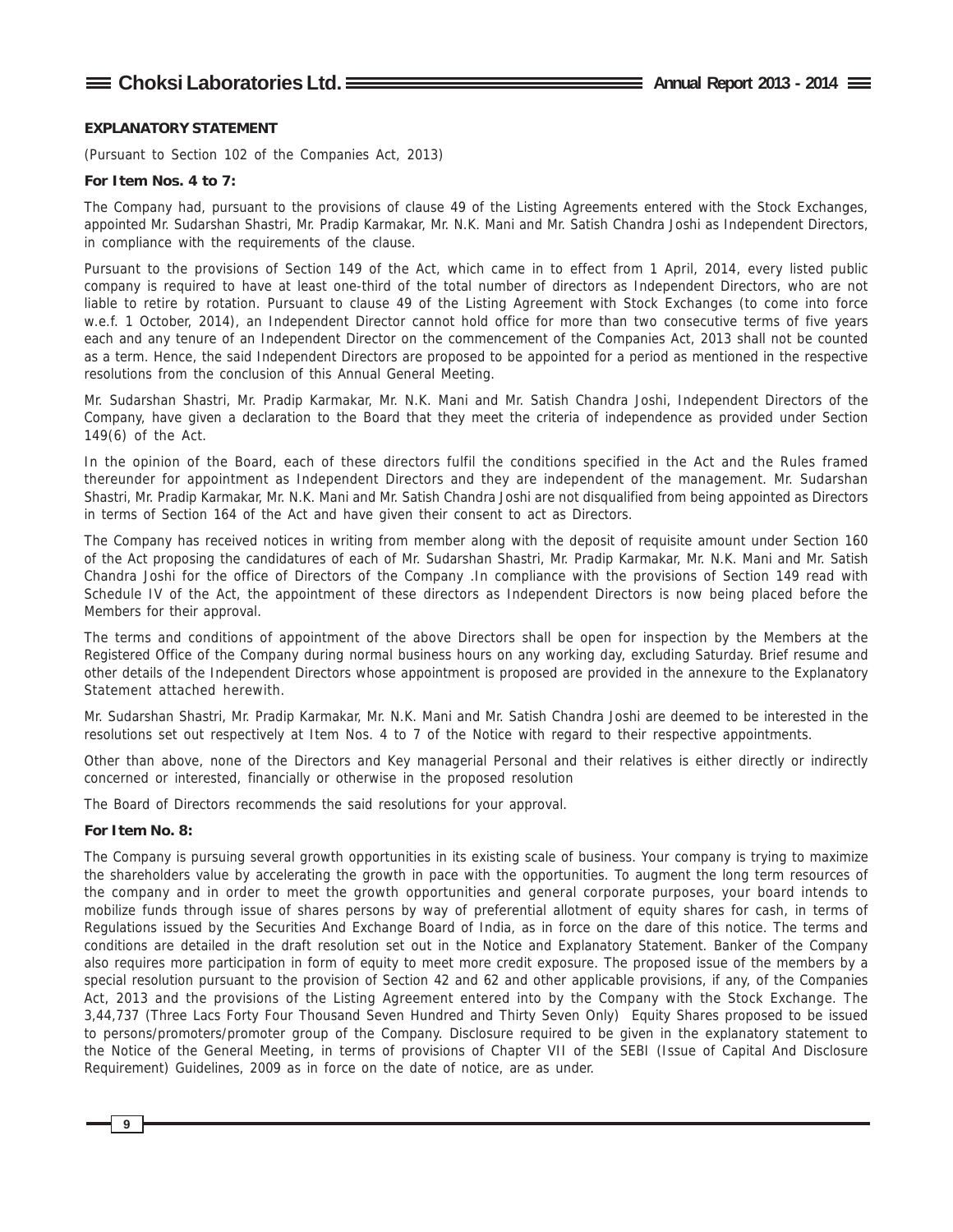The details of the issue and other particulars as required in terms of the Preferential Issue Guidelines are given as under:

**Object of the Issue:** Object of this issue is to raise fund for working capital requirement, expenditure for purchase of testing instruments and to fulfill other capital expenditure requirements.

**Securities to be issued:** The resolution set out in the accompanying Notice is an enabling resolution, entitling the Board to issue 3,44,737 equity shares entitling to apply for equity shares as may be deemed appropriate in the best interest of the Company.

**Pricing of the Equity Shares**: Each equity share of face value of Rs. 10/- shall be issued at a price not being less than Rs. 10.25/- (Ten Rupees and Twenty Five Paise only) including premium of Rs. 0.25 (Twenty Five Paise Only) equity share.

Basis on which the price has been arrived: As per Regulation 76 (1) of SEBI (Issue of Capital and Disclosure) Regulation, 2009 the equity shares shall be allotted at a price not less than higher of the following:

- $\triangleright$  average of the weekly high and low of the closing prices of the related equity shares quoted on the recognised stock exchange during the six months preceding the relevant date; or
- $\triangleright$  the average of the weekly high and low of the closing prices of the related equity shares quoted on a recognised stock exchange during the two weeks preceding the relevant date.

As per Regulation 76 (1) of SEBI (Issue of Capital and Disclosure) Regulation, 2009, price of the equity shares is Rs. 9.35/- which is lower than the face value and accordingly Each equity share of face value of Rs. 10/- shall be issued at a price not being less than Rs. 10.25/- (Ten Rupees and Twenty Five Paise only) including premium of Rs. 0.25 (Rs. Twenty Five Paise Only) equity share.

**Relevant Date:** In case of preferential issue of equity shares, the date thirty days prior to the date on which the meeting of shareholders is held to consider the proposed preferential issue. Relevant date is 31<sup>st</sup> August, 2014.

**The class or classes of persons to whom the allotment is proposed to be made:** Allotment is being made to M/s Auro Vision Infotech & Marketing Private Limited, a body corporate under the control of promoters of the Company.

**Particulars of Subscribers and Intention proposal of Promoters / directors / Key Managerial Persons to Subscribe the Offer:** M/s Auro Vision Infotech & Marketing Private Limited, a body corporate under the control of promoters of the Company shown their interest to subscribe equity shares arising out of this issue (details are given below). The Details of subscribers of the said preferential issue are given as below:

| Sr.<br>No. | Name of<br>Proposed<br>Subscriber/<br>allottees               | Category                                 | Present<br>Shareholding<br>of Allottees<br>(pre-issue) | Number of<br>Shares proposed<br>to be allotted | Post issue<br>shareholding<br>of Allottees after<br>allotment of shares | Percentage to<br>post issue capital<br>of the Company<br>after conversion |
|------------|---------------------------------------------------------------|------------------------------------------|--------------------------------------------------------|------------------------------------------------|-------------------------------------------------------------------------|---------------------------------------------------------------------------|
|            | M/s Auro Vision<br>Infotech &<br>Marketing<br>Private Limited | Body<br>Corporate /<br>promoter<br>Group | <b>NIL</b>                                             | 344737                                         | 344737                                                                  | 4.716                                                                     |
|            | Total                                                         |                                          | NIL                                                    | 344737                                         | 344737                                                                  | 4.716                                                                     |

Particulars of subscribers

**Completion of Allotment**: The allotment of the Equity Shares being issued on preferential basis is proposed to be made within 15 days from the date of passing of the resolution by the Members, provided that where the allotment on preferential basis is pending on account of pendency of any approval for such allotment by any regulatory authority or the Central Government, the allotment shall be completed with in 15 days from the date of receipt of such approval.

The names of the proposed allottees and the percentage of post preferential offer capital that may be held by them:

| Sr.<br>No. | Name of Proposed<br>Subscriber/allottees                   | Category                    | No. of shares<br>offered | No. of shares after | Percentage of Post<br>Preferential allotment   Preferential offer capital |
|------------|------------------------------------------------------------|-----------------------------|--------------------------|---------------------|---------------------------------------------------------------------------|
|            | M/s Auro Vision<br>Infotech & Marketing<br>Private Limited | Body Corporate<br>/promoter | 344737                   | 344737              | 4.716                                                                     |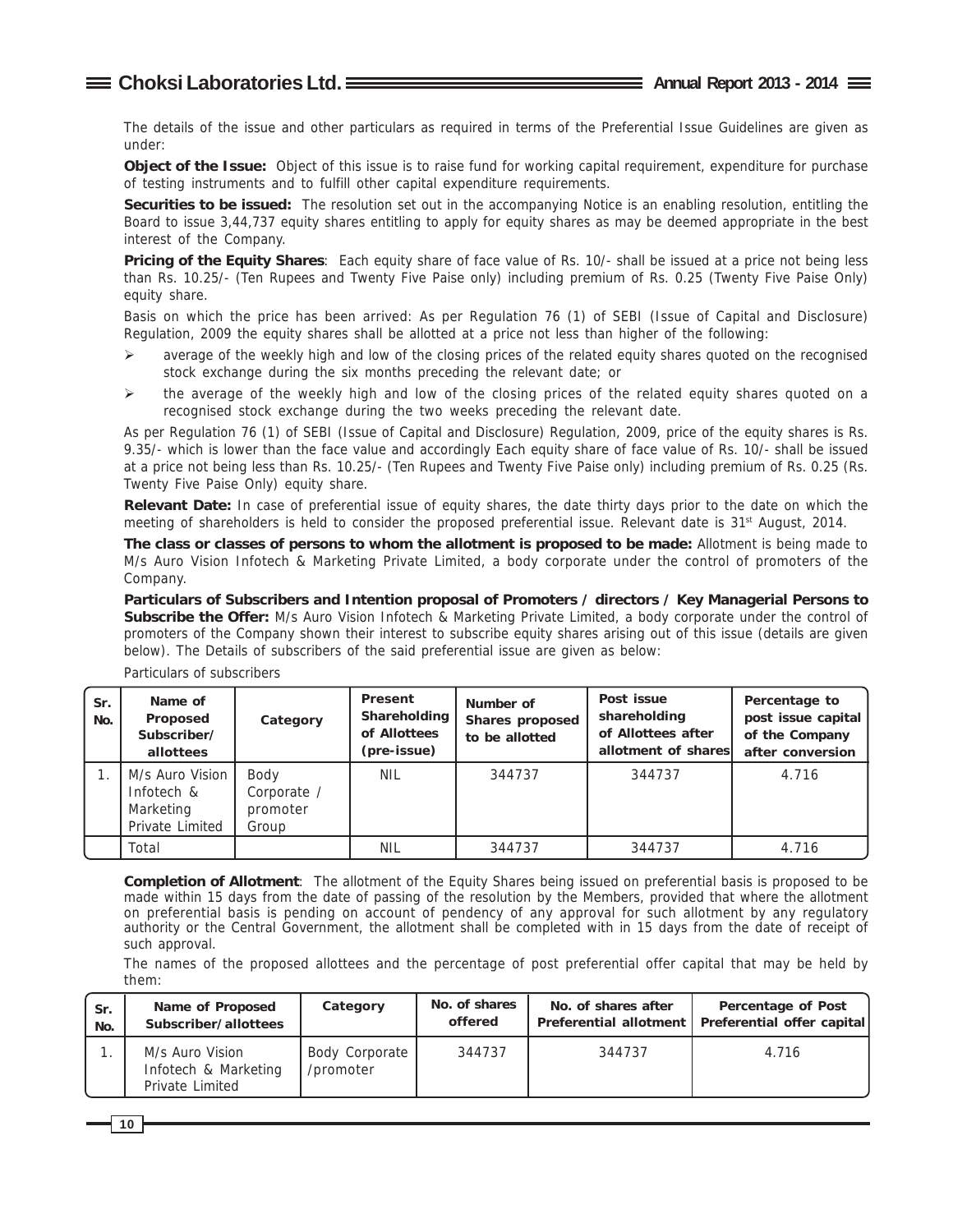**Change in Control:** No, change in control, in the company will occur due this preferential allotment. Any of the equity shares issued as above, that may remain unsubscribed for any reason whatsoever, may be offered and allotted by the Board in its absolute discretion to any other person/entity/ investor within the same category/class, on the same terms and conditions.

The identities of natural person who are ultimate beneficial owners of the shares proposed to be allotted are as follows:-

| Shareholding pattern of Proposed Allottee Company as on date:- |  |  |  |  |
|----------------------------------------------------------------|--|--|--|--|
|                                                                |  |  |  |  |

| S.No. | Name of Natural Person                         | <b>Status in Allottee</b> | Voting Rights held in allottee |
|-------|------------------------------------------------|---------------------------|--------------------------------|
|       | Shri Vyangesh Choksi<br>S/o Shri Sunil Choksi  | Shareholder and Director  | 50.00%                         |
|       | Smt. Khyati Choksi<br>W/o Shri Vyangesh Choksi | Shareholder and Director  | 50.00%                         |
|       | TOTAL                                          |                           | 100.00%                        |

**Shareholding Pattern**: The Shareholding pattern giving present position as also considering full allotment of equity shares arising out of securities issued as above is given as below:

| SI.No          | Category                                | $Pre - issue$        |                | Post Issue           |               |  |
|----------------|-----------------------------------------|----------------------|----------------|----------------------|---------------|--|
|                |                                         | No. of Equity Shares | Percentage (%) | No. of Equity shares | Percentage(%) |  |
| (A)            | Promoters Holding                       |                      |                |                      |               |  |
| $\mathbf{1}$   | Indian                                  |                      |                |                      |               |  |
|                | a. Individual                           | 1891754              | 27.1598        | 1891754              | 25.8789       |  |
|                | b. Body Corporate                       | 300000               | 4.3071         | 644737               | 8.8199        |  |
|                | Sub Total                               | 2191754              | 31.4669        | 2536491              | 34.6989       |  |
| $\overline{2}$ | Foreign Promoter                        | $\Omega$             | 0.0000         | $\Omega$             | 0.0000        |  |
|                | Sub Total (A)                           | 2191754              | 31.4669        | 2536491              | 34.6989       |  |
| (B)            | Non- Promoter<br>Holding:               |                      |                |                      |               |  |
| $\mathbf{1}$   | Institutional                           |                      |                |                      |               |  |
|                | Investors                               |                      |                |                      |               |  |
|                | a) Mutual Funds & UTI                   | $\overline{0}$       | 0.0000         | $\Omega$             | 0.0000        |  |
|                | b) Banks, FI, FIIs,                     | $\overline{0}$       | 0.0000         | $\Omega$             | 0.0000        |  |
| $\overline{2}$ | Non- Institutional<br>Private Corporate | 938784               | 13.4781        | 938784               | 12.8424       |  |
|                | <b>Bodies</b>                           |                      |                |                      |               |  |
| $\sqrt{3}$     | Directors and                           | $\overline{0}$       | 0.0000         | $\mathbf{0}$         | 0.0000        |  |
|                | Relative                                |                      |                |                      |               |  |
| $\overline{4}$ | <b>Indian Public</b>                    | 3782629              | 54.3071        | 3782629              | 51.7459       |  |
| 5              | Other including                         | 52096                | 0.7479         | 52096                | 0.7126        |  |
|                | NRI'S                                   |                      |                |                      |               |  |
|                | Sub Total (B)                           | 4773509              | 68.5331        | 4773509              | 65.3010       |  |
|                | <b>GRAND TOTAL</b>                      | 6965263              | 100.0000       | 7310000              | 100.0000      |  |

Shareholding Pattern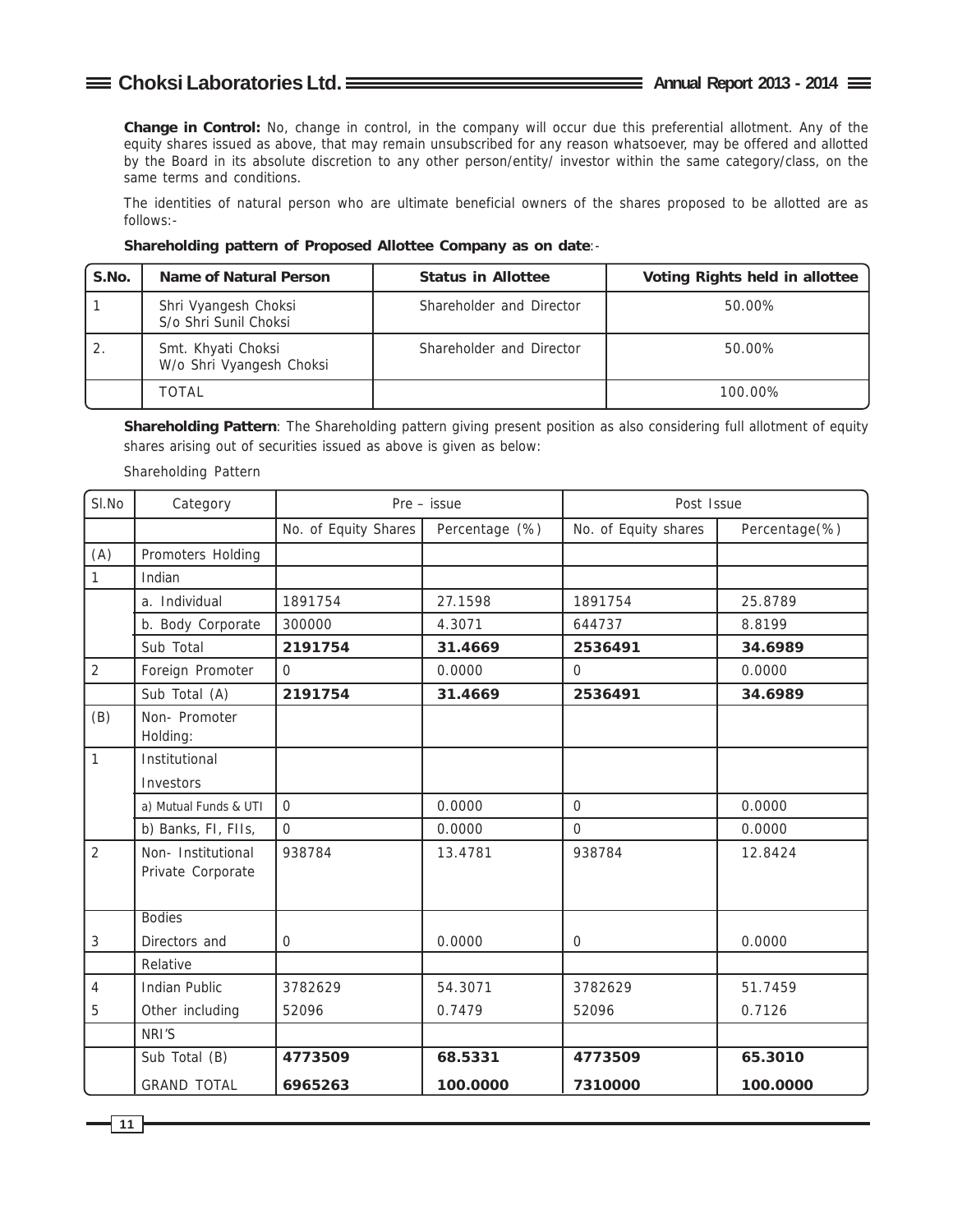**Terms of Equity Shares:** The Board may allot Equity Shares at a price not being less than Rs. 10.25/- per equity share of the Company. An amount, as may be decided by the Board of Directors, not being less than 100% of the issue price shall be payable upon subscription of the Equity Shares. The Equity Shares would be allotted on the following terms:

Upon receipt of the payment as above, the Board (or a Committee thereof) shall allot one equity share by appropriating Rs. 10.00 towards equity share capital and Rs. 0.25/- per share towards Securities Premium.

The equity shares issued as above shall rank pari passu in all respects with the then existing equity shares of the Company. The equity shares shall be subject to the Memorandum and Articles of Association of the Company.

**Lock-in:** The equity shares issued under the above Preferential Issue shall be locked-in for a period of three years for promoter from the date of trading permission.

**Undertaking:** Company shall undertake that re-compute the price of specified securities in terms of the provision of these regulations where it is required to do so and if any amount payable on account of the re-computation of price is not paid within the time stipulated in these regulations, the specified securities shall continue to be locked-in till the time such amount is paid by the allottees.

**Auditors Certificate:** Auditors certificate as required in terms of Guidelines for preferential issues under SEBI (Issue of Capital And Disclosure Requirement) Regulations, 2009 will be available for inspection 21 days prior to the date of this meeting at the Registered Office of the Company between 11.00 a.m. to 1.00 p.m. on any working day excluding Saturday, Sunday and Public Holiday and shall be placed at the meeting.

Mr. Vyangesh Choksi Whole Time Director is interested as himself and as being relative of director of the proposed allottee and being the shareholder in the Allottee Comapny, Mr. Sunil Choksi Managing Director and Mrs. Stela Choksi Whole Time Director of the Company being the relative of director of the proposed allottees are interested or concerned, either directly or indirectly, in the proposed resolution. Other then above none of the other director or key managerial persons are interested or concerned, either directly or indirectly, in the proposed resolution.

#### **For Item Nos. 9 to 11:**

The present business activities and ongoing plans of the Company required fund for working capital and for greater share capital participation as compared to the present. Bankers of the Company are also requiring greater participation in form of Capital in the Company. So your directors proposed to increase the Authorised Share capital from Rs. 10.00 Crores to Rs.15.00 Crores by adding 2.00 Crore Equity shares and 3.00 Crore Preference shares to its existing equity share capital.

The notice of the aforesaid general meeting is a proposition for the passing of the resolution for increasing the authorized Share capital of the company from Rs. 10.00 Crores to Rs. 15.00 Crores.

Authorised Share capital of the Company cannot be altered without approval of members in their meeting. So your directors proposed to increases the Authorised Share capital by passing the resolution 9 to 11 stand in the notice.

The Memorandum of Association of the company is open for inspection by the members at the registered office of the Company during the usual business hours of the Company on any working day.

Pursuant to applicable provisions of the Companies Act, 2013, none of the Directors and Key managerial Personal and their relatives is either directly or indirectly concerned or interested, financially or otherwise in the proposed resolution except in capacity of shareholder.

#### **For Item No. 12:**

Section 180(1)(a) of the Companies Act, 2013 provides that the Board of Directors of company shall not, without the approval of shareholders in general meeting by way of special resolution create charge over the whole or substantially the whole of the undertaking or assets of the Company.

Company is required to secure the additional loan facility provided or to be provided by Bankers/institutions along with amount already secured by the mortgage and charge of the assets of the Company, both present and future and the whole of the undertaking of the Company, So it is necessary for the members to pass a resolution under Section 180(1)(a) of the Companies Act, 2013, Earlier members had given their consent to Board under section293(1)(a) of the Companies Act, 1956.

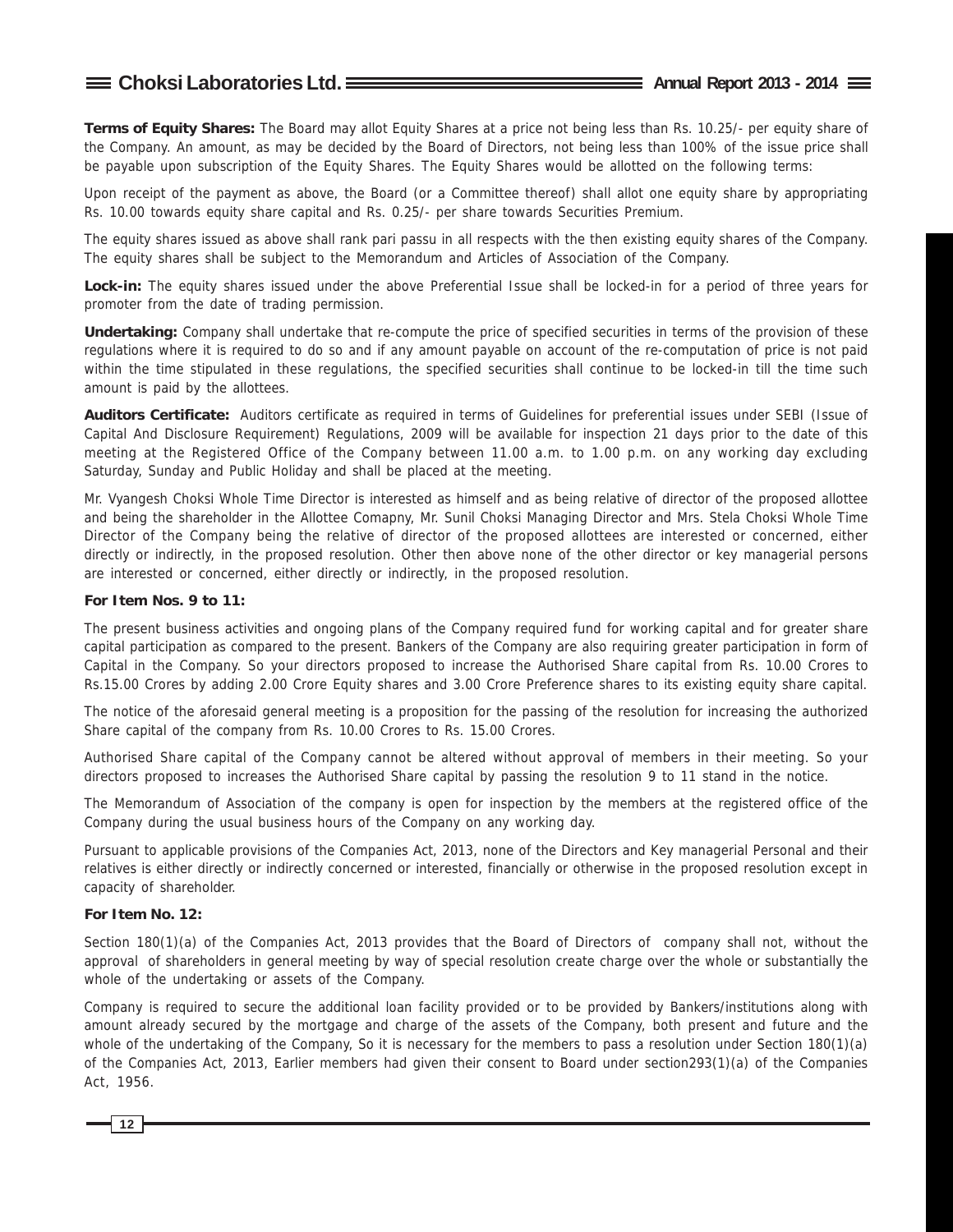The members are required to authorize to the Board of Directors of the Company to create charge on the movable and immovable assets and properties of the company in favor of the lenders as per the terms of the Loans and security documents, as stated in the Resolution of item No. 12.

The Board accordingly recommends the Special Resolution as mentioned at item no.12 of this Notice for your approval.

Pursuant to applicable provisions of the Companies Act, 2013, none of the Directors and Key managerial Personal and their relatives is either directly or indirectly concerned or interested, financially or otherwise in the proposed resolution except in capacity of shareholder.

#### **For Item No. 13:**

Due to the increasing business operations and future growth plans of the Company would necessitate borrowing from any bank, financial institutions or any other lending institutions, firms, bodies corporate or persons, both in the national and international markets, as may be considered suitable by the Board. However as per the provisions of section 180(1)(c) of the Companies Act, 2013, the Board of Directors of the Company cannot, apart from temporary loans obtained or to be obtained from the Company's banker in the ordinary course of business except with the consent of the Shareholders in General Meeting by way of special resolution, borrow monies in excess of the aggregate of the paid-up capital and free reserves of the Company.

Hence, the Board of Directors of the Company considered needs to be authorized by the members to borrow money whether secured or otherwise (apart from temporary loans obtained or to be obtained from the Company's bankers in the ordinary course of business), from time to time on behalf of the company not exceeding Rs. 50.00 Crores (Rupees Fifty Crores) over and above the paid up capital of the Company and its free reserves of the Company. Earlier members had given their consent to Board under section293(1)(a) of the Companies Act, 1956.

The Board accordingly recommends the Special Resolution as mentioned at item No.13 of this Notice for your approval.

Pursuant to applicable provisions of the Companies Act, 2013, none of the Directors and Key managerial Personal and their relatives is either directly or indirectly concerned or interested, in the proposed resolution. However the promoter directors and their relatives may be considered as financially interested to the extent of the interest as may be received by them on the unsecured loan, if any, as may be provided by them.

#### **For Item No. 14:**

The existing Articles of Association ("AOA") are based on the Companies Act, 1956 and several regulations in the existing AOA contain references to specific Sections of the Companies Act, 1956 and some regulations in the existing AOA are no longer in conformity with the Act.

With the coming into force of the Companies Act, 2013, several regulations of the existing AOA of the Company require alteration or deletion. Accordingly, it is proposed to replace the entire existing AOA by a set of new Articles.

The new AOA to be substituted in place of existing AOA are based on Table 'F' of the Companies Act, 2013 which sets out the model Articles of Association for a Company limited by shares.

The Board of Directors recommends the above resolution for your approval.

None of the Directors or any key managerial personnel or any relative of any of the Directors of the Company or the relatives of any key managerial personnel is, in anyway, concerned or interested in the above resolution.

> FOR AND ON BEHALF OF THE BOARD CHOKSI LABORATORIES LIMITED

> > **VYANGESH CHOKSI** WHOLE TIME DIRECTOR DIN: 00154926

**DATE : 03.09.2014 PLACE : INDORE**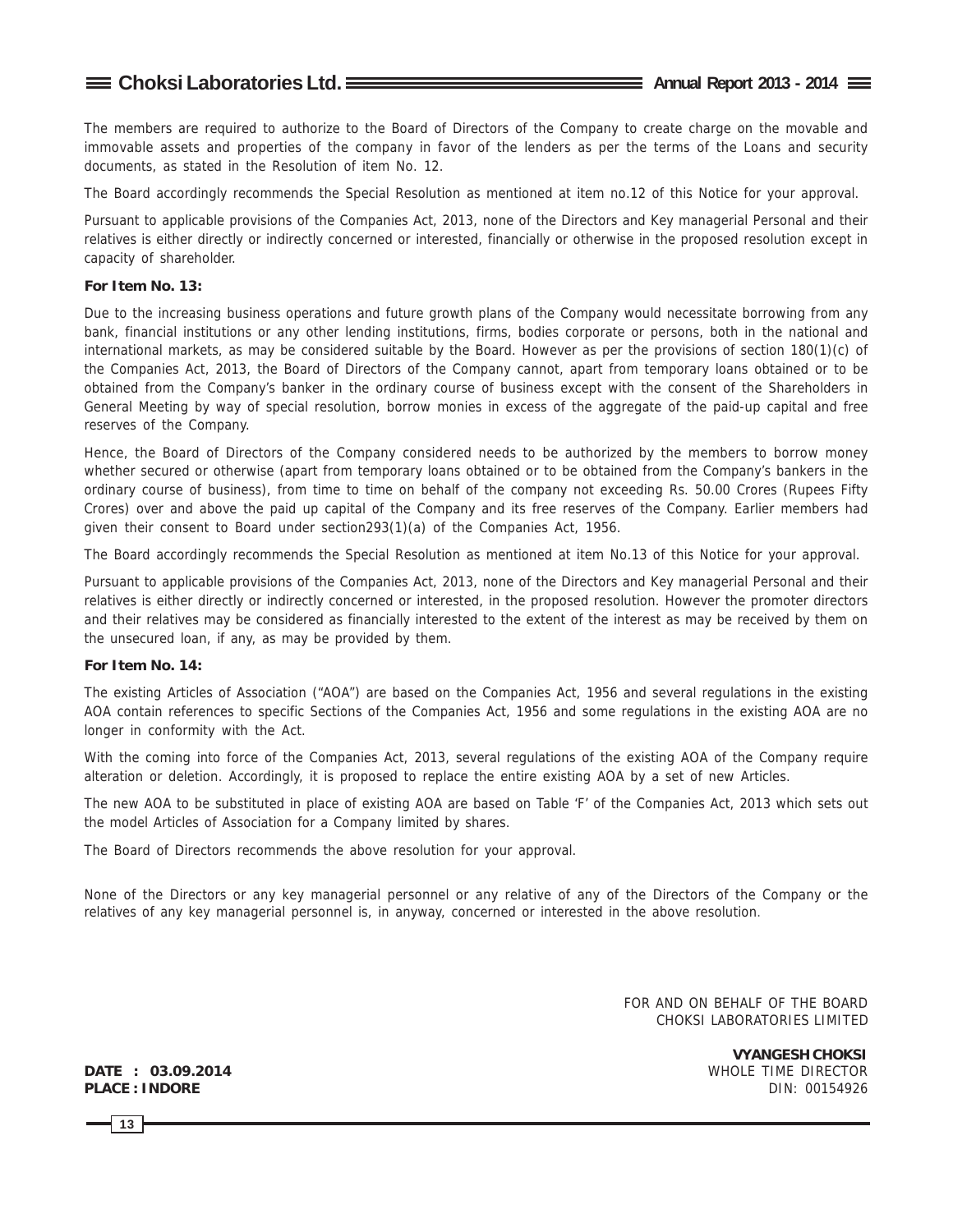| Name of<br>Director                                                     | Date of<br><b>Birth</b> | No. of<br>Shares Held | Qualification           | Nature of<br>Expertise                   | Name of the<br>Company in<br>which Director<br>holds Directorship | Name of the<br>Committee of the<br>Company in which<br>Director holds<br>Membership &<br>Chairmanship |
|-------------------------------------------------------------------------|-------------------------|-----------------------|-------------------------|------------------------------------------|-------------------------------------------------------------------|-------------------------------------------------------------------------------------------------------|
| Mrs. Stela<br>Choksi<br>DIN: 00155043<br>Appointed on<br>01.09.1993     | 05.06.1956              | 2,20,200              | B.Sc.                   | Administration                           | <b>NIL</b>                                                        | <b>NIL</b>                                                                                            |
| Mr. Sudarshan<br>Shastri<br>DIN: 00155105<br>Appointed on<br>30.01.1999 | 17.05.1943              | 400                   | M.com, LLB,<br>Inter CA | Corporate and<br>Legal law<br>Consultant | 1.Divya Jyoti<br><b>Industries Limited</b>                        | 3                                                                                                     |
| Mr. Pradip<br>Karmakar<br>DIN: 02396878<br>Appointed on<br>01.08.2004   | 19.03.1967              | <b>NIL</b>            | Bachelor of<br>Science  | <b>Business</b><br>operations            | <b>NIL</b>                                                        | <b>NIL</b>                                                                                            |
| Mr. N.K. Mani<br>DIN: 02783996<br>Appointed on<br>01.11.2009            | 12.03.1939              | <b>NIL</b>            | Graduate                | Administration                           | <b>NIL</b>                                                        | <b>NIL</b>                                                                                            |
| Mr. Satish<br>Chandra Joshi<br>DIN: 01520247<br>Appointed on            | 01.07.1972              | <b>NIL</b>            | Post<br>Graduate        | <b>Business</b><br>operations            | <b>NIL</b>                                                        | <b>NIL</b>                                                                                            |

### **ANNEXURE TO NOTICE**

**Details of Directors seeking Appointment / Re-appointment**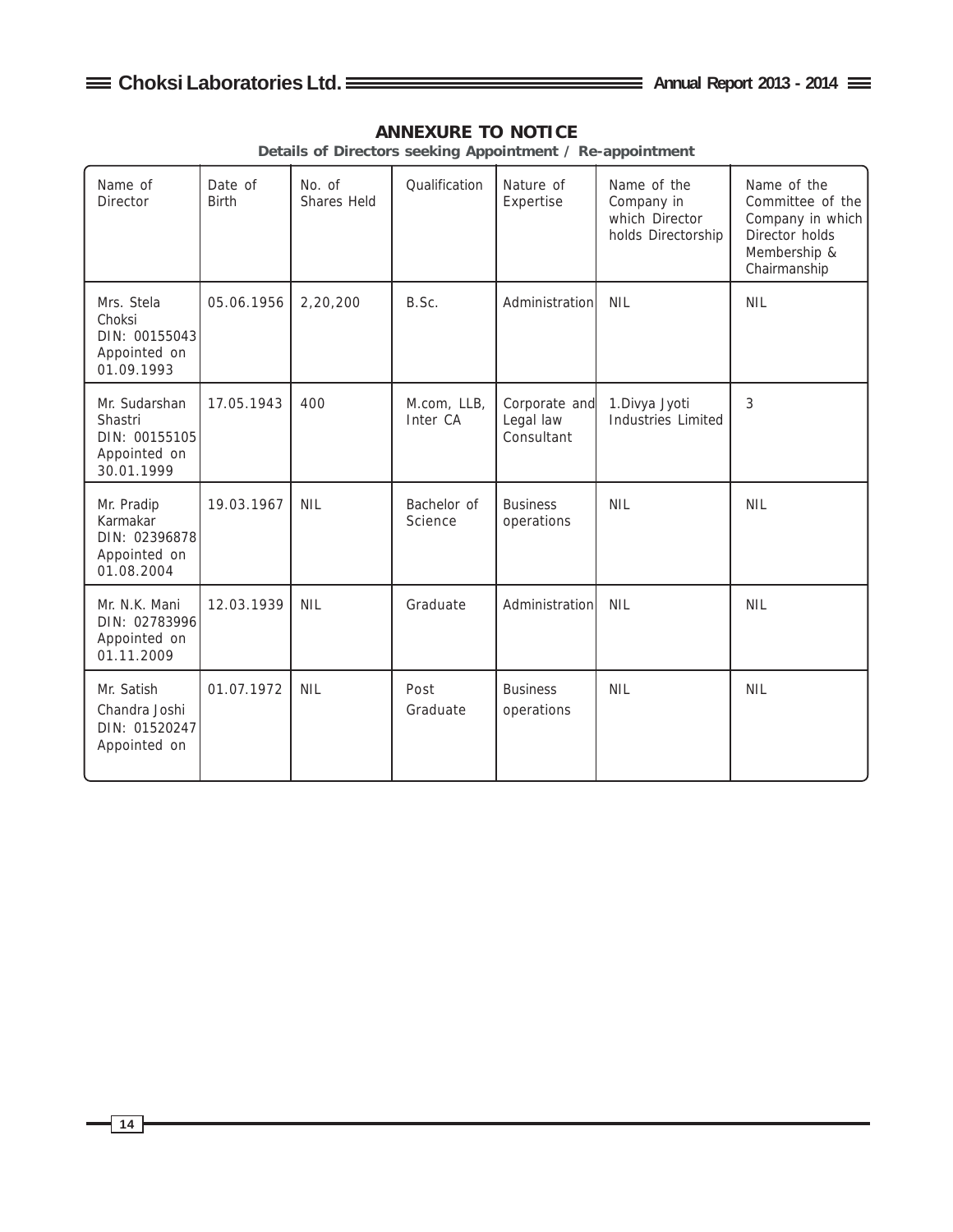#### Dear Members,

### **DIRECTORS' REPORT**

Your Directors have pleasure presenting the 21<sup>st</sup> Annual Report alongwith Audited Accounts for the year ended 31st March, 2014.

#### **Financial Results**

|                                            |              | (Rs. In lacs) |
|--------------------------------------------|--------------|---------------|
|                                            | (31.03.2014) | (31.03.2013)  |
| <b>Operational Receipts</b>                | 1988.65      | 1710.55       |
| Other Income                               | 9.52         | 8.35          |
| Profit/(Loss) on Sale of Fixed Assets      |              | (2.33)        |
| Profit before Depreciation, Interest & Tax | 440.82       | 399.60        |
| Depreciation                               | 159.01       | 141.86        |
| Interest                                   | 119.01       | 113.29        |
| Provision for tax                          | 32.57        | 33.71         |
| MAT Credit b/f                             |              | 1.29          |
| Income Tax Earlier year                    | 35.11        |               |
| Deferred Tax Liability for Current Year    | (11.34)      | 7.23          |
| <b>MAT Credit entiltement</b>              | (10.05)      |               |
| Net Profit                                 | 116.51       | 102.22        |
| Balance brought forward                    | 1062.90      | 960.68        |
| <b>Balance carried to Balance Sheet</b>    | 1179.41      | 1062.90       |

#### **OPERATIONS:**

The turnover for the year under review was Rs.1988.64 Lacs as compared to Rs. 1710.55 Lacs in the previous year. The Company recorded a profit before depreciation, interest and tax of Rs. 440.82 Lacs during the year as against profit of Rs. 399.60 Lacs in the previous year and recorded a profit after tax of Rs. 116.51 Lacs during the year as against the profit of Rs. 102.22 Lacs during the previous year.

Under the unprecedented economy subdued at 4.7% (The Hindu, ND, May 30, 2014), Company took measures to improve the volumes and as a result was able to post positive performance. Major capability additions and expansions were for a third consecutive year postponed in view of current economic uncertainty.

#### **ISSUE OF EQUITY SHARES ON PREFERENTIAL BASIS:**

During the period under review Company has issued 3,00,000 equity shares pursuant to special resolution passed in the Extra Ordinary General Meeting held on 19.12.2013 issued to Body Corporate (Promoter and Promoter Group) and which were duly allotted on 02.01.2014 and obtained in-principal approval and listing approval from of Bombay Stock Exchange and got trading approval from BSE.

No change in control, in the company will occur due to this preferential allotment.

#### **DIVIDEND:**

In order to conserve the resources of the Company and retain internal accruals for funding growth and maximising capacity so that Company generates a good return for shareholders in the long run, the Board of Directors do not propose dividend for the year ended 2013-14.

#### **PUBLIC DEPOSITS:**

The Company has not invited/accepted public deposit within the meaning of section 58A of the Companies Act, 1956 and rules made thereunder, during the year under review.

#### **DIRECTORS**

Mrs. Stela Choksi, Executive, Promoter Whole-time Directors of the Company retire by rotation and being eligible offer herself for re-appointment. Board recommends her reappointment as director of the Company. Further as per the provision of section 149 and 152 of the Companies Act, 2013, Mr. Sudarshan Shastri, Mr. Pradip Karmakar, Mr. N.K. Mani and Mr. Satish Chandra Joshi Independent, non-executive directors of the Company has re-appointed for a period of 5 years, commencing from 01st October, 2014 to 30<sup>th</sup> September, 2019 further resignation of Mrs. Himika Varma has been accepted by Board from the office of Joint Managing Director w.e.f. 01<sup>st</sup> day of September, 2014.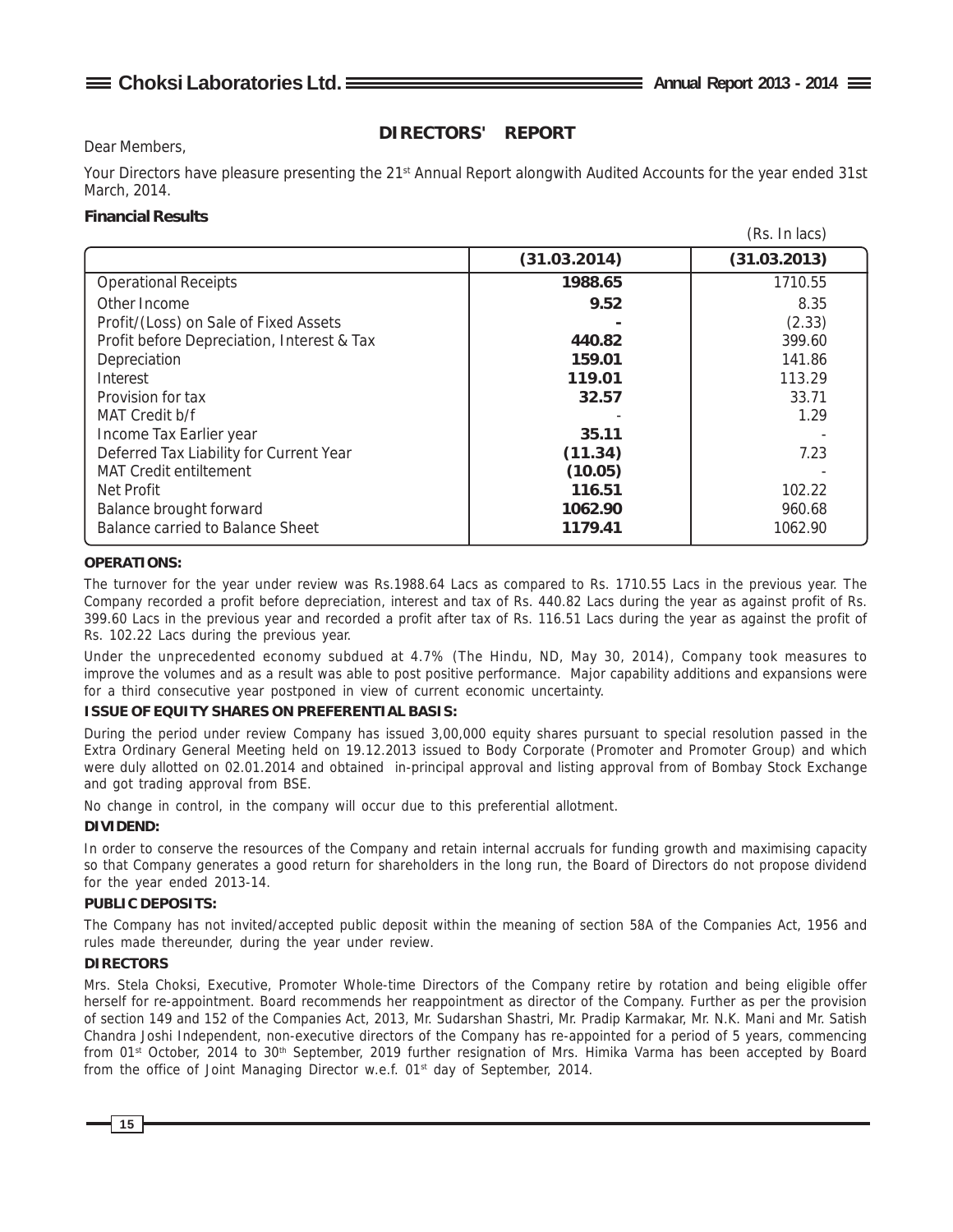#### **DIRECTOR'S RESPONSIBILITY STATEMENT**

Pursuant to section 217 (2AA) of the Companies Act, 1956, the Directors confirm that:-

- (i) In the preparation of the annual accounts, the applicable accounting standards have been followed and that there are no material departures.
- (ii) They have, in the selection of the accounting policies, consulted the statutory auditors and have applied them consistently and made judgments and estimates that are reasonable and prudent so as to give a true and fair view of the state of affairs of the Company at the end of the financial year and of the profit of the Company for that period.
- (iii) They have taken proper and sufficient care, to the best of their knowledge and ability, for the maintenance of adequate accounting records in accordance with the provisions of the Companies Act, 1956 for safeguarding the assets of the Company and for preventing and detecting fraud and other irregularities.
- (iv) They have prepared the annual accounts on a going concern basis.

#### **CORPORATE GOVERNANCE AND MANAGEMENT DISCUSSION AND ANALYSIS:**

Report on Corporate Governance and Management Discussion and Analysis Report, in terms of Clause 49 of the Listing Agreement are annexed and form part of this Annual Report. A certificate from the Auditors confirming compliance with the conditions of Corporate Governance is also annexed.

#### **DEMAT STATUS**

The Company's shares are presently held in both electronic and physical modes.

#### **PARTICULARS OF EMPLOYEES**

There was no employee in the Company who was employed throughout the financial year or for part of the financial year was in receipt of remuneration whose particulars, if so employed, are required to be included in the report of Directors in accordance with the provisions of Section 217 (2A) of the Companies Act, 1956 read with the Companies (Particulars of employees) Rules, 1975.

#### **CONSERVATION OF ENERGY, TECHNOLOGY ABSORPTION & FOREIGN EXCHANGE EARNINGS AND OUTGO:**

The requisite particulars required to be furnished under Section 217(a) (e) of the Companies Act, 1956 regarding energy conservation technology absorption and R & D are not applicable, since the Company is not engaged in any manufacturing or processing activities.

#### **FOREIGN EXCHANGE EARNINGS AND OUTGO**

| Foreign Exchange outgo:    | a. Imports Rs. 5144417/-                        |  |
|----------------------------|-------------------------------------------------|--|
|                            | b. Travelling and Membership fees: Rs. 671530/- |  |
| Foreign Exchange Earnings: | Rs. 3773177/-                                   |  |

#### **AUDITORS:**

The Auditors, in their report have referred to the Notes forming part of the Account; the notes are self explanatory and need no comments. M/s. Prateek Jain & Co. Chartered Accountants, Indore, Statutory Auditors of the Company retire at the ensuring Annual General Meeting of the Company and being eligible offer themselves for reappointment.

#### **AUDIT REPORT:**

The Auditors, in their report have referred to the Notes forming part of the Account; the notes are self explanatory and need no comments

#### **ACKNOWLEDGEMENT:**

The Directors acknowledge with gratitude the co-operation and confidence reposed by the Company's Bankers, Shareholders, Customers and Suppliers. Your Directors also wish to place on record their sincere appreciation of devoted services rendered by the employees of the Company for its success.

FOR AND ON BEHALF OF THE BOARD

Place : Indore Date : 01/09/2014  **VYANGESH CHOKSI** Whole time Director DIN: 00154926

**SUDARSHAN SHASTRI** Director DIN: 00155105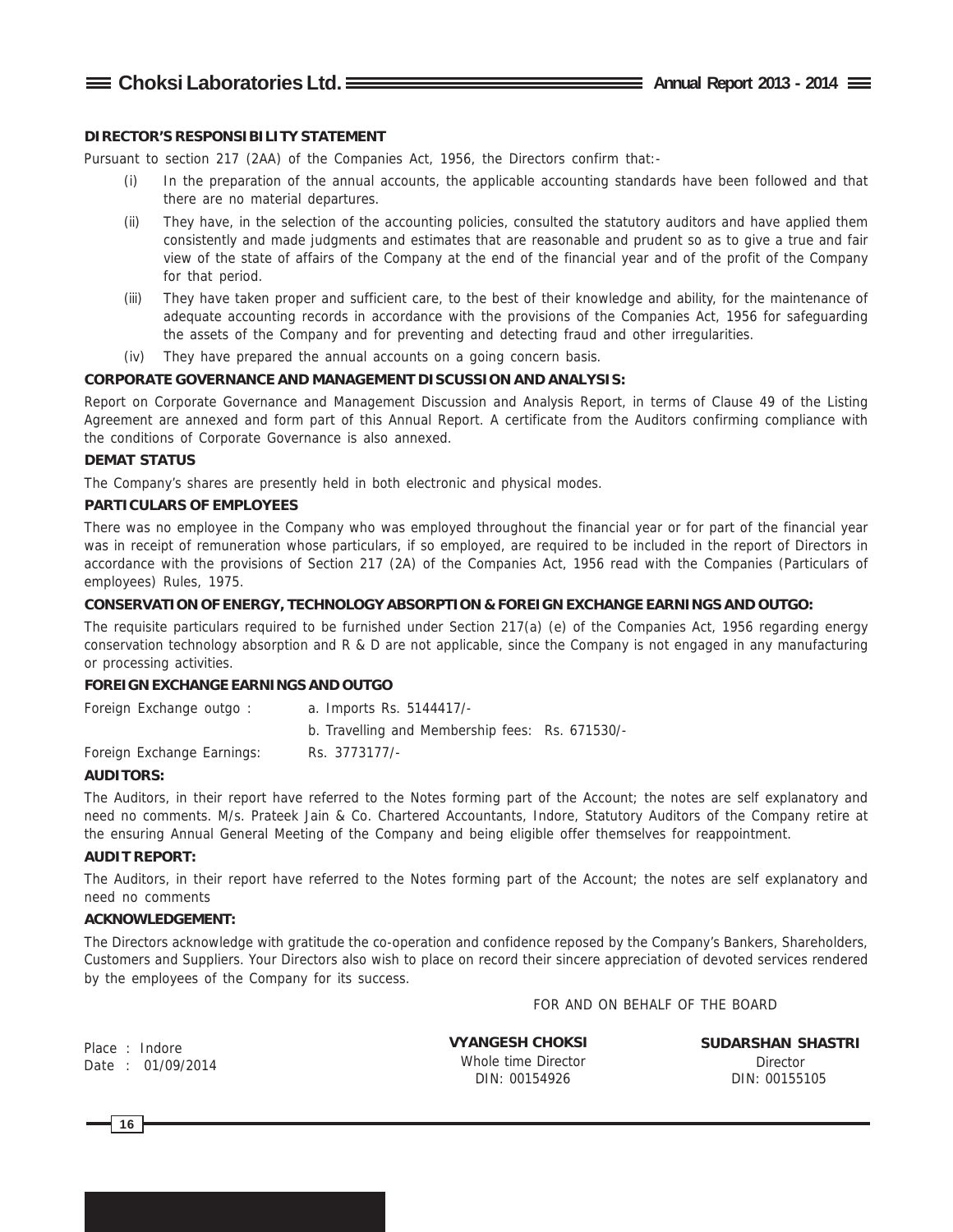#### **MANAGEMENT DISCUSSION AND ANALYSIS**

We have pleasure in submitting the Management Discussion & Analysis Report on the Company's business.

#### A. **INDUSTRY STRUCTURE AND DEVELOPMENTS:**

Fiscal year 2013-14, was marked by subdued economy at 4.7%, measures and steps enabled to proof an increase of 16% in sales and marginal increase in profit. The Indian Economy is 5th fastest growing economy in the world (Euromonitor) and is poised to be the 3rd largest economy by 2040 (PwC). As economies develop, there is increasing healthcare awareness and hence greater spends.

#### **B. OPPORTUNITIES AND THREATS:**

Strategies are as often driven by challenges as they are by opportunities. The strategic blueprint, we drafted a year ago, as the roadmap for our future growth was well-aligned to our ability to capitalize on the opportunities that prevailed at the time. Certain unforeseen developments during the year, however, made us rethink our strategies to realign our priorities to the changing business environment. While our goals remained intact, we decide to remap our journey to the same.

#### **C. SEGEMENT- WISE PERFORMACE:**

The Company is engaged in the sole segment of analysis. Company is not involved in manufacturing, exports or trading of any commodity.

#### **D. OUTLOOK:**

The outlook for the Company stands promising. CLL now has six centers across India. The new facilities are expected to improve considerable in the coming years. Company is poised to continue an upward trend.

#### **E. INTERNAL CONTROL SYSTEMS AND THEIR ADEQUACY:**

Internal control system is a means by which an organization's resources are directed, monitored, and measured. It plays an important role in preventing and detecting fraud and protecting the organization's resources, both physical (e.g., machinery and property) and intangible (e.g. reputation or intellectual property such as trademarks).Everyone in a company has responsibility for internal control to some extent. Virtually all employees produce information used in the internal control system or take other actions needed to affect control. Also, all personnel are responsible for communicating upward problems in operations, non-compliance with the code of conduct, or other policy violations or illegal actions and each major entity in corporate governance has a particular role to play.

The Chief Executive Officer (the top manager) of the company has overall responsibility for designing and implementing effective internal control, the chief executive sets the "tone at the top" that affects integrity and ethics and other factors of a positive control environment and the chief executive fulfills this duty by providing leadership and direction to senior managers and reviewing the way they're controlling the business.

The internal auditors and external auditors of the company also measure the effectiveness of internal control through their efforts. They assess whether the controls are properly designed, implemented and working effectively, and make recommendations on how to improve internal control.

#### **F. FINANCIAL AND OPERATIONAL PERFORMANCE:**

Please refer to performance review in the Board of Directors Report.

#### **G. MATERIAL DEVELOPMENTS IN HUMAN RESOURCES/INDUSTRIAL RELATIONS:**

Our employees are our most important assets and source of competitive advantage. Our success depends entirely on the strength of our talent pool which we build by fostering an environment and continually investing in them to enable them to deliver superior performance. Our Human Resources strategy is aimed at talent acquisition, development, motivation and retention.

CLL recognizes that nurturing and recruiting the best talent is vital to the long term success of the enterprise. Employees are provided with continuous opportunities for active learning and development which are viewed as key drivers of their personal growth and the success of CLL.

#### **H. CAUTIONARY STATEMENT:**

The statements made in this report and those appearing elsewhere, may be "forward looking statements" that set forth anticipated results based on management plans and assumptions. These statements are likely to address the Company's growth strategy, financial results, product development, product approvals, product potential and development programs based on certain assumptions and expectation of future event, actual results could differ materially from those expressed or implied.

The Company assumes no responsibility to publicly amend, modify or revise any forward looking statements on the basis of subsequent developments, information of events.

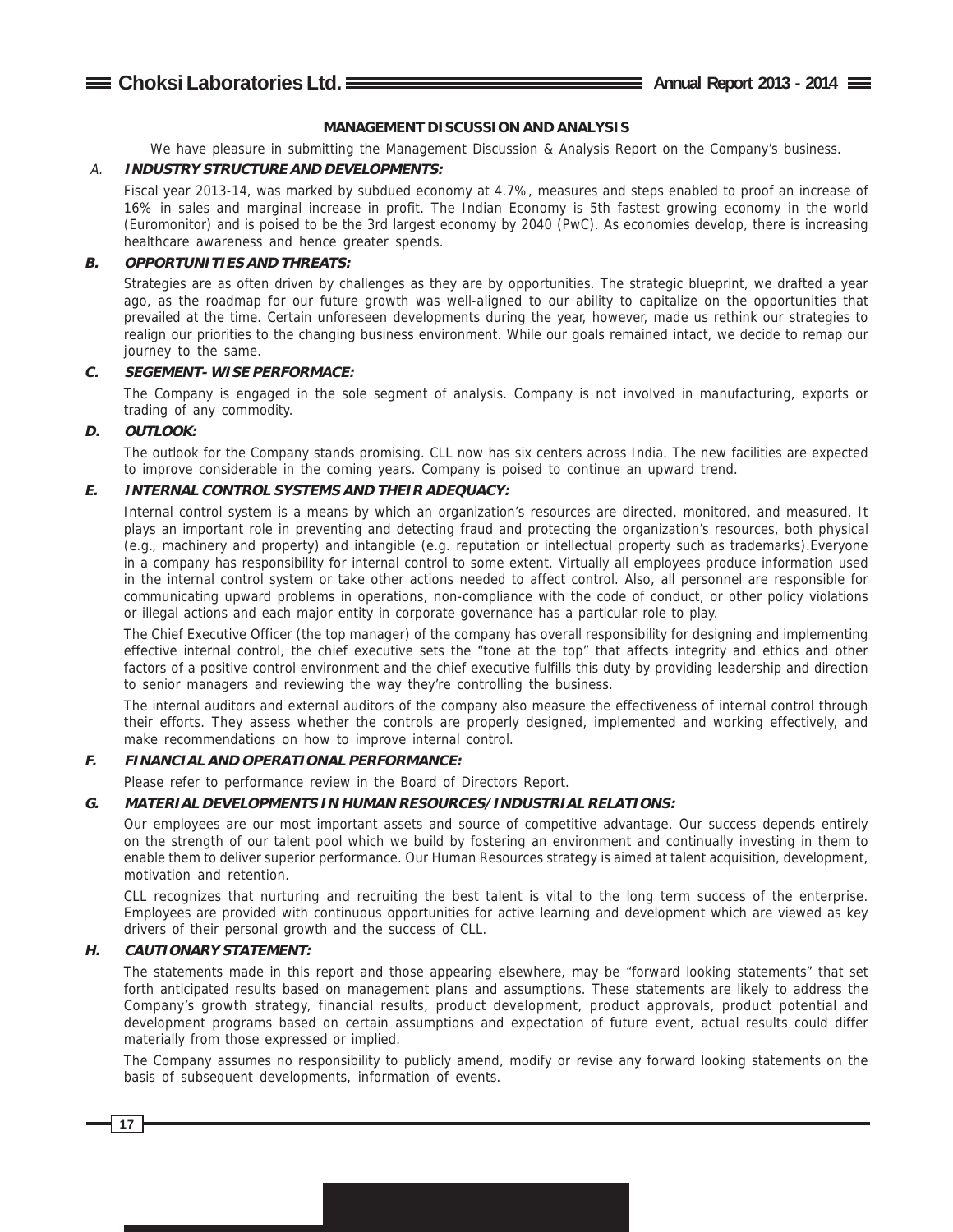#### **REPORT ON CORPORATE GOVERNANCE**

#### **1. Company Philosophy on Code of Corporate Governance**

Corporate governance is the acceptance by management of the inalienable rights of shareholders as the true owners of the corporation and of their own role as trustees on behalf of the shareholders. It is about commitment to values, about ethical business conduct and about making a distinction between personal and corporate funds in the management of a company.

The philosophy of Corporate Governance is to enhance the long term economic value of the company. Its stakeholders and the society at large by adopting practices in fair and transparent manner by aligning interests of the company with shareholders and other key stakeholders.

#### **2. Board of Directors**

#### **Composition:**

The Board of Directors of the Company consist of eight members, out of which four members are executive and holding whole-time positions and four members are independent directors. The detailed statement on composition of the Board is as under:

| $S_{1}$<br>No. | Name of the<br>Director  | Promoter, Executive,<br>Non-Executive,<br>Independent | No. of Director-<br>ship/Committees<br>membership of<br>other Companies | No. of Board<br><b>Meetings</b> |          | Whether<br>attended<br>Last Annual<br>General<br>Meeting |
|----------------|--------------------------|-------------------------------------------------------|-------------------------------------------------------------------------|---------------------------------|----------|----------------------------------------------------------|
|                |                          |                                                       |                                                                         | Held                            | Attended |                                                          |
| 1 <sub>1</sub> | Mr. Sunil Choksi         | Promoter/Executive                                    |                                                                         | 13                              | 5        | <b>Yes</b>                                               |
| 2.             | Mrs. Stela Choksi        | Promoter/Executive                                    | $\Omega$                                                                | 13                              | $\Omega$ | No                                                       |
| 3 <sub>1</sub> | *Mrs. Himika Varmal      | Promoter/Executive                                    | $\Omega$                                                                | 13                              | $\Omega$ | No                                                       |
| 4.             | Mr. Vyangesh Choksi      | Promoter/Executive                                    | 4                                                                       | 13                              | 13       | Yes                                                      |
| 5.             | Mr. Sudarshan Shastri    | Non-Executive /Independent                            | 4                                                                       | 13                              | 13       | Yes                                                      |
| 6.             | Mr. Pradip Karmakar      | Non-Executive / Independent                           | $\Omega$                                                                | 1.3                             |          | No                                                       |
| 7 <sub>1</sub> | Mr. N.K. Mani            | Non-Executive / Independent                           | $\Omega$                                                                | 1.3                             | 8        | No.                                                      |
| 8.             | Mr. Satish Chandra Joshi | Non-Executive / Independent                           | $\Omega$                                                                | 13                              |          | No                                                       |

**Note: -** Mr. Sunil choksi, Mrs. Stela Choksi, Mrs. Himika Varma and Mr. Vyangesh Choksi are related to each other.

\*Resignation of Mrs. Himika Varma has been accepted by Board from the office of Joint Managing Director w.e.f. 01st day of September, 2014.

#### **Particulars of the Directors seeking re-appointment:**

As required under the Listing Agreement, particulars of the directors seeking re-appointment at the ensuing Annual General Meeting have been given under the Annexure to Notice of this report.

#### **Number of Board Meetings held and the dates on which held**

During the year under review a total of 13 (Thirteen) Board Meetings were held. The details of the date(s) on which the meetings were held are as follows:

| Sr.No.         | Date                | Day       | Time         |
|----------------|---------------------|-----------|--------------|
| 1.             | 06th April' 2013    | Saturday  | 11:00 A.M.   |
| 2.             | 25th April' 2013    | Thursday  | $11:00$ A.M. |
| 3 <sub>1</sub> | 27th May' 2013      | Monday    | 11:00 A.M.   |
| 4.             | 31st July' 2013     | Wednesday | $11:30$ A.M. |
| 5.             | 30th October'2013   | Wednesday | $11:30$ A.M. |
| 6.             | 08th November' 2013 | Friday    | 11.00 A.M.   |
| 7.             | 14th November' 2013 | Thursday  | 3.00 P.M.    |
| 8.             | 25th November' 2013 | Monday    | $11:00$ A.M. |
| 9.             | 02nd January' 2014  | Thursday  | $11:30$ A.M. |
| 10.            | 06th January'2014   | Monday    | $11:00$ A.M. |
| 11.            | 31st January'2014   | Friday    | 11.30 A.M.   |
| 12.            | 06th March'2014     | Thursday  | 11:00 A.M.   |
| 13.            | 25th March'2014     | Tuesday   | 11.30 A.M.   |

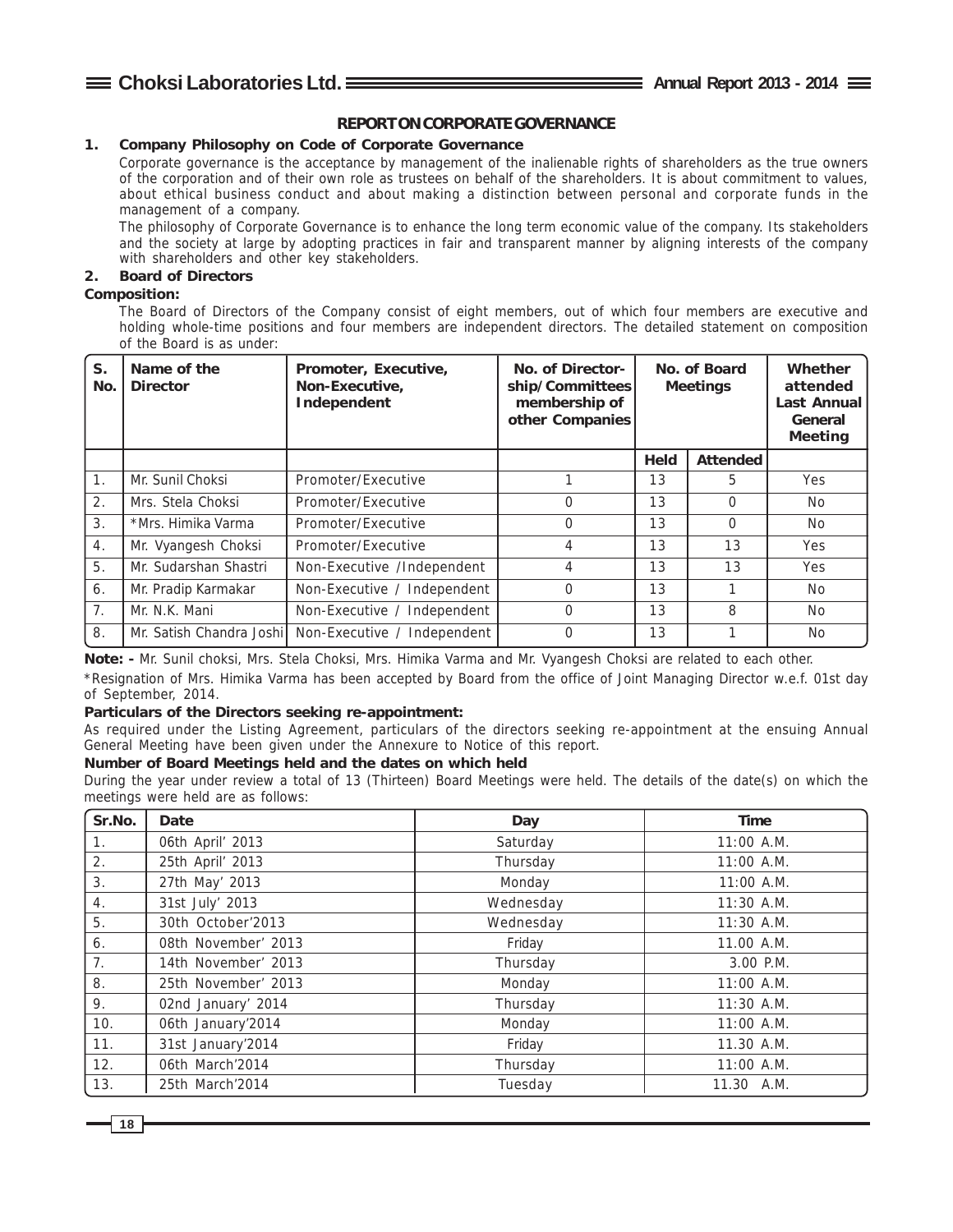#### **COMMITTEES OF THE BOARD**

In Compliance with the requirements under the Listing Agreement and the applicable laws, the Board has constituted the following committees:

- a. Audit Committee;
- b. Nomination & Remuneration Committee;
- c. Stakeholder Relationship Committee.

#### **3. AUDIT COMMITTEE**

#### **Terms of Reference and Role of Audit Committee**

The scope and function of the Audit Committee is to regularly review the internal control, systems and procedures, accounting policies and other matters that protect the interest of the stakeholders, ensure compliance with the laws, and monitor with a view to provide effective supervision of the management's process, ensure accurate, timely and proper disclosures, transparency, integrity and quality of financial reporting. The composition, procedures, powers and role/functions of the Audit Committee constituted by the Company comply with the requirements of Clause 49 of the Listing Agreement and provisions of the Companies Act, 1956. Role of Audit Committee includes the following:

- 1. Oversight of the Company's financial reporting process and the disclosure of its financial information to ensure that the financial statements are correct, sufficient and credible.
- 2. Recommending to the Board, the appointment, reappointment and, if required, the replacement or removal of Statutory Auditors including Cost Auditors and fixation of audit fees.
- 3. Reviewing with the management, the annual financial statements before submission to the Board for approval, with particular reference to:
	- a) Changes, if any, in accounting policies and practices and reasons for the same.
	- b) Significant adjustments made in the financial statements arising out of audit findings.
	- c) Compliance with listing and other legal requirements relating to financial statements.
	- d) Disclosure of related party transactions.
	- e) Qualifications in draft audit report.
- 4. Reviewing with the management, the quarterly financial statements before submission to the Board for approval.
- 5. Reviewing with the management, the performance of Statutory Auditors and adequacy of internal control systems.
- 6. Carrying out such other functions as may be specifically referred to the Committee by the Board of Directors and/or other Committees of Directors of the Company.

#### **COMPOSITION:**

The Audit Committee presently comprises of three Independent Non-Executive Directors:

- **1.** Mr. Sudarshan Shastri, Chairman
- **2.** Mr. Satish Joshi, Member
- **3.** Mr. N.K. Mani, Member

#### **MEETINGS AND ATTENDANCE:**

During the financial year ended 31st March, 2014, 4 (four) meetings of the Audit Committee were held, as follows:

| S.No. | Date               | Day       | Time         |
|-------|--------------------|-----------|--------------|
|       | 27th May'2013      | Mondav    | $10:30$ A.M. |
|       | 31st July'2013     | Tuesday   | $11:00$ A.M. |
|       | 30th October' 2013 | Wednesday | $11:00$ A.M. |
|       | 31st January' 2014 | Friday    | $11:00$ A.M. |

#### **Attendance of each Member at the Audit Committee meetings held during the year**

| <b>Name</b>           | Number of Meetings during the year 2013-14 |          |  |
|-----------------------|--------------------------------------------|----------|--|
|                       | Held                                       | Attended |  |
| Mr. Sudarshan Shastri |                                            |          |  |
| Mr. Satish Joshi      |                                            |          |  |
| Mr. N.K. Mani         |                                            |          |  |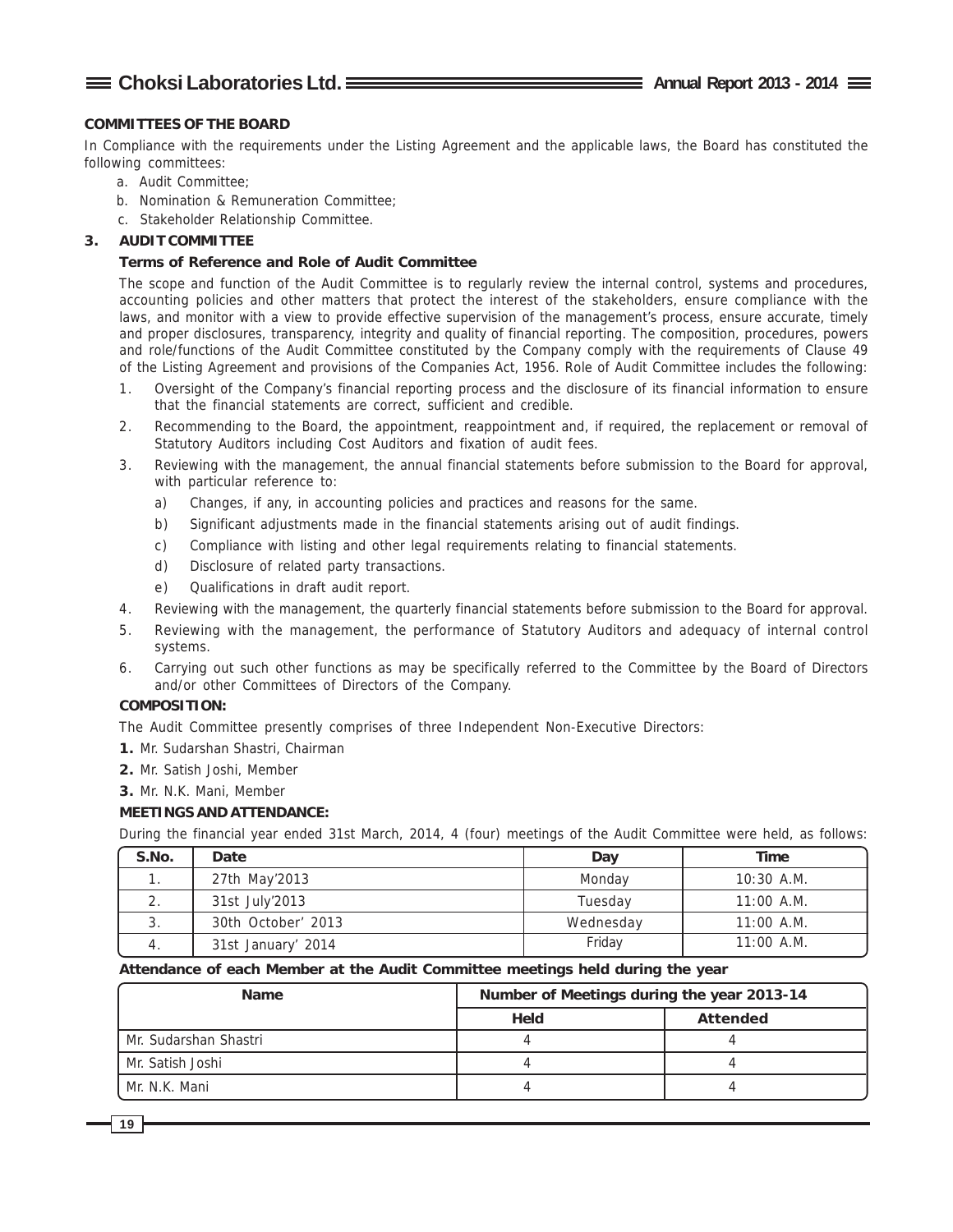#### **4. NOMINATION AND REMUNERATION COMMITTEE**

#### **Description and Role of the Nomination & Remuneration Committee:**

- 1. To determine the policy on specific remuneration packages for Executive/Whole- time Directors including pension rights and any compensation payments.
- 2. Recommends to the Board the remuneration of the Executive Directors in all its forms (i.e. salary, contribution to provident fund, superannuation fund, gratuity, bonus, stock option, compensation for loss of office, other amenities, perquisites etc.).
- 3. Takes into account the financial position of the Company, profitability, trend in the industry, appointee's qualification, experience, past performance, past remuneration etc. and brings out objectivity in determining the remuneration package, while striking a balance between company's interest and that of the shareholders.

The remuneration policy is directed towards rewarding performance, based on review of achievements on a periodical basis. The remuneration policy is in consonance with the existing industry practice.

#### **COMPOSITION:**

The Remuneration Committee comprises of the following independent Non-Executive Directors:

- 1. Mr. Sudarshan Shastri, Chairman
- 2. Mr. Pradip Karmakar, Member
- 3. Mr. N.K. Mani, Member

#### **Remuneration paid to the Directors during 2013-14:**

| Sr.            | Name of the Director     | Nature of Directorship | Salary, Perquisites<br>and Sitting Fee (Rs.) |
|----------------|--------------------------|------------------------|----------------------------------------------|
|                | Mr. Sunil Choksi         | Executive              | $*22,00,000/-$                               |
| $\overline{2}$ | Mrs. Stela Choksi        | Executive              | $*16,75,000/-$                               |
| 3              | Mrs. Himika Varma        | Executive              |                                              |
| 4              | Mr. Vyangesh Choksi      | Executive              | $*14,40,000/-$                               |
| 5              | Mr. Sudarshan Shastri    | Non-Executive          | $8,000/-$                                    |
| 6              | Mr. Pradip Karmakar      | Non-Executive          | $4,000/-$                                    |
|                | Mr. N.K. Mani            | Non-Executive          | $8.000/-$                                    |
| 8              | Mr. Satish Chandra Joshi | Non-Executive          | $4,000/-$                                    |

**Notes**

- **1.** The remuneration to the executive directors is being paid as per the approval of the shareholders at the general body meeting.
- **2.** No service contract has been executed between the company and executive directors. The services of Executive Directors are subject to the personnel policy of the Company. No severance fees is payable to executive directors.
- **3.** \*The remuneration to the executive directors is being paid as per the recommendation of Remuneration Committee and approval of the shareholders at the general body meeting.
- **4.** \*Salary and perquisites includes provident Fund and Gratuity etc.
- **5.** Presently, the Company does not have a scheme for grant of Stock Options either to the executive directors or employees.
- **6.** Mr. Sunil Choksi is holding 523192 equity shares, Mrs. Stela Choksi is holding 220200 and Mr. Vyangesh Choksi is holding 447099 equity shares of the Company.
- **7.** There was no meeting of the Remuneration Committee during the year and no sitting fee was paid to its members.
- **8.** The Remuneration Committee has not felt the need of any remuneration policy till now.
- **9.** Mr. Sunil Choksi, Mrs. Stela Choksi, Mrs. Himika Varma and Mr. Vyangesh Choksi are related to each other and are the promoter directors of the company. All other directors do not have any pecuniary relationship with the Company, other than receipt of remuneration and sitting fee.
- **10.** Non- executive Directors are entitled only for sitting fees for attending meetings of the Board and Committees and no remuneration is payable to them.
- **11.** The company does not pay commission or performance linked incentives to any of the directors.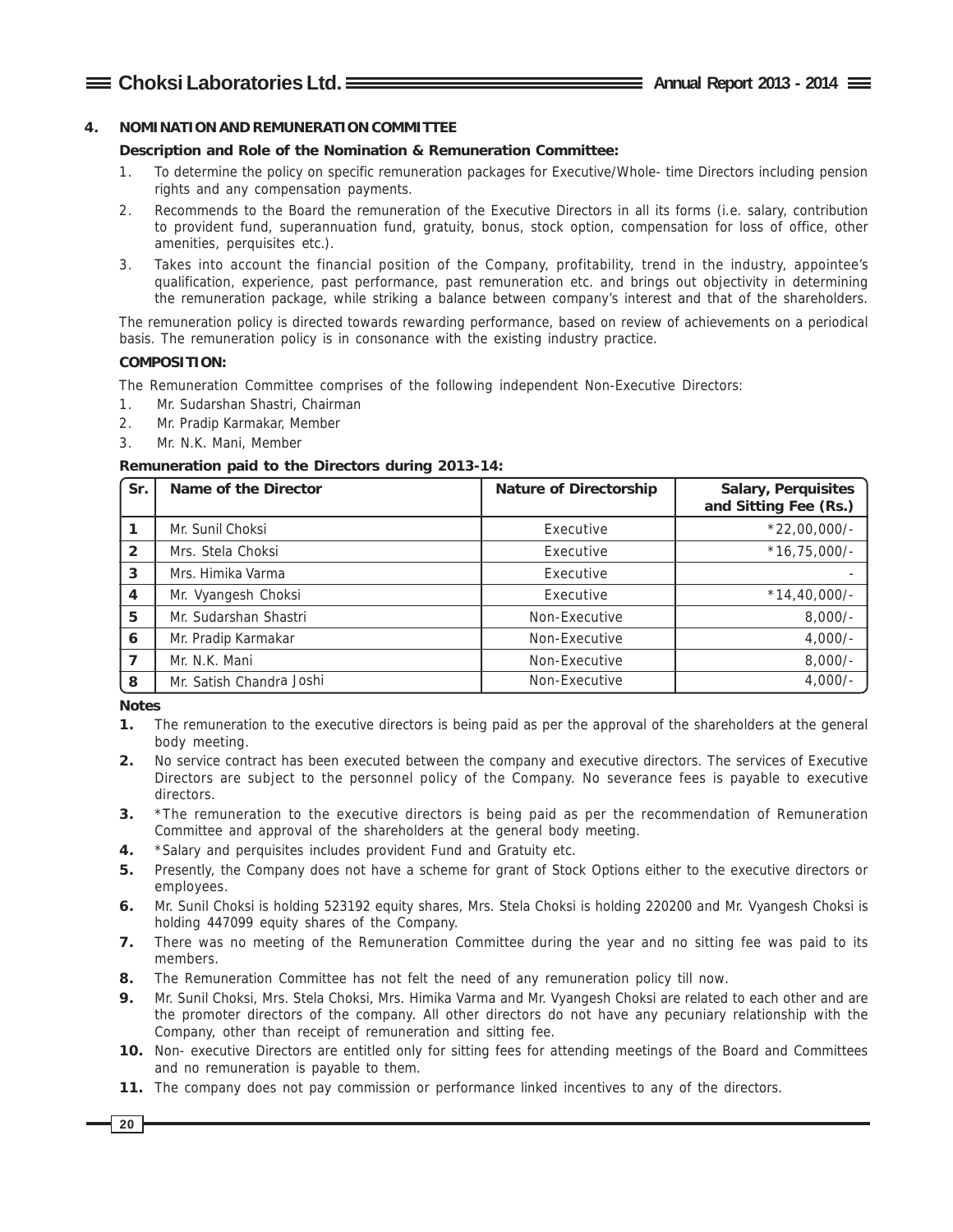#### **5. STAKEHOLDER RELATIONSHIP COMMITTEE**

#### **COMPOSITION:**

The Stakeholder Relationship Committee is headed by a Non-Executive Independent Director and comprises the following Directors:

1. Mr. Sudarshan Shastri, Chairman

- 2. Mr. Satish Joshi, Member
- 3. Mr. N.K. Mani, Member

Name, Designation & Address of Compliance Office:

Ms. Rikita Jain, Company Secretary

6/3, Manoramaganj, Indore - 452 001, Tel. : 4243888

Email at compliance\_officer@choksilab.com

During the year the Company received 0 (Nil) complaints from its shareholders and as on 31.03.2014 no complaint is pending beyond 30 days.

#### **6. GENERAL BODY MEETINGS**

#### **i. Annual General Meetings:**

The location and time of the last three Annual General Meetings are as under:

| Year    | Date of<br><b>Annual General</b><br>Meeting | Time         | Venue                     | No. of Special<br><b>Resolutions</b><br>Passed |
|---------|---------------------------------------------|--------------|---------------------------|------------------------------------------------|
| 2012-13 | 30th Sept., 2013                            | $11:00$ A.M. | 6/3, Manoramaganj, Indore | $\overline{\phantom{a}}$                       |
| 2011-12 | 27th Sept., 2012                            | $11:00$ A.M. | 6/3, Manoramaganj, Indore | One                                            |
| 2010-11 | 30th July, 2011                             | $11:00$ A.M. | 6/3, Manoramaganj, Indore | $\overline{\phantom{a}}$                       |

#### **Financial Calendar F.Y. 2014-15 (Tentative)**

| Board meeting for first three quarters ending on<br>30th June'14, 30th Sept.'2014 and 31st Dec.'2014 | On or before 45th day from the end of Quarter |
|------------------------------------------------------------------------------------------------------|-----------------------------------------------|
| Board Meeting for Last quarter ending on<br>31st March 2015                                          | On or before 30th May'2015                    |
| Annual General Meeting for FY 2014-15                                                                | On or before 30th Sept.'2015                  |

#### **ii. Postal Ballot:**

- The Company has not passed any Special Resolution during last three years requiring voting through Postal Ballot.
- There is no proposal for passing any resolution through Postal Ballot at the ensuing Annual General Meeting scheduled to be held on 30th September, 2014.

#### **7. DISCLOSURES**

#### **i. Related Party Transactions**

There are no materially significant related party transactions that may have potential conflict with the interests of company at large in the financial year 2013-14. Related party transactions have been disclosed in Note No.3 of Notes forming part of the Annual Accounts for the year ended 31st March, 2014.

#### **ii. Details of Non-Compliances by the Company**

There are no instances of material non-compliance by the company on any matter related to capital markets, during the last three years and no penalties or strictures have been imposed on the company by Stock Exchange(s), SEBI or any other statutory authority.

#### **iii. Whistle Blower Policy**

The Company has conveyed existence of Whistle Blower Policy to all its employees and it is hereby affirmed by the Board that no personnel has been denied access to the Audit Committee.

#### **iv. Mandatory and Non-Mandatory Requirements**

The Company has complied with all the mandatory requirements of the Clause 49 of the Listing Agreement. Non-mandatory requirements are being complied with in a phased manner. The company has complied with the non-mandatory requirement of remuneration committee, whistle blower policy.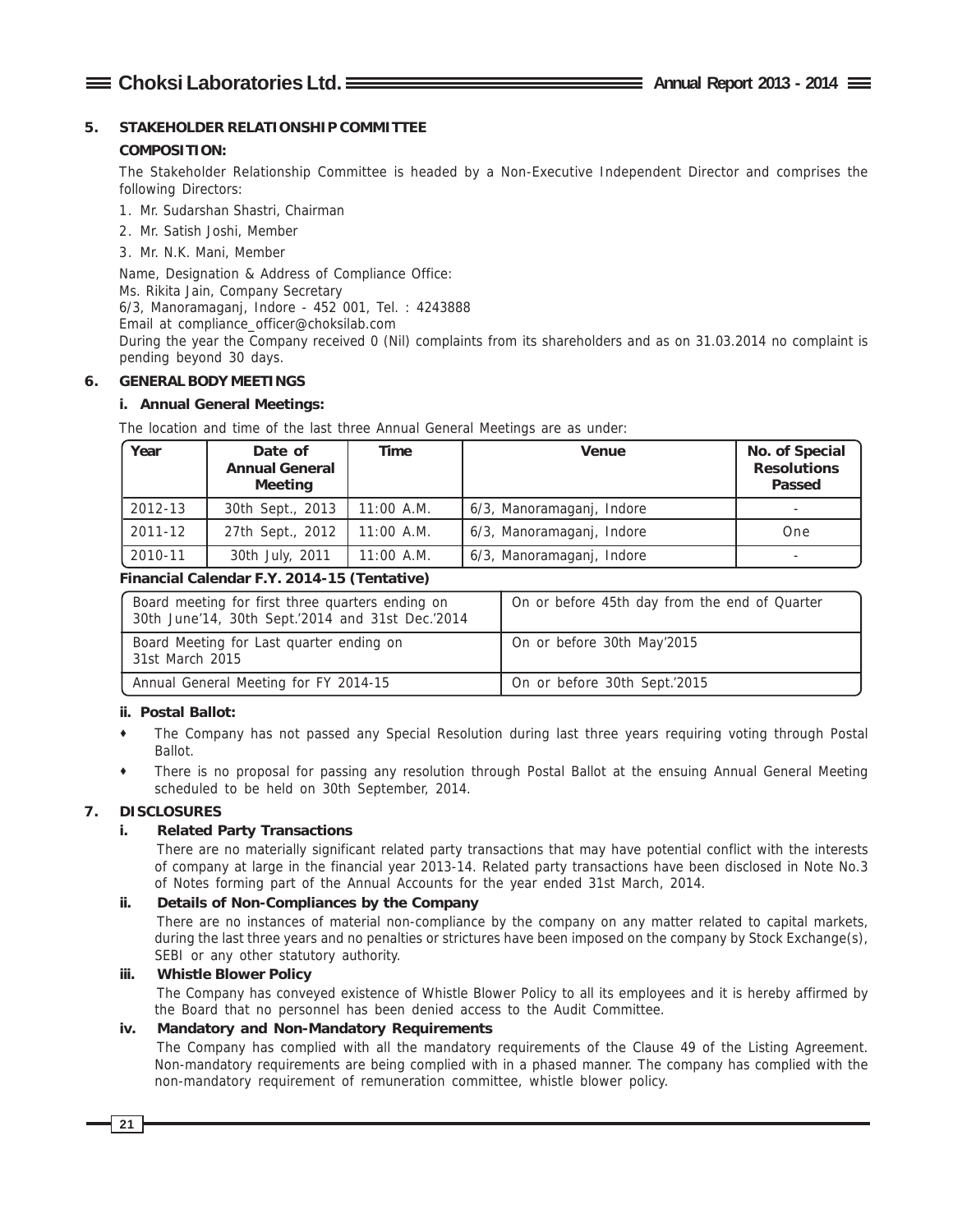#### **8. MEANS OF COMMUNICATION**

Timely disclosure of consistent, comparable, relevant and reliable information on corporate financial performance is at the core of good governance. Towards this end –

**Financial Results**: The results are submitted to the Stock Exchanges in accordance with the Listing Agreement and simultaneously published in English edition of 'Free Press' and Hindi edition of 'Choutha Sansar'.

**Corporate Filing**: Announcements, Quarterly Results, Shareholding Pattern etc. of the Company regularly filed by the Company, are also available on the website of The Bombay Stock Exchange Limited– www.bseindia.com.

**SEBI Complaints Redress System (SCORES):** The investor complaint(s) are processed in a centralized web based complaints redress system. The salient features of this system are: Centralized database of all complaints, online upload of Action Taken Reports (ATRs) by the concerned companies and online viewing by investors of actions taken on the complaint and its current status.

#### **9. GENERAL SHAREHOLDERS' INFORMATION**

| j.  | 21st Annual General Meeting     |                                                                                           |
|-----|---------------------------------|-------------------------------------------------------------------------------------------|
|     | Date                            | 30th September, 2014, Tuesday                                                             |
|     | Time                            | 10: 30 A.M.                                                                               |
|     | Venue                           | 6/3, Manoramaganj, Indore-452001                                                          |
| ii. | <b>Financial Year</b>           | 1st April, 2013 to 31st March, 2014                                                       |
|     | iii. Date of Book Closure       | Wednesday, 24th September, 2014 to Tuesday, 30th September, 2014<br>(both days inclusive) |
|     | iv. Dividend Payment Date       | None, as no dividend has been recommended for the year.                                   |
|     | v. Listing on Stock Exchange(s) | The Shares of the company are listed on Bombay Stock Exchange<br>Limited (BSE)            |
|     | vi. Stock Code                  |                                                                                           |
|     | <b>BSE Stock Code</b>           | <b>CHOKSILA</b>                                                                           |
|     | Scrip Code                      | 526546                                                                                    |
|     | <b>ISIN</b>                     | INE493D01013 (NSDL & CDSL)                                                                |
|     | <b>CIN</b>                      | L85195MP1993PLC007471                                                                     |

#### **vii. Market Price Data**

The reported high and low closing prices during each month of the financial year ended on 31st March, 2014 on the Bombay Stock Exchange, where the Company's shares are being traded are given below:

| Month      | <b>Share Price on BSE</b> |           |  |  |
|------------|---------------------------|-----------|--|--|
|            | <b>High Price</b>         | Low Price |  |  |
| Apr, 2013  | 8.26                      | 8.00      |  |  |
| May, 2013  | 8.25                      | 6.36      |  |  |
| June, 2013 | 7.30                      | 6.24      |  |  |
| July, 2013 | 7.20                      | 6.23      |  |  |
| Aug, 2013  | 7.77                      | 7.01      |  |  |
| Sept, 2013 | 9.22                      | 6.02      |  |  |
| Oct, 2013  | 9.54                      | 8.14      |  |  |
| Nov, 2013  | 10.85                     | 8.86      |  |  |
| Dec, 2013  | 8.45                      | 6.23      |  |  |
| Jan, 2014  | 7.17                      | 6.12      |  |  |
| Feb, 2014  | 6.21                      | 5.62      |  |  |
| Mar, 2014  | 6.56                      | 5.25      |  |  |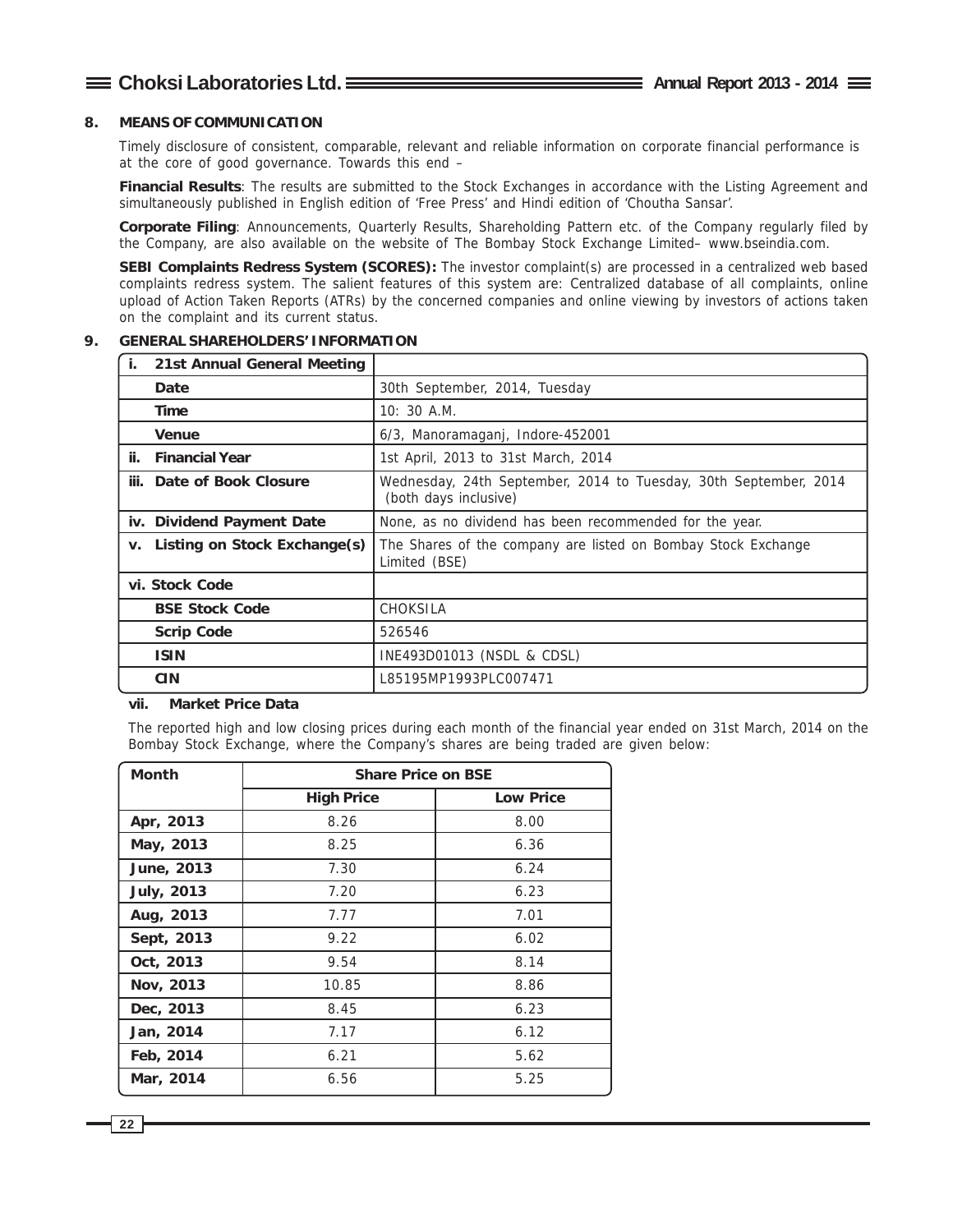| viii. |  |  |  |  |  | Performance of Shares of the Company in comparison to BSE Index |
|-------|--|--|--|--|--|-----------------------------------------------------------------|
|-------|--|--|--|--|--|-----------------------------------------------------------------|

| <b>BSE Index</b> |                   |           | <b>CHOKSI</b>     |           |
|------------------|-------------------|-----------|-------------------|-----------|
| Month            | <b>High Price</b> | Low Price | <b>High Price</b> | Low Price |
| Apr, 2013        | 19622.68          | 18144.22  | 8.26              | 8.00      |
| May, 2013        | 20443.62          | 19451.26  | 8.25              | 6.36      |
| June, 2013       | 19860.19          | 18467.16  | 7.30              | 6.24      |
| July, 2013       | 20351.06          | 19126.82  | 7.20              | 6.23      |
| Aug, 2013        | 19569.2           | 17448.71  | 7.77              | 7.01      |
| Sept, 2013       | 20739.69          | 18166.17  | 9.22              | 6.02      |
| Oct, 2013        | 21205.44          | 19264.72  | 9.54              | 8.14      |
| Nov, 2013        | 21321.53          | 20137.67  | 10.85             | 8.86      |
| Dec, 2013        | 21483.74          | 20568.7   | 8.45              | 6.23      |
| Jan, 2014        | 21409.66          | 20343.78  | 7.17              | 6.12      |
| Feb, 2014        | 21140.51          | 19963.12  | 6.21              | 5.62      |
| Mar, 2014        | 22467.21          | 20920.98  | 6.56              | 5.25      |
|                  |                   |           |                   |           |

#### **ix. Registrar and Transfer Agent**

The Company has appointed M/s. Link Intime India Private Limited as Registrar & Share Transfer Agents, details of whom are as under:

#### **M/s. Link Intime India Private Limited**

C – 13, Kantilal Maganlal Estate,

Pannalal Silk Mills Compound,

L.B.S. Marg, Bhandup (West), Mumbai - 400 078

Incharge: Mr. Vishal Panjabi

Tel No: 25963838 Ext. : 2293, 2289, Fax No: 022 - 25946969

Email : rnt.helpdesk@linkintime.co.in

vishal.panjabi@linkintime.co.in

#### **x. Share Transfer System**

To expedite the process of share transfer, transmission, split, consolidation, rematerialisation, dematerialization, payment of dividend and issue of duplicate dividend warrants and resolution of the shareholder's grievances, the Board of Directors has delegated the powers to M/s. Link Intime India Private Limited**,** Mumbai (Formerly known as Intime Spectrum Registry Limited). The shareholders are requested to approach M/s. Link Intime India Private Limited for resolution of all their issues.

#### **xi. Distribution of Shareholding**

#### **(a) Class-wise Distribution of Equity Shares as on 31st March, 2014**

| Slab of Shareholding | <b>Shareholders</b> |            | <b>Shares</b> |            |
|----------------------|---------------------|------------|---------------|------------|
|                      | <b>Number</b>       | % of total | <b>Number</b> | % of total |
| $1 - 500$            | 3118                | 75.5695    | 747749        | 10.7354    |
| 501-1000             | 535                 | 12.9665    | 469973        | 6.7473     |
| 1001-2000            | 218                 | 5.2835     | 344765        | 4.9497     |
| 2001-3000            | 81                  | 1.9631     | 208337        | 2.9910     |
| 3001-4000            | 40                  | 0.9694     | 142140        | 2.0406     |
| 4001-5000            | 30                  | 0.7270     | 144995        | 2.0816     |
| 5001-10000           | 47                  | 1.1391     | 351077        | 5.0403     |
| 10001-and above      | 57                  | 1.3814     | 4556227       | 65.4135    |
| Total                | 4126                | 100.00     | 6965263       | 100.00     |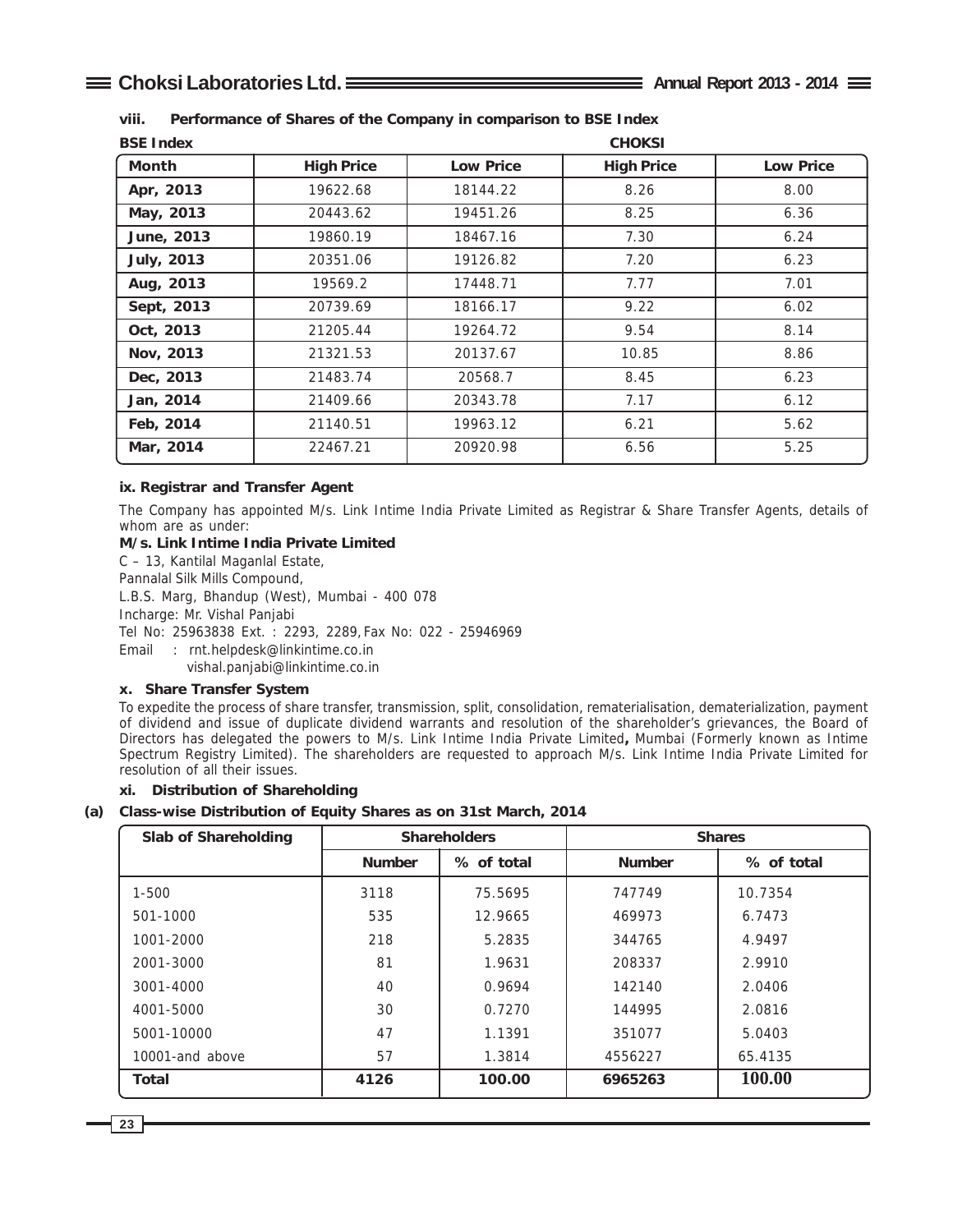**(b) Shareholding Pattern as on 31st March, 2014**

|                | SR. NO. CATEGORY                                                          | NO. OF             | $%$ OF        |
|----------------|---------------------------------------------------------------------------|--------------------|---------------|
|                |                                                                           | <b>SHARES HELD</b> | SHARE-HOLDING |
| A              | PROMOTER'S HOLDING                                                        |                    |               |
| 1 <sub>1</sub> | Promoters                                                                 |                    |               |
|                | Indian                                                                    | 2191754            | 31.4669%      |
|                | Foreign                                                                   |                    |               |
| 2.             | Persons acting in Concert                                                 |                    |               |
|                | Sub-Total                                                                 | 2191754            | 31.4669%      |
| B              | NON-PROMOTER'S                                                            |                    |               |
|                | <b>HOLDING</b>                                                            |                    |               |
| 3 <sub>1</sub> | Institutional Investors                                                   |                    |               |
|                | Mutual funds and UTI<br>(a)                                               |                    |               |
|                | Banks, Financial Institutions<br>(b)<br>Central/State Govt. Institutions/ |                    |               |
|                | Non-government Institutions)                                              |                    |               |
|                | (c) Insurance Companies                                                   |                    |               |
|                | $(d)$ FII's                                                               |                    |               |
|                | Sub-Total                                                                 | 2191754            | 31.4669%      |
| 4.             | Others                                                                    |                    |               |
|                | (a) Bodies Corporate                                                      | 941841             | 13.5220%      |
|                | (b) Indian Public                                                         | 3785672            | 54.3507%      |
|                | (c) NRIs/OCBs                                                             | 24957              | 0.3583%       |
|                | (d) Any Other (Clearing                                                   | 21039              | 0.3021%       |
|                | Members, Trust, Directors)                                                |                    |               |
|                | Sub-Total                                                                 | 4773509            | 68.5331%      |
|                | <b>GRAND TOTAL (A+B)</b>                                                  | 6965263            | 100%          |

#### **xii. Dematerialization of shares**

Trading in Company's share is permitted compulsorily in dematerialized form as per notification issued by SEBI. The break-up of shares in physical and demat form as on 31<sup>st</sup> March, 2014 is as follows:

| Particulars of       | Equity Shares of Rs.10/- each |            |  |
|----------------------|-------------------------------|------------|--|
| <b>Equity Shares</b> | <b>Number</b>                 | % of Total |  |
| <b>NSDL</b>          | 3745159                       | 56.19      |  |
| CDSL                 | 1627089                       | 24.41      |  |
| Sub-Total            | 5372248                       | 80.60      |  |
| Physical             | 1293015                       | 19.40      |  |
| Total                | 6665263                       | 100.00     |  |

Note: As on 31<sup>st</sup> March, 2014 paid up capital of the Company is Rs. 69,65,263/-. 3,00,000 equity shares had been allotted but Corporate action application was made on 23.04.2014 due to which there is difference in total number of dematerialized shares.

Shareholders, who continue to hold their equity shares in physical form, are requested to dematerialize their shares at the earliest and avail various benefits of dealing in securities in electronic/dematerialized form.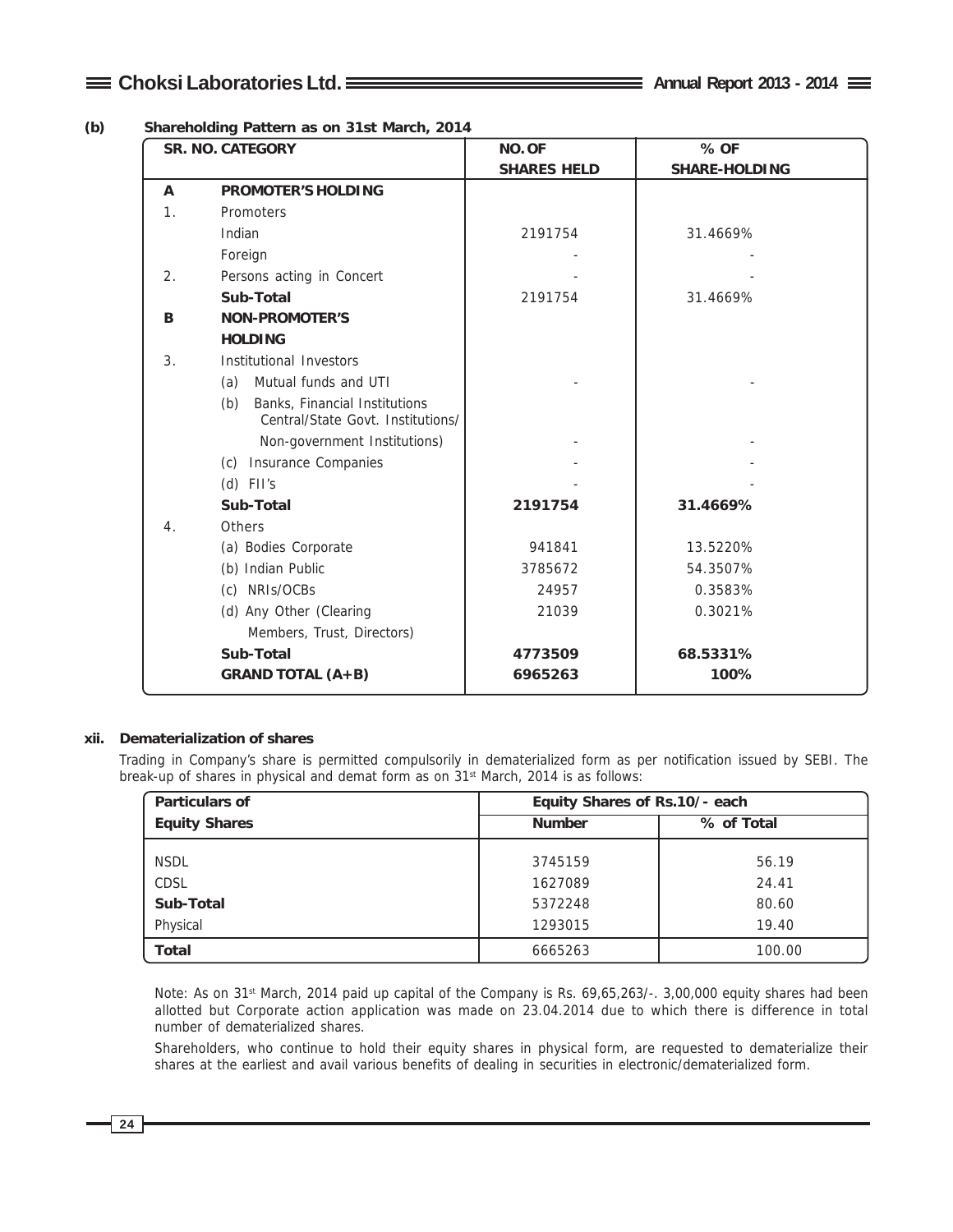**xiii. Outstanding GDRs/ADRs/Warrants or any other convertible instruments and their impact on equity:** The Company does not have any outstanding instruments GDRs/ADRs or any convertible instruments as on 31.03.2014.

**xiv. Laboratory Locations**

| Sr. | Location                       | <b>Address</b>                                                                                                                                  |
|-----|--------------------------------|-------------------------------------------------------------------------------------------------------------------------------------------------|
| 1.  | Indore, Madhya Pradesh         | Registered Corporate Office & Central Laboratory<br>at 6/3 Manoramaganj, Indore - 452 001 M. P. - India                                         |
| 2.  | Branch at Vadodara, Guirat     | At 829, GIDC, Makarpura Vadodara - 390 010 (GUJ.) - India                                                                                       |
| 3.  | Branch at Vapi, Gujrat         | At IInd & IIIrd Floor, Gokul Complex,<br>101/8 GIDC - Char Rasta Vapi - 396 195 - (GUJ.) India                                                  |
| 4.  | Branch at Panchkula, Harayana  | At Plot No. 362, Industrial Area,<br>Phase - II Panchkula - 734 112 - (HARYANA) India                                                           |
| 5.  | Branch at Goa, Goa             | C-18 & 20, Verna Industrial Estate Phase - 1A,<br>Verna - 403 722 - (GOA) India                                                                 |
| 6.  | Branch at Bangalore, Karnataka | Plot No. 8, 2nd Floor, Siddhivinayak Complex,<br>Phase II, Near BDA Complex, 80, Feet Ring Road, Nagarbhavi,<br>Bangalore - 560079, (Karnataka) |

#### **xv. Address for Correspondence**

For all investor related issues, the address for correspondence shall be:

| Company                            | "Company Secretary"                                 |
|------------------------------------|-----------------------------------------------------|
|                                    | Choksi Laboratories Limited, 6/3, Manoramaganj      |
|                                    | Indore (M.P.)-452 001                               |
|                                    | E-mail: Compliance_officer@choksilab.com            |
| Registrar and Share Transfer Agent | Link Intime India Pyt. Ltd.                         |
|                                    | C -13, Kantilal Maganial Estate,                    |
|                                    | Pannalal Silk Mills Compound,                       |
|                                    | L.B.S. Marg, Bhandup (West), Mumbai - 400 078       |
|                                    | Tel No: 25963838 Ext.: 2293, Fax No: 022 - 25946969 |
|                                    | Email : rnt.helpdesk@linkintime.co.in               |

**Place : Indore**

#### **Date : 01.09.2014 FOR AND ON BEHALF OF THE BOARD**

 **Vyangesh Choksi** Whole-time Director DIN: 00154926

#### **DECLARATION FROM WHOLE-TIME DIRECTOR**

A declaration signed by the Whole-time Director of the company on behalf of the members of the Board and Senior Management Personnel in terms of Clause 49(l)(D)(ii) of the Listing Agreement for the year ended on 31<sup>st</sup> March, 2014:

#### **DECLARATION**

I, Vyangesh Choksi, Whole-time Director of the Company do hereby affirm and declare on behalf of all the Directors and Senior Management Personnel in terms of Clause 49(I)(D)(ii) of the Listing Agreement that the Company has laid down and complied with the Code of Conduct have confirmed compliance with the code of conduct as adopted by the Company.

**DATE : 01.09.2014 PLACE : INDORE**

 **Vyangesh Choksi** Whole-time Director **DIN: 00154926**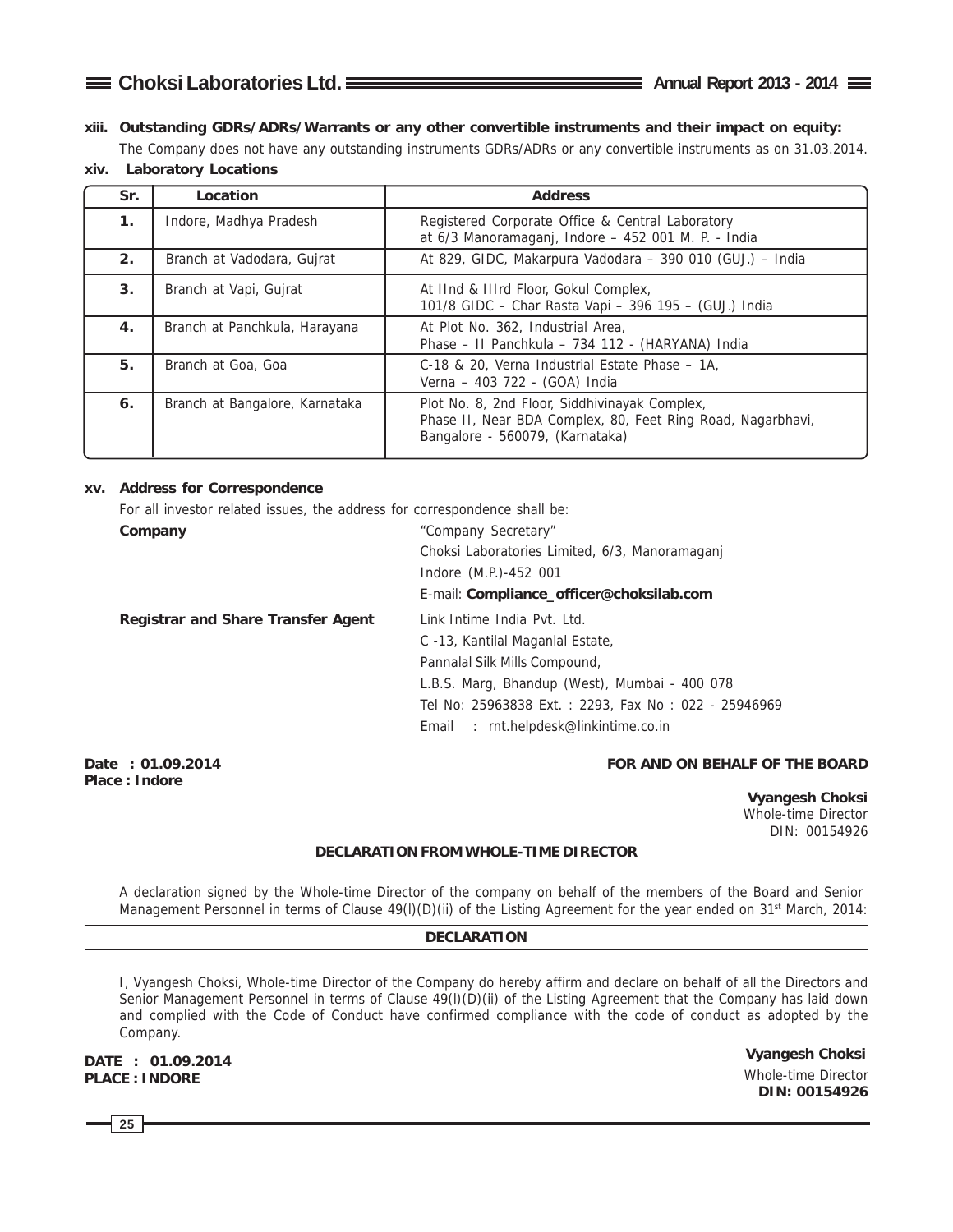#### **AUDITORS' CERTIFICATE ON COMPLIANCE OF CONDITIONS OF CORPORATE GOVERNANCE**

We have examined the compliance of the conditions of Corporate Governance by Choksi Laboratories Limited for the year ended 31st March, 2014 as stipulated in Clause 49 of the Listing Agreement of the said Company with Stock Exchanges in India.

The compliance of conditions of Corporate Governance is the responsibility of the management. Our examination has been limited to a review of the procedures and implementation thereof, adopted by the Company for ensuring compliance of the conditions of Corporate Governance as stipulated in the said clause. It is neither an audit nor an expression of opinion on the financial statements of the Company.

In our opinion and to the best of our information and according to the explanations given to us and based on the representations made by the Directors and the Management , we certify that the Company has complied with the conditions of Corporate Governance as stipulated in Clause 49 of the above mentioned Listing Agreement.

We state that such compliance is neither an assurance as to future viability of the Company nor of the efficiency or effectiveness with which the management has conducted the affairs of the Company.

> **For PRATEEK JAIN & Co. Chartered Accountants (Registration No. 009494C)**

**DATE : 01.09.2014 PLACE : INDORE**

 **(Prateek Jain) Proprietor M.No. 079214**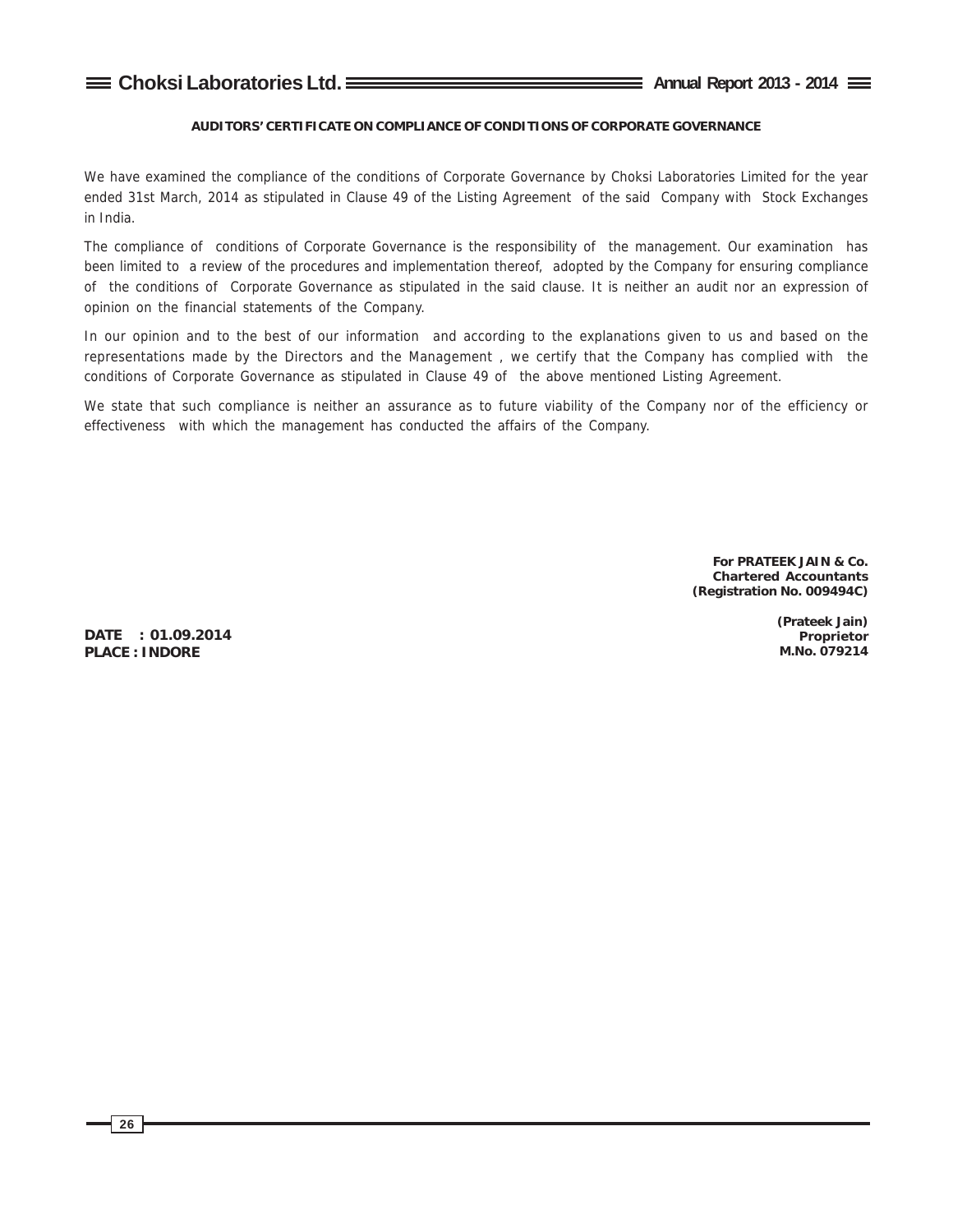### **INDEPENDENT AUDITORS' REPORT**

#### To,

#### The Members of CHOKSI LABORATORIES LIMITED

#### **Report on the Financial Statements :**

We have audited the accompanying financial statements of **CHOKSI LABORATORIES LIMITED** ("the Company"), which comprise the Balance Sheet as at March 31, 2014, and the Statement of Profit and Loss and Cash Flow Statement for the year then ended, and a summary of significant accounting policies and other explanatory information.

#### **Management's Responsibility for the Financial Statements :**

The Company's Management is responsible for the preparation of these financial statements that give a true and fair view of the financial position, financial performance and cash flows of the Company in accordance with the accounting Standards notified under the Companies Act, 1956 ("the Act") read with General Circular 15/2013 dated 13<sup>th</sup> September, 2013 of the Ministry of Corporate Affairs in respect of section 133 of the Companies Act, 2013 and in accordance with the accounting principles generally accepted in India. This responsibility includes the design, implementation and maintenance of internal control relevant to the preparation and presentation of the financial statements that give a true and fair view and are free from material misstatement, whether due to fraud or error.

#### **Auditor's Responsibility :**

Our responsibility is to express an opinion on these financial statements based on our audit. We conducted our audit in accordance with the Standards on Auditing issued by the Institute of Chartered Accountants of India. Those Standards require that we comply with ethical requirements and plan and perform the audit to obtain reasonable assurance about whether the financial statements are free from material misstatement.

An audit involves performing procedures to obtain audit evidence about the amounts and disclosures in the financial statements. The procedures selected depend on the auditor's judgment, including the assessment of the risks of material misstatement of the financial statements, whether due to fraud or error. In making those risk assessments, the auditor considers internal control relevant to the Company's preparation and fair presentation of the financial statements in order to design audit procedures that are appropriate in the circumstances. An audit also includes evaluating the appropriateness of accounting policies used and the reasonableness of the accounting estimates made by management, as well as evaluating the overall presentation of the financial statements.

We believe that the audit evidence we have obtained is sufficient and appropriate to provide a basis for our audit opinion.

#### **Opinion :**

In our opinion and to the best of our information and according to the explanations given to us, the financial statements give the information required by the Act in the manner so required and give a true and fair view in conformity with the accounting principles generally accepted in India :

- a) in the case of the Balance Sheet, of the state of affairs of the Company as at March 31, 2014;
- b) in the case of the Statement of Profit and Loss, of the Profit for the year ended on that date; and
- c) in the case of the Cash Flow Statement, of the cash flows for the year ended on that date.

#### **Report on Other Legal and Regulatory Requirements :**

- 1. As required by the Companies (Auditor's Report) Order, 2003 ("the Order") issued by the Central Government of India in terms of subsection (4A) of section 227 of the Act, we give in the Annexure a statement on the matters specified in paragraphs 4 and 5 of the Order.
- 2. As required by section 227(3) of the Act, we report that:
	- a) we have obtained all the information and explanations which to the best of our knowledge and belief were necessary for the purpose of our audit;
	- b) in our opinion proper books of account as required by law have been kept by the Company so far as appears from our examination of those books
	- c) the Balance Sheet, Statement of Profit and Loss and Cash Flow Statement dealt with by this Report are in agreement with the books of account.
	- d) in our opinion, the Balance Sheet, Statement of Profit and Loss and Cash Flow Statement comply with the Accounting Standards notified under the Act read with the General Circular 15/2013 dated 13<sup>th</sup> September, 2013 of the Ministry of Corporate Affairs in respect of Section 133 of the Companies Act, 2013;
	- e) on the basis of written representations received from the directors as on March 31, 2014, and taken on record by the Board of Directors, none of the directors is disqualified as on March 31, 2014, from being appointed as a director in terms of section  $274(1)(g)$  of the Act.

 **For PRATEEK JAIN & CO.** Chartered Accountants  **(Registration No. 009494C)**

> **Prateek Jain** Proprietor M.No. 079214

Place : Indore Date : 30-05-2014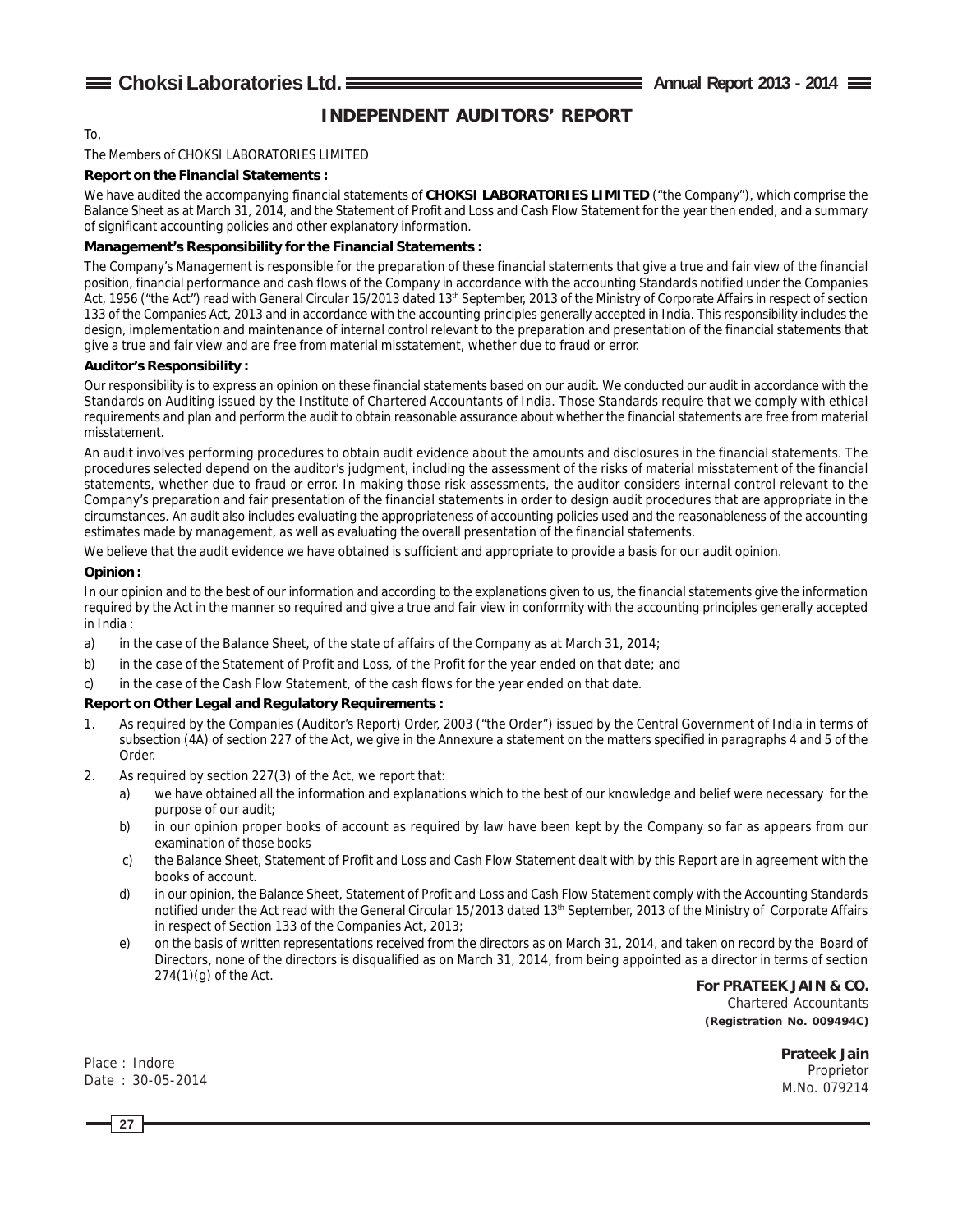### **Annexure to the Audit Report dated 30.05.2014 (Referred to in paragraph 1 under the heading "Report on other Legal and Regulatory Requirements" of our report of even date)**

- 1. a) The Company has maintained proper records showing full particulars, including quantitative details and situation of fixed assets on the basis of available information.
	- b) As explained to us, all the fixed assets have been physically verified by the management in a phased periodical manner, which in our opinion is reasonable, having regard to the size of the Company and the nature of its assets. No material discrepancies were noticed on such physical verification.
	- c) In our opinion, the Company has not disposed off a substantial part of its fixed assets during the year and the going concern status of the Company is not affected.
- 2. This being a service rendering Company, there are no Manufacturing Activities in the Company, the only inventory for the Company is Chemicals which are used & consumed for testing purposes. Since its inception, the Company follows the practice of charging to revenue, the purchases of chemicals in the year of purchase itself. Due to this reason ,and considering the nature of volatility of the item, as per the explanations given to us, no inventory register is maintained for the same. Hence we are unable to express our opinion on Clause 2 of the CARO, 2003.
- 3. The Company has not granted any loans, secured or unsecured, to parties listed in the Register maintained under Section 301 of the Companies Act, 1956, but during the year, the Company has taken loan from 1 such party.The maximum amount involved during the year was Rs 122.00 Lacs and the year end balance of loans taken from such party was Rs115.00 Lacs. The rate of interest and other terms and conditions of the above loans taken by the Company are not prima facie prejudicial to the interest of the Company. However, the Company has given a deposit of Rs.20 Lacs to a party listed in the register maintained under Section 301 of the Companies Act as deposit for office building on rent, which is interest free.
- 4. In our opinion and according to the information and explanations given to us, there is an adequate internal control system commensurate with the size of the company and the nature of its business with regard to purchases of inventory, fixed assets and with regard to the rendering of services. During the course of our audit, we have not observed any continuing failure to correct major weaknesses in internal control system.
- 5. a) In our opinion and according to the information and explanations given to us, the particulars of contracts or arrangements referred to in Section 301 of the Companies Act, 1956, have been entered in the register required to be maintained under that Section.
	- b) In our opinion and according to the information and explanations given to us, the transactions made in pursuance of such contracts or arrangements aggregating during the year to Rs. 5 Lacs or more in respect of each party during the year have been made at prices which appear reasonable as per the information available with the Company.
- 6. In our opinion and according to the information and explanations given to us, the Company has not accepted any deposits from the public. Therefore, the provisions of Clause (vi) of Paragraph 4 of the Order are not applicable to the Company.
- 7. In our opinion, the Company has an internal audit system commensurate with the size of the Company and nature of its business.
- 8. According to the information and explanations given to us, the Central Government has not prescribed the maintenance of cost records under section 209(1)(d) of the Companies Act, 1956, for this Company.
- 9. According to the information and explanations given to us in respect of statutory dues:
	- a) The Company is generally regular in depositing undisputed statutory dues including provident fund, employees' state insurance, income tax, sales tax, customs duty, service tax, cess and other material statutory dues as applicable to it with the appropriate authorities.
	- b) There were no undisputed amounts payable in respect of Income Tax, Customs Duty, Service Tax and other material statutory dues in arrears as at 31st March 2014 for a period of more than six months from the date they became payable, except Service Tax amounting to Rs. 10430258 pertaining to FY 12-13, wherein the Company has gone into the Service Tax Voluntary Compliance Encouragement Scheme, 2013, whereby 50% of the same has been paid upto Dec 2013 & the remaining 50% will be paid by 30<sup>th</sup> June 2014.
	- c) Details of dues of Income Tax, Sales Tax, Service Tax, Customs Duty which have not been deposited as on 31<sup>st</sup> March 2014 on account of disputes are given below:

| Name of                 | Nature of dues | Amount     | Period to which the | Forum where Dispute                     |
|-------------------------|----------------|------------|---------------------|-----------------------------------------|
| Statute                 |                | involved   | amount relates      | is pending                              |
| Income Tax Act,<br>1961 | Income Tax     | $576960/-$ | 2008-2009           | Commissioner of Income<br>Tax (Appeals) |

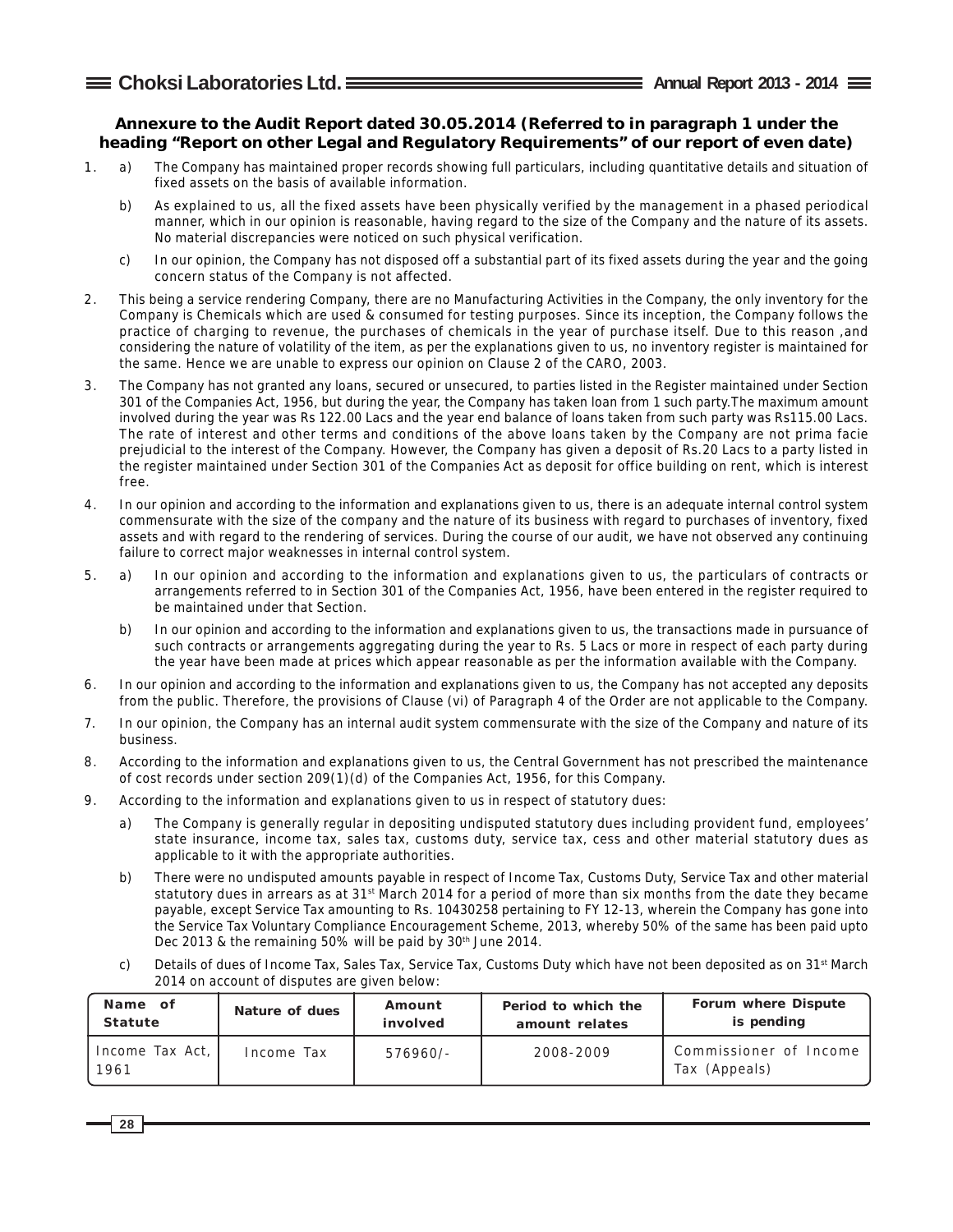- 10. The company does not have accumulated losses at the end of the financial year. The Company has not incurred any cash losses during the financial year covered by the audit and in the immediately preceding financial year.
- 11. Based on our audit procedures and according to the information and explanations given to us, we are of the opinion that the Company has not defaulted in repayment of dues to financial institutions, banks or to debenture holders during the year.
- 12. In our opinion and according to the information and explanations given to us and based on the information available, the Company has not granted any loans and advances on the basis of security by way of pledge of shares, debentures and other securities.
- 13. In our opinion, the Company is not a chit fund/ nidhi/ mutual benefit fund/ society. Therefore, the provisions of clause (xiii) of paragraph 4 of the Order are not applicable to the Company.
- 14. In our opinion and according to the information and explanations given to us, the Company is not a dealer or trader in securities.
- 15. According to the information and explanations given to us, the Company has not given any guarantee for loans taken by others from banks or financial institutions.
- 16. The Company has raised new term loans during the year. The term loans outstanding at the beginning of the year and those raised during the year have been applied for the purposes for which they were raised.
- 17. On the basis of an overall examination of the balance sheet of the Company, in our opinion and according to the information and explanations given to us , there are no funds raised on a short-term basis which have been used for long term investment, and viceversa.
- 18. According to the information and explanations given to us, the Company has made preferential allotment of 300,000 Equity shares of Rs.10/- each to parties and companies covered in the register maintained under section 301 of the Act during the year issued at Rs. 11.50/-. The terms of the said issue are not prejudicial to the interest of the Company.
- 19. The Company has not issued any debentures.
- 20. The Company has not raised any monies by way of public issues during the year.
- 21. In our opinion and according to the information and explanations given to us, no material fraud on or by the Company has been noticed or reported during the year.

 **For PRATEEK JAIN & CO.** Chartered Accountants **(Registration No. 009494C)**

Place : Indore Date : 30-05-2014  **Prateek Jain** Proprietor M.No. 079214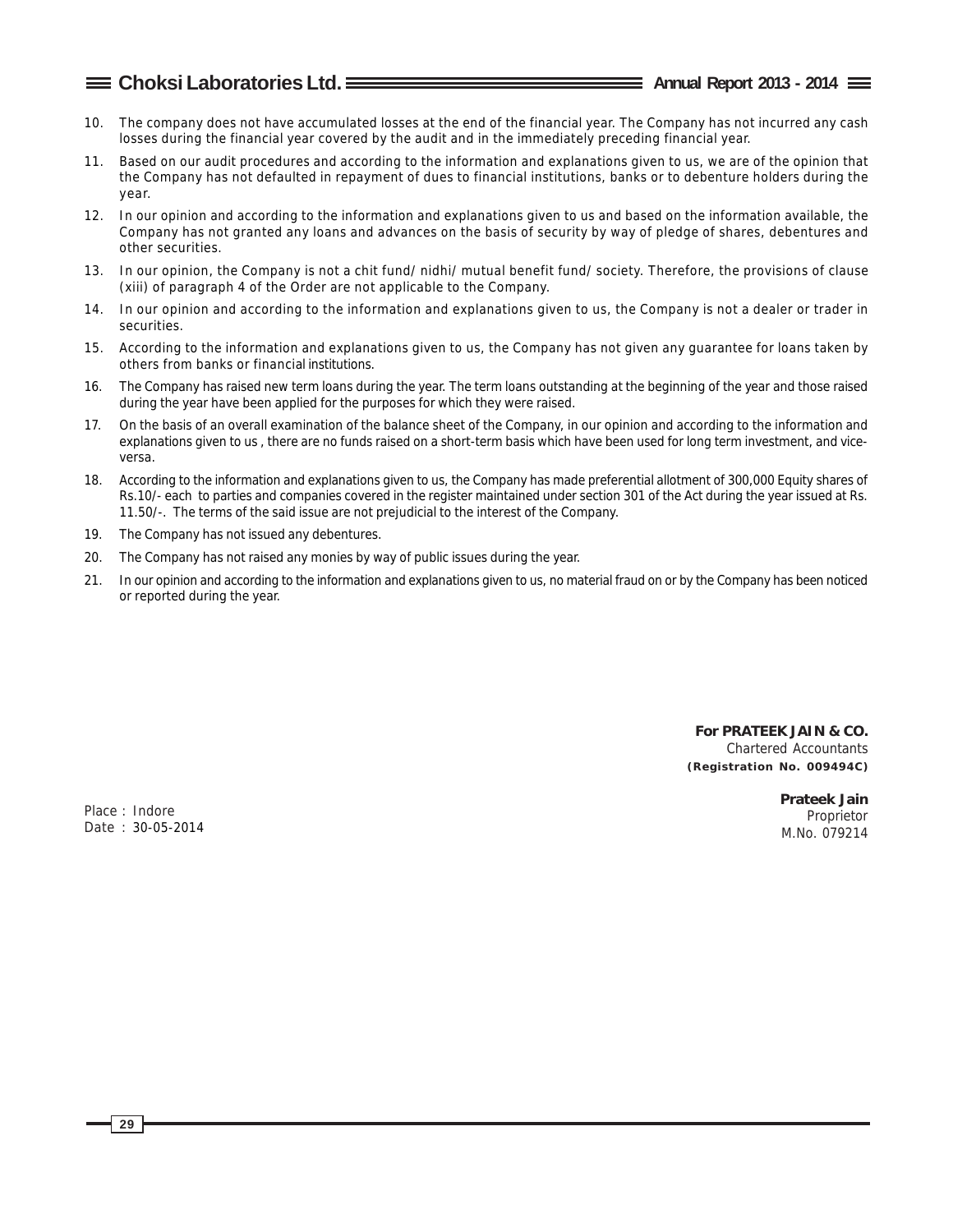**BALANCE SHEET AS AT 31ST MARCH 2014**

|                                                                                    |                                                                   |                           |                                                        |                           | Amount in स्                                     |
|------------------------------------------------------------------------------------|-------------------------------------------------------------------|---------------------------|--------------------------------------------------------|---------------------------|--------------------------------------------------|
| <b>PARTICULARS</b>                                                                 | <b>Note</b>                                                       |                           | AS AT<br>31st March, 2014                              |                           | AS AT<br>31st March, 2013                        |
| EQUITY AND LIABILITIES<br>Shareholder's funds                                      |                                                                   |                           |                                                        |                           |                                                  |
| Share Capital<br>Reserves and Surplus                                              | 1<br>$\overline{2}$                                               | 69,652,630<br>133,457,637 |                                                        | 66,652,630<br>121,656,199 |                                                  |
|                                                                                    |                                                                   |                           | 203,110,267                                            |                           | 188,308,829                                      |
| <b>Non-Current Liabilities</b>                                                     |                                                                   |                           |                                                        |                           |                                                  |
| Long-term borrowings                                                               | 3                                                                 | 62,762,067                |                                                        | 36,266,558                |                                                  |
| Deferred tax Liability (Net)                                                       | 4                                                                 | 17,789,455                |                                                        | 18,923,990                |                                                  |
|                                                                                    |                                                                   |                           | 80,551,522                                             |                           | 55,190,548                                       |
| <b>Current Liabilities</b>                                                         |                                                                   |                           |                                                        |                           |                                                  |
| Short-term Borrowings                                                              | 5                                                                 | 26,660,135                |                                                        | 35,306,150                |                                                  |
| Trade Payables                                                                     | 6                                                                 | 16,515,105                |                                                        | 10,015,122                |                                                  |
| Other Current Liabilities                                                          | 7                                                                 | 41,850,650                |                                                        | 37,358,706                |                                                  |
| Short-term Provisions                                                              | 8                                                                 | 18,373,667                |                                                        | 16,739,689                |                                                  |
|                                                                                    |                                                                   |                           | 103,399,557                                            |                           | 99,419,667                                       |
| <b>TOTAL</b><br><b>ASSETS</b>                                                      |                                                                   |                           | 387,061,347                                            |                           | 342,919,044                                      |
| <b>Non-current Assets</b>                                                          |                                                                   |                           |                                                        |                           |                                                  |
| <b>Fixed Assets</b>                                                                |                                                                   |                           |                                                        |                           |                                                  |
| Tangible Assets                                                                    | 9                                                                 | 236,180,781               |                                                        | 192,474,415               |                                                  |
| Intangible Assets                                                                  | 9a                                                                | 3,614,214                 |                                                        | 4, 183, 743               |                                                  |
| Capital Work-in-progress                                                           | 10                                                                | 22,262,406                |                                                        | 19,323,332                |                                                  |
|                                                                                    |                                                                   |                           | 262,057,401                                            |                           | 215,981,490                                      |
| Long-term Loans and Advances                                                       | 11                                                                |                           |                                                        |                           |                                                  |
| Other Non-current Assets                                                           | 12<br>13                                                          |                           | 10,206,316                                             |                           | 11,071,069                                       |
| Trade receivables<br>Cash and Cash Equivalents                                     | 14                                                                |                           | 71,246,645<br>6,072,568                                |                           | 62,614,519<br>16,291,492                         |
| Short-term Loans and advances                                                      | 15                                                                |                           | 6,149,783                                              |                           | 15,466,542                                       |
| Other Current Assets                                                               | 16                                                                |                           | 31,328,634                                             |                           | 21,493,932                                       |
| <b>TOTAL</b>                                                                       |                                                                   |                           | 387,061,347                                            |                           | 342,919,044                                      |
|                                                                                    |                                                                   |                           |                                                        |                           |                                                  |
| Significant Accounting Policies<br>Notes on Financial Statements                   | 1 to 32                                                           |                           |                                                        |                           |                                                  |
| As per our report of even date                                                     |                                                                   |                           | For and on behalf of the Board                         |                           |                                                  |
| For PRATEEK JAIN & CO.<br><b>Chartered Accountants</b><br>Registration No. 009494C |                                                                   |                           |                                                        |                           |                                                  |
| Prateek Jain<br>Proprietor                                                         | Vyangesh Choksi<br>Whole Time Director & C.F.O.<br>DIN - 00154926 |                           | Sudarshan Shastri<br><b>Director</b><br>DIN - 00155105 |                           | Rikita Jain<br>Company Secretary<br>M. No. 34274 |
| M.No.079214<br>Place: Indore                                                       |                                                                   |                           |                                                        |                           |                                                  |

Date : 30-05-2014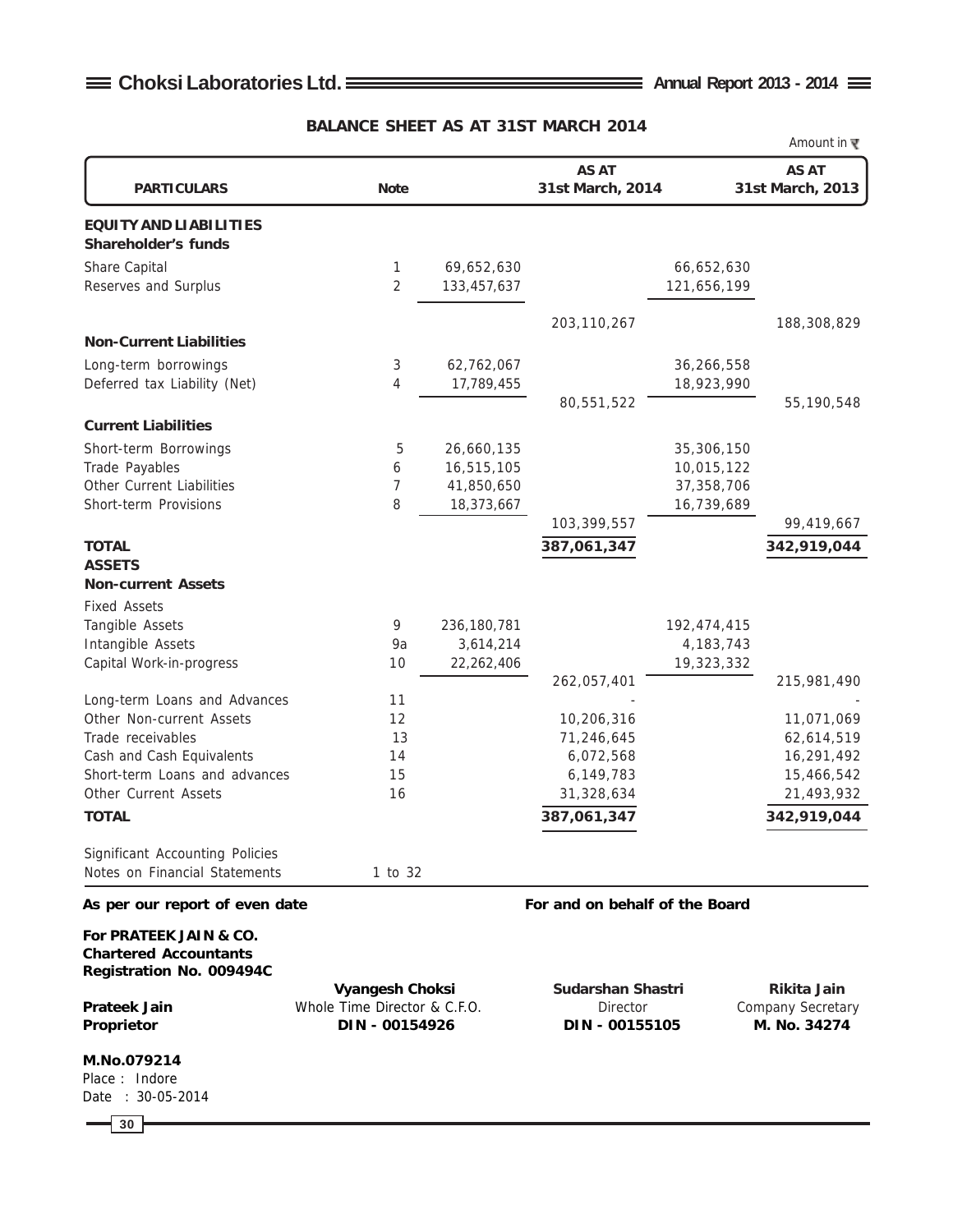### **STATEMENT OF PROFIT AND LOSS FOR THE YEAR ENDED 31ST MARCH,2014**

|                                                                                    |                                                                   |                                                        | Amount in ए                                      |
|------------------------------------------------------------------------------------|-------------------------------------------------------------------|--------------------------------------------------------|--------------------------------------------------|
| <b>PARTICULARS</b>                                                                 | <b>Note</b>                                                       | 2013-14                                                | 2012-13                                          |
| <b>INCOME</b>                                                                      |                                                                   |                                                        |                                                  |
| Revenue from operations                                                            | 17                                                                | 198,864,650                                            | 171,055,353                                      |
| Other Income                                                                       | 18                                                                | 952,249                                                | 835,114                                          |
| <b>Total Revenue</b>                                                               |                                                                   | 199,816,899                                            | 171,890,467                                      |
| <b>EXPENDITURE:</b>                                                                |                                                                   |                                                        |                                                  |
| Cost of materials Consumed                                                         | 19                                                                | 24, 177, 563                                           | 20,418,426                                       |
| <b>Employee Benefits Expenses</b>                                                  | 20                                                                | 72,371,393                                             | 59,446,845                                       |
| Finance Costs                                                                      | 21                                                                | 11,900,897                                             | 11,328,628                                       |
| Depreciation and Amortization Expenses                                             | 9                                                                 | 15,901,107                                             | 14,186,308                                       |
| Other Expenses                                                                     | 22                                                                | 59,186,111                                             | 52,065,496                                       |
| <b>Total Expenses</b>                                                              |                                                                   | 183,537,071                                            | 157,445,703                                      |
| Profit before Tax                                                                  |                                                                   | 16,279,828                                             | 14,444,764                                       |
| Tax expenses<br>Income Tax earlier years                                           |                                                                   | 3,510,999                                              |                                                  |
| Current tax                                                                        |                                                                   | 3,257,227                                              | 3,370,403                                        |
| Mat Credit b/f                                                                     |                                                                   |                                                        | 129,239                                          |
| Deferred tax                                                                       |                                                                   | (1, 134, 535)                                          | 723,060                                          |
| MAT Credit Entitlement                                                             |                                                                   | (1,005,302)                                            |                                                  |
| Profit after tax                                                                   |                                                                   | 11,651,438                                             | 10,222,062                                       |
| Net Profit for the year                                                            |                                                                   | 11,651,438                                             | 10,222,062                                       |
| Earnings per equity share of Face Value ₹ 10 each                                  |                                                                   |                                                        |                                                  |
| Basic                                                                              |                                                                   | 1.67                                                   | 1.53                                             |
| Diluted                                                                            |                                                                   | 1.67                                                   | 1.53                                             |
| Significant Accounting Policies<br>Notes on Financial Statements                   | 1 to 32                                                           |                                                        |                                                  |
| As per our report of even date                                                     |                                                                   | For and on behalf of the Board                         |                                                  |
| For PRATEEK JAIN & CO.<br><b>Chartered Accountants</b><br>Registration No. 009494C |                                                                   |                                                        |                                                  |
| Prateek Jain<br>Proprietor                                                         | Vyangesh Choksi<br>Whole Time Director & C.F.O.<br>DIN - 00154926 | Sudarshan Shastri<br><b>Director</b><br>DIN - 00155105 | Rikita Jain<br>Company Secretary<br>M. No. 34274 |
| M.No.079214<br>Place: Indore<br>Date: 30-05-2014                                   |                                                                   |                                                        |                                                  |

 $-31$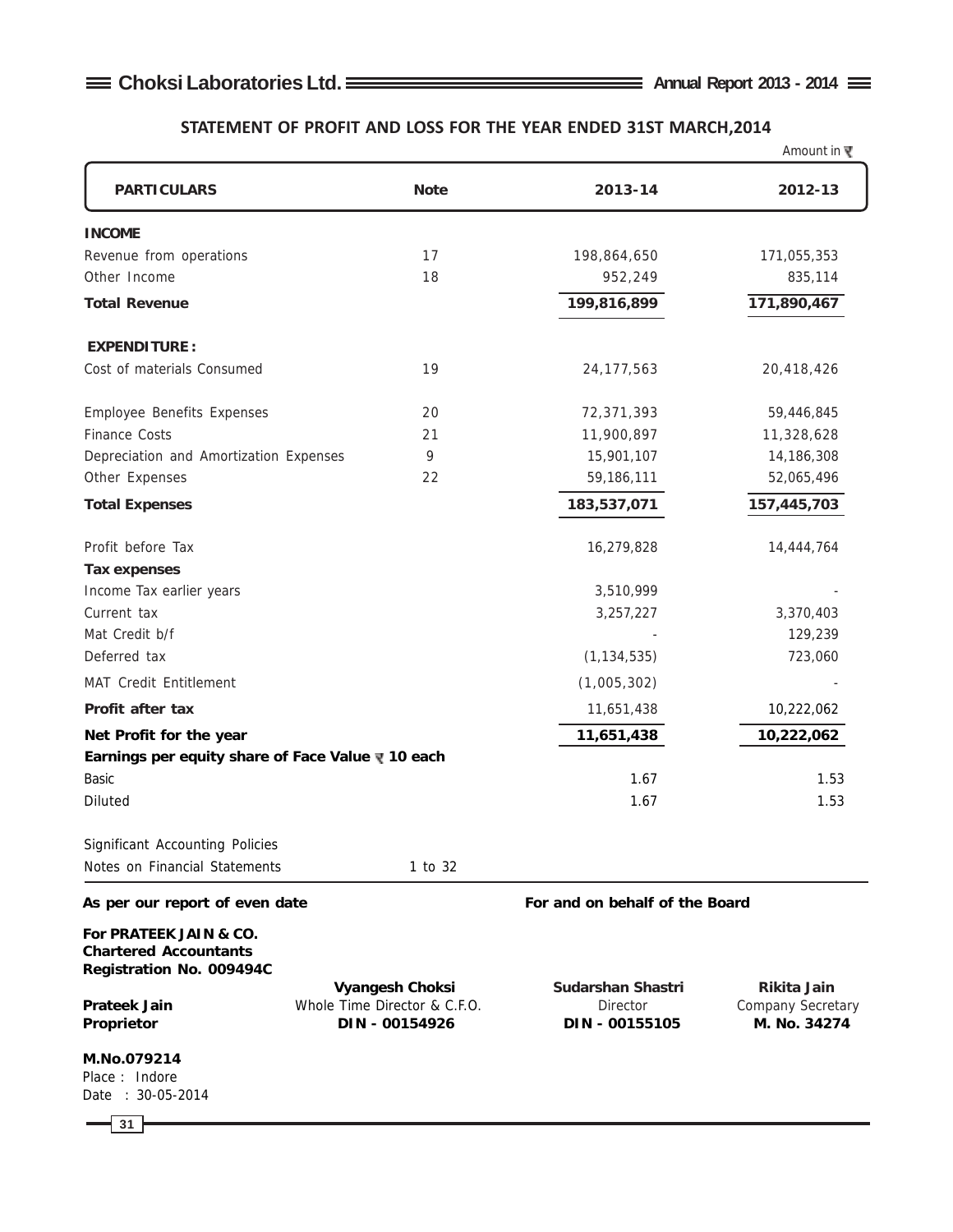|    |                                                               | For the year ended<br>31-03-2014 | (Amount in thousands)<br>For the year ended<br>31-03-2013 |
|----|---------------------------------------------------------------|----------------------------------|-----------------------------------------------------------|
| А. | CASH FLOW FROM OPERATING ACTIVITIES                           |                                  |                                                           |
|    | Net Profit before tax as per Profit and Loss Account          | 16280                            | 14445                                                     |
|    | Adjustments for :                                             |                                  |                                                           |
|    | Depreciation and Amortisation Expense                         | 15901                            | 14186                                                     |
|    | <b>Finance Costs</b>                                          | 11901                            | 11329                                                     |
|    | Interest Income                                               | (489)                            | (835)                                                     |
|    | Loss on Sale / Discard of Assets (Net)                        | (463)                            | 233                                                       |
|    | Operating Profit before working capital changes               | 43130                            | 39358                                                     |
|    | Adjustments for:                                              |                                  |                                                           |
|    | Trade and other receivables                                   | (8632)                           | (8011)                                                    |
|    | Trade and other payables                                      | 8773                             | 2860                                                      |
|    | Other current assets                                          | 8027                             | (212)                                                     |
|    | Movement in Non Current Assets                                | 865                              | (2549)                                                    |
|    | Cash generated from Operations                                | 52163                            | 31446                                                     |
|    | Direct Taxes Paid (Net)                                       | (14421)                          | (8368)                                                    |
|    | Net Cash from Operating Activities                            | 37742                            | 23078                                                     |
| В. | CASH FLOW FROM INVESTING ACTIVITIES                           |                                  |                                                           |
|    | Purchase of Fixed Assets                                      | (40671)                          | (15187)                                                   |
|    | Proceeds from sale of Fixed Assets                            | 521                              | 219                                                       |
|    | Capital Work in Progress                                      | (21364)                          | (11947)                                                   |
|    | Interest received                                             | 489                              | 835                                                       |
|    | Net cash used in investing activities                         | (61025)                          | (26080)                                                   |
| C. | CASH FLOW FROM FINANCING ACTIVITIES:                          |                                  |                                                           |
|    | Proceeds from Preferrential allotment of Shares               | 3150                             | $\mathbf 0$                                               |
|    | Proceeds from Long Term Borrowings                            | 56684                            | 27075                                                     |
|    | Repayment of Long Term Borrowings                             | (26222)                          | (20442)                                                   |
|    | Short Term Borrowings (Net)                                   | (8646)                           | 7575                                                      |
|    | Interest Paid                                                 | (11901)                          | (11329)                                                   |
|    | Net cash (Used in)/generated from financing activities        | 13065                            | 2879                                                      |
|    | Net Increase (Decrease) in cash and cash equivalents (A+B+C)  | (10218)                          | (123)                                                     |
|    | Opening Balance of Cash and cash Equivalents                  | 16291                            | 16414                                                     |
|    | Closing Balance of Cash and cash Equivalents (As per note 14) | 6073                             | 16291                                                     |
|    |                                                               |                                  |                                                           |

### **CASH FLOW STATEMENT FOR THE FINANCIAL YEAR 2013-14**

As per our report of even date **For and on behalf of the Board** 

**For PRATEEK JAIN & CO. Chartered Accountants Registration No. 009494C**

**Vyangesh Choksi Sudarshan Shastri Rikita Jain**<br>Filme Director & C.F.O. **Superan Acceptance Company Secretary Prateek Jain** Whole Time Director & C.F.O. Director Company Secretary **Proprietor DIN - 00154926 DIN - 00155105 M. No. 34274**

## **M.No.079214**

Place : Indore Date : 30-05-2014

$$
\dashv
$$
 32  $\vdash$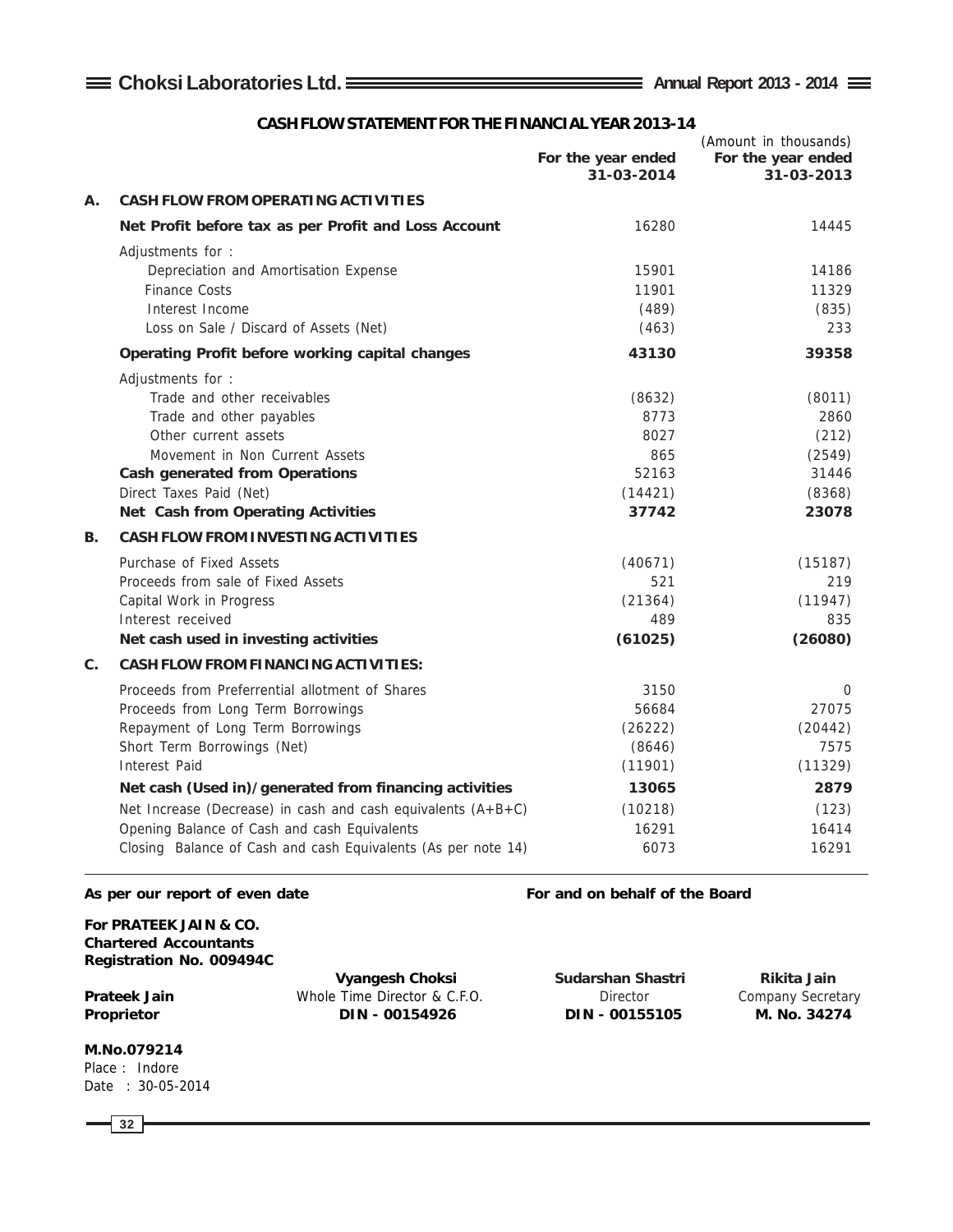#### **SIGNIFICANTACCOUNTINGPOLICIES:**

#### **A ) Basis of Preparation of Financial Statements:**

i) The financial statements are prepared under the historical cost convention and are prepared on accrual basis in accordance with the generally accepted accounting principles in India (Indian GAAP), the Accounting Standards notified under the Companies (Accounting Standard) Rules, 2006 and the relevant provisions of the Companies Act, 1956.

Use of Estimates

ii) The preparation of financial statements in conformity with Indian GAAP requires judgements, estimates and assumptions to be made that affect the reported amount of assets and liabilities on the date of the financial statements and the reported amount of revenues and expenses during the reporting period. Difference between the actual results and estimates are recognised in the period in which the results are known/ materialized.

#### **B) Fixed Assets :**

Tangible Assets

i) Tangible Assets are stated at historical cost of acquisition / construction, net of cenvat less accumulated depreciation and impairment loss, if any. All costs including financial costs and revenue expenditure till commencement of services, net charges on foreign exchange contracts and adjustments arising from exchange rate variations attributable to the tangible assets are capitalized.

Grants/ subsidies received, if any, from Government and others towards cost/ part of the cost fixed asset(s) are reduced from the cost of the respective asset(s) and the net cost incurred by the Company only is carried to the fixed assets block.

Intangible assets

Intangible Assets are stated at cost of acquisition net of recoverable taxes less accumulated amortisation/ depletion and impairment loss, if any. The cost comprises purchase price, borrowing costs, and any cost directly attributable to bringing the asset to its working condition for the intended use .

ii) Capital Work-in-Progress: Amounts spent on expansion project are carried at cost under the head Capital Works in Progress. As and when the assets are put to commercial use, cost of the respective asset is capitalized. Besides the direct cost, indirect costs relating to the acquisition and installation of assets incurred till the assets are put to use are capitalized in the proportionate value of assets.

#### **Depreciation, Amortization and Depletion**

- iii) Depreciation on fixed assets, both Tangible & Intangible, is provided under straight line method (SLM) at the rates specified in Schedule XIV of the Companies Act, 1956. Depreciation on additions / deletions to assets during the year is provided on prorata basis.
- iv) Impairment of Assets : An asset is treated as impaired when the carrying cost exceeds its recoverable value. An impairment loss is charged to the Profit & Loss Account in the year in which an asset is identified as impaired. The impairment loss recognized in a prior accounting period is reversed if there has been a change in the estimate of recoverable amount.

#### **C) Revenue Recognition :**

Revenue is recognized to the extent it is probable that the economic benefits will flow to the company and the revenue can be reliably measured.

i) Revenue from Testing and Analysis Services is recognized as the service is performed in accordance with the methods prescribed in AS - 9, Revenue Recognition.

ii) Interest income is recognized on a time proportion basis taking into account the amount outstanding and the rate applicable.

#### **D) Employee Benefits :**

- i) Short term employee benefits are recognized as an expense at the undiscounted amount in the Profit and Loss account of the year in which the related service is rendered.
- ii) Post employment and other long term employee benefits are recognized as an expense in the Profit and Loss account for the year in which the employee has rendered services. The expense is recognized at the present value of the amounts payable determined using actuarial valuation techniques. Actuarial gains and losses in respect of post employment and other long term benefits are charged to the Profit and Loss account.

#### **E) Prior Period Expenses/ Income :**

The Company follows the practice of making adjustments through "expenses/income under/over provided" in previous years in respect of material transactions pertaining to that period prior to the current accounting year.

#### **F) Foreign Currency Transactions :**

Foreign currency transactions are recorded at the rates of exchange prevailing on the date of transaction. Foreign currency monetary items are reported using the closing rate. Non-monetary items which are carried in terms of historical cost denominated in a foreign currency are reported using the exchange rate at the date of transaction.

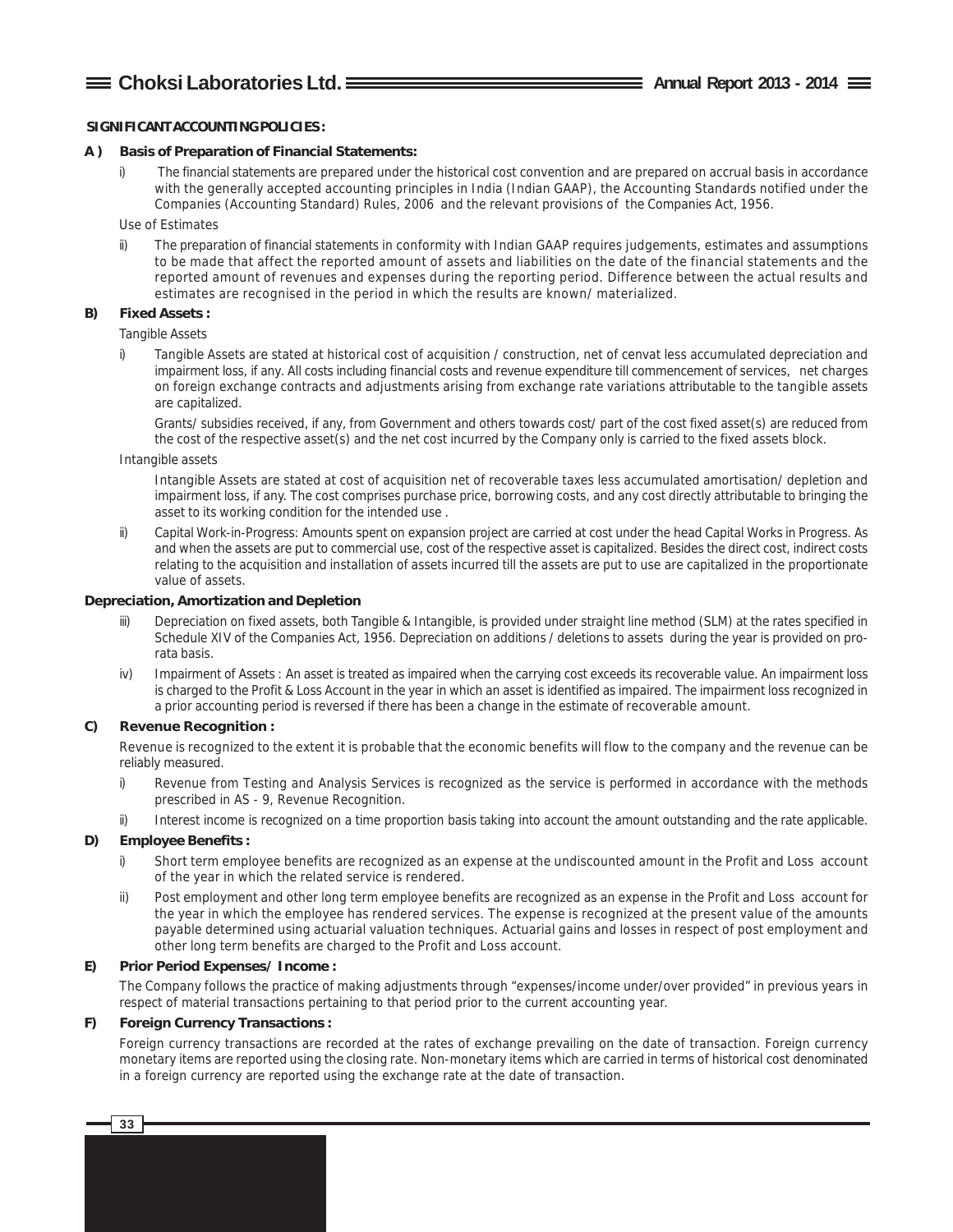Exchange differences arising on the settlement of monetary items or on reporting company's monetary items at rates different from those at which they were initially recorded during the year, or reported in previous financial statements, are recognized as income or expense in the year in which they arise.

#### **G) Borrowing Costs:**

Borrowing costs that are attributable to the acquisition or construction of qualifying assets are capitalized as part of the cost of such assets. A qualifying asset is one that necessarily takes substantial period of time to get ready for its intended use. All other borrowing costs are charged to Profit and Loss account.

#### **H) Earnings per Share :**

The basic earnings per share is computed by dividing the net profit attributable to equity shareholders for the period by the weighted average number of equity shares outstanding during the period. The number of shares used in computing diluted earnings per share comprises the weighted average shares considered for deriving basic earnings per share, and also the weighted average number of equity shares which could have been issued on the conversion of all dilutive potential equity shares. In computing diluted earnings per share, only potential equity shares that are dilutive and that either reduce earnings per share or increase loss per share are included.

#### **I) Provision for Current and Deferred Tax :**

Provision for Current tax is made after taking into consideration benefits admissible under the provisions of the Income Tax Act, 1961. Deferred tax resulting from "timing difference" between taxable income and accounting income is accounted for using the tax rates and laws that are enacted or substantively enacted as on the balance sheet date. Deferred tax asset is recognized and carried forward only to the extent that there is virtual certainty that the asset will be realized in future.

#### **J) Provisions, Contingent Liabilities and Contingent Assets :**

Provisions involving substantial degree of estimation in measurement are recognized when there is a present obligation as a result of past events and it is probable that there will be an outflow of resources. Contingent Liabilities are not recognized but are disclosed in the notes. Contingent Assets are neither recognized nor disclosed in the financial statements.

#### **K) General :**

Accounting policies not specifically referred to above are consistent with the generally accepted accounting principles followed in India.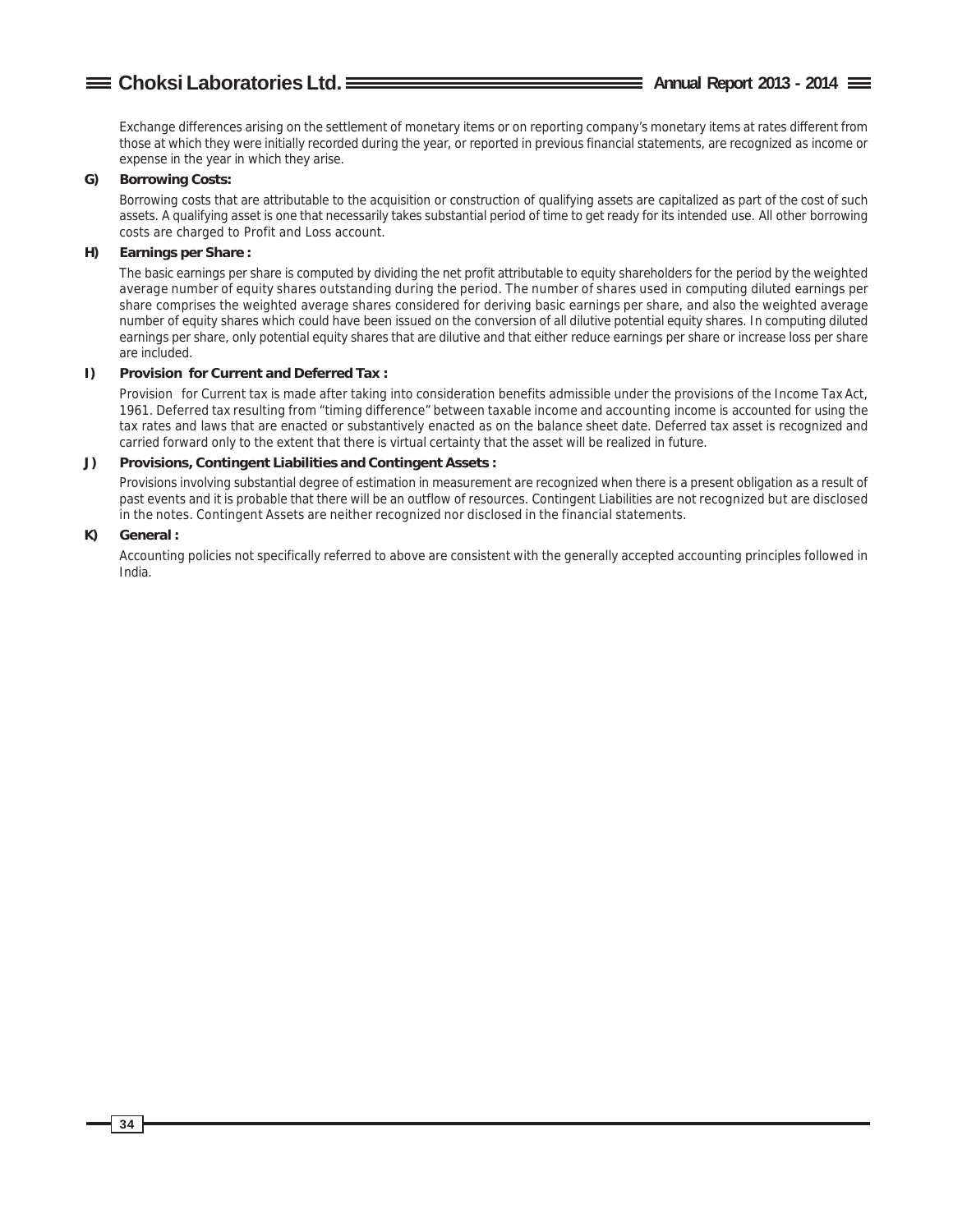### **NOTES ON FINANCIAL STATEMENTS FOR THE YEAR ENDED 31ST MARCH, 2014**

|     |                                                                                                                       |               |                  |                      | Amount in (₹)    |
|-----|-----------------------------------------------------------------------------------------------------------------------|---------------|------------------|----------------------|------------------|
|     |                                                                                                                       |               | AS AT            |                      | AS AT            |
|     |                                                                                                                       |               | 31st March, 2014 |                      | 31st March, 2013 |
| 1   | <b>SHARE CAPITAL</b>                                                                                                  |               |                  |                      |                  |
|     | <b>Authorised Share Capital</b>                                                                                       |               |                  |                      |                  |
|     | 100 Lacs Equity Shares of Rs.10/- each                                                                                |               | 100,000,000      |                      | 100,000,000      |
|     | <b>Issued</b>                                                                                                         |               |                  |                      |                  |
|     | 6965263 Equity Share of                                                                                               |               |                  |                      |                  |
|     | ₹ 10/- Each (Previous year 6665263 Equity share)                                                                      |               | 69,652,630       |                      | 66,652,630       |
|     | Subscribed, Called up and Paid up                                                                                     |               |                  |                      |                  |
|     | 6965263 Equity Shares of Rs. 10/- each                                                                                |               | 69,652,630       |                      | 66,652,630       |
|     | (Previous year 6665263 Equity Shares of Rs.10/- each)                                                                 |               |                  |                      |                  |
|     |                                                                                                                       |               | AS AT            |                      | AS AT            |
| 1.1 | The details of shareholders holding more than 5% shares 31st March, 2014                                              |               |                  |                      | 31st March, 2013 |
|     | Name of the Shareholder                                                                                               | No. of shares | % held           | No. of shares        | % held           |
|     | Sunil Choksi                                                                                                          | 523,192       | 7.51%            | 518,292              | 7.78%            |
|     | Sitashree Food Products Ltd.                                                                                          | 500,000       | 7.18%            | 500,000              | 7.50%            |
|     | Unique Powergen Consultants Pvt. Ltd.                                                                                 | 67,200        | 0.96%            | 467,200              | 7.01%            |
|     | Vyangesh Choksi                                                                                                       | 447,099       | 6.42%            | 447,099              | 6.71%            |
|     | Dhansukhbhai Gulabdas Choksi HUF                                                                                      | 400,000       | 5.74%            | 404,900              | 6.07%            |
|     |                                                                                                                       |               |                  | <b>AS AT</b>         | <b>AS AT</b>     |
| 1.2 | The reconciliation of the number of shares outstanding is set out below :                                             |               |                  | 31st March, 2014     | 31st March, 2013 |
|     |                                                                                                                       |               |                  | No. of shares        | No. of shares    |
|     | Equity shares at the beginning of the year<br>Preferrential Allotment of Equity Shares during the year                |               |                  | 6,665,263<br>300,000 | 6,665,263        |
|     |                                                                                                                       |               |                  |                      |                  |
|     | Equity shares at the end of the year                                                                                  |               |                  | 6,965,263            | 6,665,263        |
| 1.3 | The Company has only one class of shares i.e. equity shares with equal rights for dividend and repayment. Each holder |               |                  |                      |                  |
|     | of the shares is entitled to one vote per share. Dividend on equity shares whenever proposed by the Board of          |               |                  |                      |                  |
|     | Directors is subject to the approval of the shareholders in the Annual General Meeting.                               |               | AS AT            |                      | AS AT            |
| 2   | <b>RESERVE AND SURPLUS</b>                                                                                            |               | 31st March, 2014 |                      | 31st March, 2013 |
|     | <b>Capital Reserve</b>                                                                                                |               |                  |                      |                  |
|     | As per last Balance Sheet                                                                                             | 2,005,500     |                  | 2,005,500            |                  |
|     | <b>Securities Premium Reserve</b>                                                                                     |               | 2,005,500        |                      | 2,005,500        |
|     | As per last Balance Sheet                                                                                             | 13,360,478    |                  | 13,360,478           |                  |
|     | Add: Premium received on issue of equity shares warrants                                                              | 150,000       |                  |                      |                  |
|     |                                                                                                                       |               |                  |                      |                  |
|     |                                                                                                                       |               | 13,510,478       |                      | 13,360,478       |
|     | Profit and Loss Account<br>As per last Balance Sheet                                                                  | 106,290,221   |                  | 96,068,159           |                  |
|     | Add: Profit for the year                                                                                              | 11,651,438    |                  | 10,222,062           |                  |
|     |                                                                                                                       |               | 117,941,659      |                      | 106,290,221      |
|     |                                                                                                                       |               |                  |                      |                  |
| 3   | Total<br><b>LONG-TERM BORROWINGS</b>                                                                                  |               | 133,457,637      |                      | 121,656,199      |
|     |                                                                                                                       |               |                  |                      |                  |

Vehicle Loans From HDFC Bank Ltd. 23,892 Part 23,892 Part 23,892 Part 23,892.

Vehicle Loan From BMW Financial Pvt Ltd. 1,419,728

**Secured** From Banks : Term Loan From Axis Bank 33,136,231 31,135,231 31,135,231 31,135,231 31,135,231 31,135,231 31,135,231 31,135,231 Term Loan From Bank of India and Security 19,723,514 19,723,514 19,8,723,514 19,892

**35**

From Others :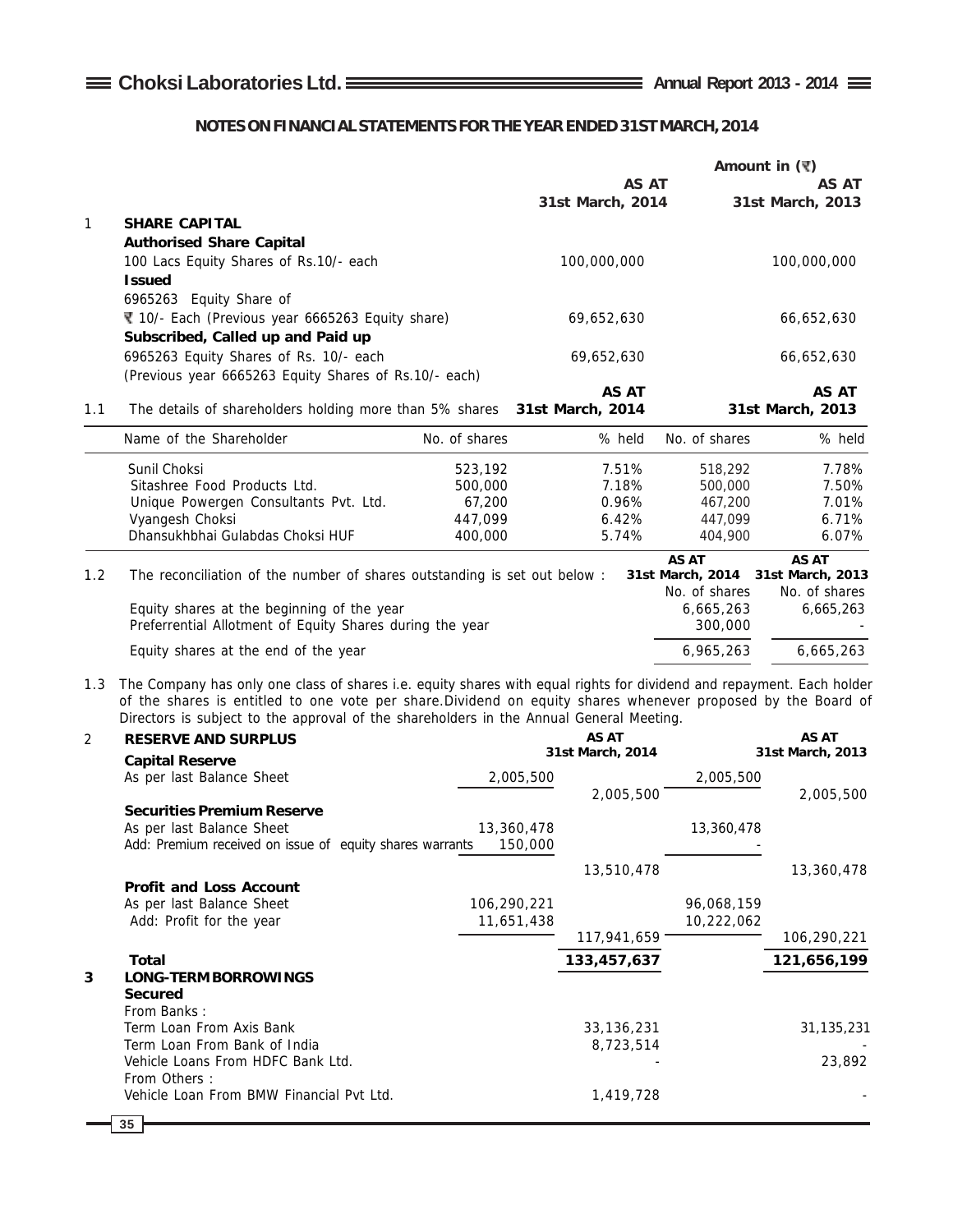#### **NOTES ON FINANCIAL STATEMENTS FOR THE YEAR ENDED 31ST MARCH, 2014**

|     |                                                                           |                          |                          | AS AT<br>31st March, 2014 |            | AS AT<br>31st March, 2013 |                   |
|-----|---------------------------------------------------------------------------|--------------------------|--------------------------|---------------------------|------------|---------------------------|-------------------|
|     | <b>Unsecured</b>                                                          |                          |                          |                           |            |                           |                   |
|     | From Others:                                                              |                          |                          |                           |            |                           |                   |
|     | Term Loan From Magma Fincorp Ltd.                                         |                          |                          | 3,175,002                 |            |                           | 1,014,630         |
|     | Term Loan From Religare Finvest Ltd.                                      |                          |                          | 521,682                   |            |                           | 1,864,045         |
|     | Term Loan from Bajaj Finance Ltd.                                         |                          |                          |                           |            |                           | 1,017,660         |
|     | Term Loan from Tata Capital Financial Services Ltd.                       |                          |                          | 1.770.910                 |            |                           | 696,100           |
|     | Term Loan from Viji Finance Ltd.                                          |                          |                          | 2,000,000                 |            |                           |                   |
|     | Term Loan from Sunil Choksi (Director)                                    |                          |                          | 11,500,000                |            |                           |                   |
|     | Deposits :                                                                |                          |                          | 515,000                   |            |                           | 515,000           |
|     | Deposit From Franchisees                                                  |                          |                          |                           |            |                           |                   |
|     |                                                                           |                          |                          | 62,762,067                |            |                           | 36,266,558        |
|     |                                                                           | Interest                 | Rate of upto 1 year      | 1-2 years                 | 2-3 years  | 3-4 years                 | Beyond<br>4 Years |
| 3.1 | Maturity Profile of Term Loans are set out below:                         |                          |                          |                           |            |                           |                   |
|     | Secured: Term Loan from Axis Bank                                         | Base rate $+3.75\%$ p.a. | 11,074,000               | 14,004,000                | 15,007,231 | 3,300,000                 | 825000            |
|     | Secured: Term Loan from Bank of India                                     | 13.50% p.a.              | 5,355,045                | 4,375,000                 | 4,348,514  |                           |                   |
|     | Secured: Vehicle Loans from HDFC Bank                                     | 12.00% p.a.              | 23,891                   |                           |            |                           |                   |
|     | Secured: Vehicle Loans from BMW Finance                                   | $9.25%$ p.a.             | 895,269                  | 982,658                   | 437,070    |                           |                   |
|     | Unsecured: Term Loan from Magma Fincorp Ltd.                              | 20.00% p.a.              | 1,757,265                | 1,696,011                 | 1,478,991  |                           |                   |
|     | Unsecured: Term Loan from Religare Finvest Ltd.                           | 18.50% p.a               | 1,342,363                | 521,682                   |            |                           |                   |
|     | Unsecured: Term Loan from Bajaj Finance Ltd.                              | 20.00% p.a.              | 1,017,660                |                           |            |                           |                   |
|     | Unsecured: Term Loan from Tata Capital Financial Services Ltd. 19.50% p.a |                          | 1,600,984                | 1,770,910                 |            |                           |                   |
|     | Unsecured: Term Loan from Viji Finance Ltd.                               | 12% p.a.                 | 2,000,000                | 2,000,000                 |            |                           |                   |
|     | Unsecured: Term Loan from Director Sunil Choksi                           |                          | $\overline{\phantom{a}}$ | 11,500,000                |            |                           |                   |

3.2 The Term Loan from Axis Bank is secured by hypothecation of entire movable fixed assets of the Company (present & future) & Equitable mortgage of property at Goa & Indore.

Term Loan from Bank of India is secured by Diverted Plot No. 11, & 12 at Vyaapaar Vikas Parishad, Village Devguradiya & Freehold Land at Kumedi in Indore.

The above loans are also personally guaranteed by the directors Mr. Sunil Choksi & Mr.Vyangesh Choksi.

- 3.3 All unsecured Term Loans are personally guaranteed by the director Mr. Vyangesh Choksi.
- 3.4 There are no defaults as on the Balance Sheet date in repayment of the above loans and interest thereon.

| 4 | DEFERRED TAX LIABILITY (Net)                 |           | AS AT            |           | AS AT            |
|---|----------------------------------------------|-----------|------------------|-----------|------------------|
|   | <b>Deferred Tax Liability</b>                |           | 31st March, 2014 |           | 31st March, 2013 |
|   | Related to fixed assets                      |           | 22.871.799       |           | 21,311,387       |
|   | Deferred Tax Assets                          |           |                  |           |                  |
|   | Disallowances under the Income Tax Act, 1961 | 2,846,502 |                  | 1.025.579 |                  |
|   | <b>Others</b>                                | 2,235,841 | 5.082.344        | 1,361,818 | 2,387,397        |
|   | <b>TOTAL</b>                                 |           | 17,789,455       |           | 18,923,990       |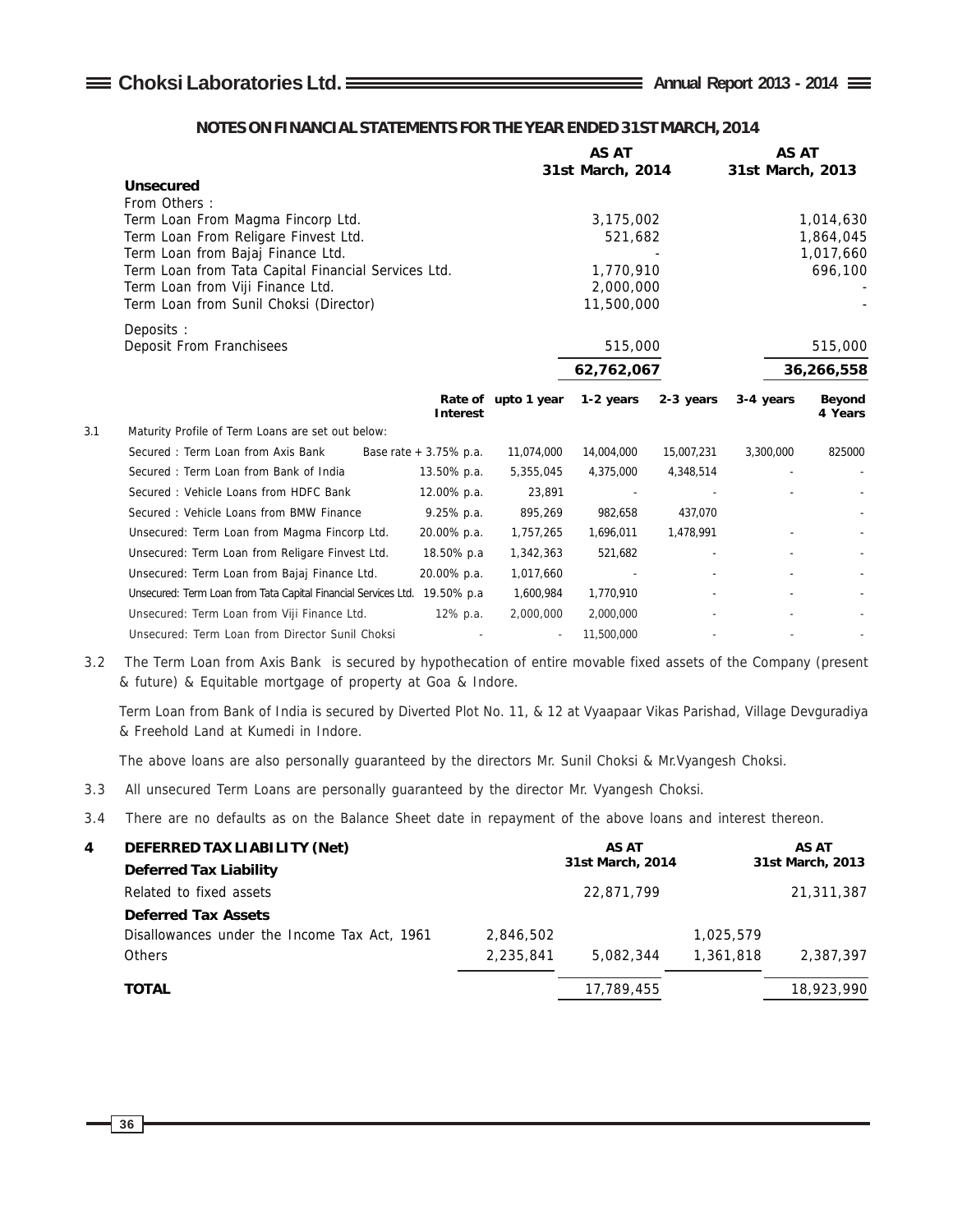|            |                                                                                                                                                                                                                                                                                                                                                                                                                                                                                            | AS AT<br>31st March, 2014 | AS AT<br>31st March, 2013 |
|------------|--------------------------------------------------------------------------------------------------------------------------------------------------------------------------------------------------------------------------------------------------------------------------------------------------------------------------------------------------------------------------------------------------------------------------------------------------------------------------------------------|---------------------------|---------------------------|
| 5          | SHORT-TERM BORROWINGS                                                                                                                                                                                                                                                                                                                                                                                                                                                                      |                           |                           |
|            | Secured                                                                                                                                                                                                                                                                                                                                                                                                                                                                                    |                           |                           |
|            | Loan against FDR from UCO Bank                                                                                                                                                                                                                                                                                                                                                                                                                                                             |                           | 7,140,075                 |
|            | <b>Working Capital Loans (From Banks)</b>                                                                                                                                                                                                                                                                                                                                                                                                                                                  |                           |                           |
|            | Rupee Loans                                                                                                                                                                                                                                                                                                                                                                                                                                                                                |                           |                           |
| $^{\star}$ | Cash Credit From Axis Bank                                                                                                                                                                                                                                                                                                                                                                                                                                                                 | 26,660,135                | 28,166,075                |
|            |                                                                                                                                                                                                                                                                                                                                                                                                                                                                                            |                           |                           |
|            |                                                                                                                                                                                                                                                                                                                                                                                                                                                                                            | 26,660,135                | 35,306,150                |
| 5.1        | Working Capital Loans are secured by joint hypothecation of running stocks of consumable<br>and all Book debts both present and future alongwith Indore and Goa Fixed Assets<br>*The above loans are also personally guaranteed by the directors Mr. Sunil Choksi, Mr. Vyangesh<br>Choksi                                                                                                                                                                                                  |                           |                           |
| 6          | <b>TRADE PAYABLES</b>                                                                                                                                                                                                                                                                                                                                                                                                                                                                      |                           |                           |
|            | Micro, Small and Medium Enterprises                                                                                                                                                                                                                                                                                                                                                                                                                                                        |                           |                           |
|            | Others                                                                                                                                                                                                                                                                                                                                                                                                                                                                                     | 16,515,105                | 10,015,122                |
|            |                                                                                                                                                                                                                                                                                                                                                                                                                                                                                            | 16,515,105                | 10,015,122                |
| 6.1        | The details of amounts outstanding to Micro, Small and Medium Enterprises based on available information with the<br>Company is as under:<br>Principal amount due and remaining unpaid<br>Interest due on above and the unpaid interest<br>Interest paid<br>Payment made beyond the appointed day during the year<br>Interest due and payable for the period of delay<br>Interest accrued and remaining unpaid<br>Amount of further interest remaining due and payable in succeeding years |                           |                           |
| 7          | OTHER CURRENT LIABILITIES                                                                                                                                                                                                                                                                                                                                                                                                                                                                  |                           |                           |
|            | Advance payments from Customers                                                                                                                                                                                                                                                                                                                                                                                                                                                            | 4,109,400                 | 3,741,868                 |
|            | Tax Liabilities: Service Tax Payable & TDS Payable                                                                                                                                                                                                                                                                                                                                                                                                                                         | 12,356,408                | 12,480,948                |
|            | Current maturities of Long Term Debt (Note 3.1)                                                                                                                                                                                                                                                                                                                                                                                                                                            | 25,066,477                | 21,100,654                |
|            | Credit Balances of Staff & Others                                                                                                                                                                                                                                                                                                                                                                                                                                                          | 318,365                   | 35,236                    |
|            |                                                                                                                                                                                                                                                                                                                                                                                                                                                                                            | 41,850,650                | 37,358,706                |
| 8          | SHORT-TERM PROVISIONS                                                                                                                                                                                                                                                                                                                                                                                                                                                                      |                           |                           |
|            | Provision for employee benefits                                                                                                                                                                                                                                                                                                                                                                                                                                                            | 13,085,331                | 11,102,684                |
|            | Provision for Income Tax                                                                                                                                                                                                                                                                                                                                                                                                                                                                   | 3,257,227                 | 3,370,403                 |
|            | Provision for Expenses                                                                                                                                                                                                                                                                                                                                                                                                                                                                     | 2,031,108                 | 2,266,602                 |
|            |                                                                                                                                                                                                                                                                                                                                                                                                                                                                                            | 18,373,667                | 16,739,689                |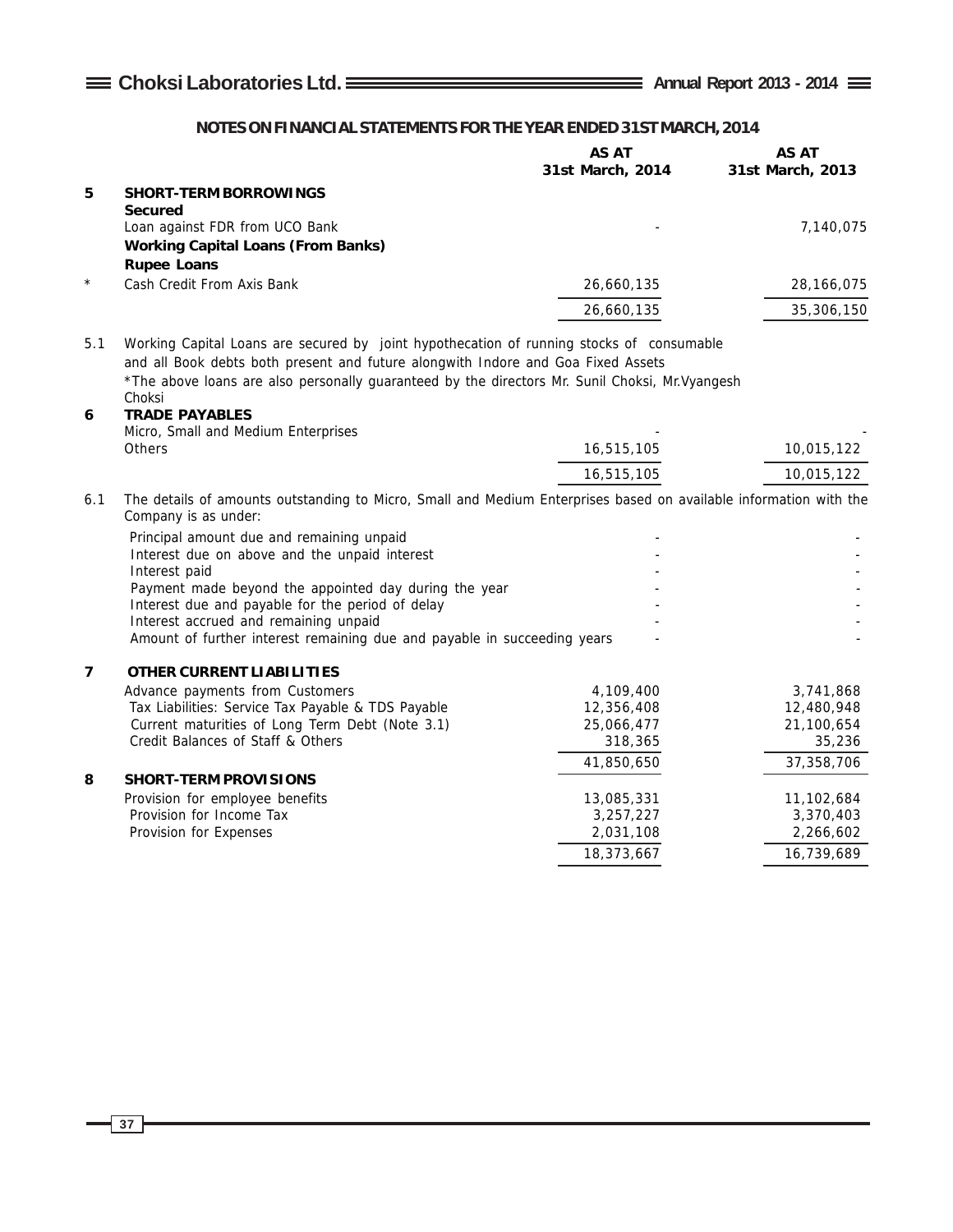**NOTIFICATE AND ARTIST AND ARTIST AND ARTIST AND A CONSEQUENCE AND A CONSEQUENCE AND ARRESTS AND A CONSEQUENCE AND A CONSEQUENCE AND A STRAIN AND A STRAIN AND A STRAIN AND A STRAIN AND A STRAIN AND A STRAIN AND A STRAIN**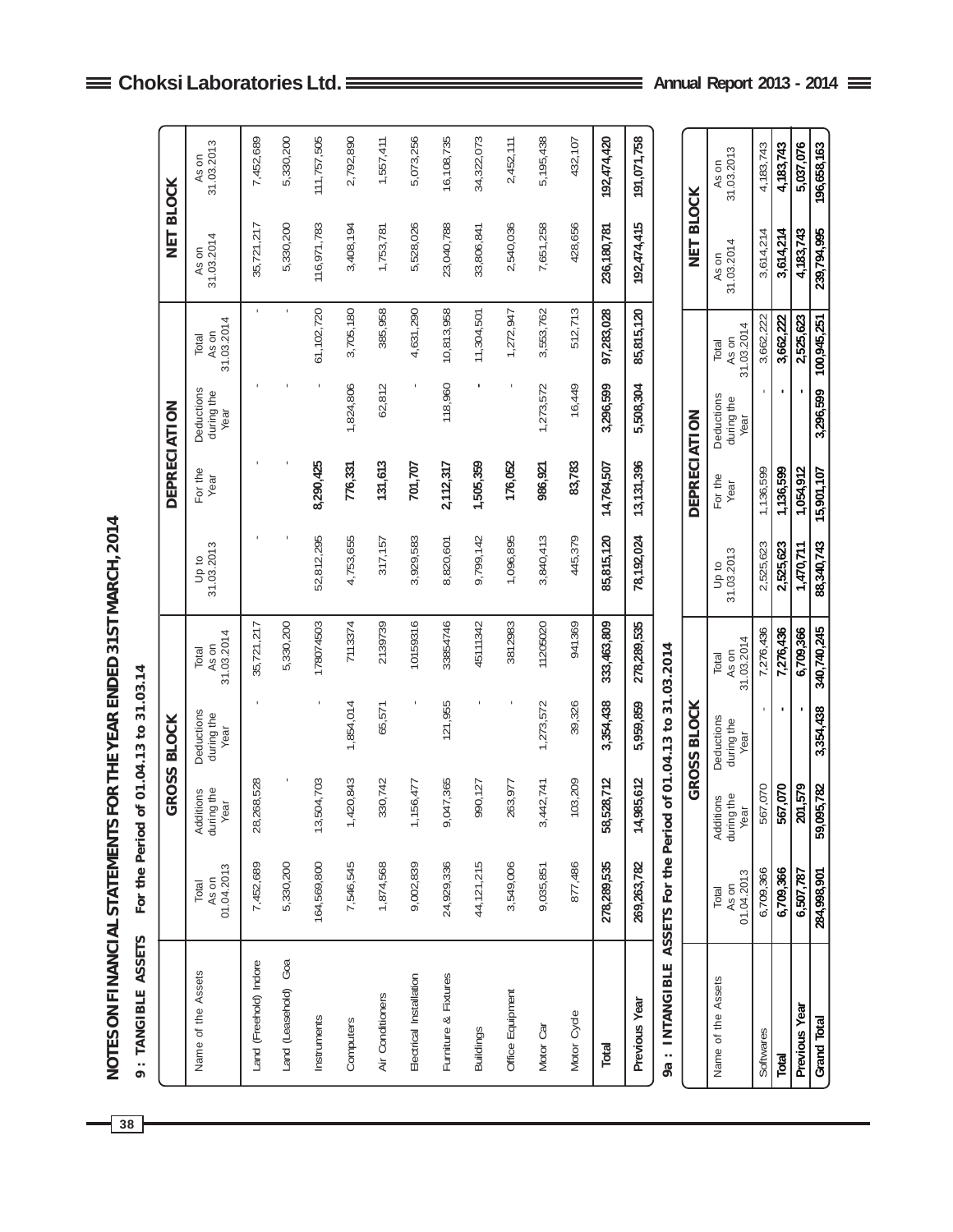|    |                                                                                                                            | AS AT                   | AS AT                  |
|----|----------------------------------------------------------------------------------------------------------------------------|-------------------------|------------------------|
| 10 | CAPITAL WORK IN PROGRESS (AT COST)                                                                                         | 31st March, 2014        | 31st March, 2013       |
|    | <b>Building</b>                                                                                                            | 625,692                 | 915,157                |
|    | Furniture & Fixtures<br><b>Instruments</b>                                                                                 | 3,660,530<br>17,976,184 | 8,395,790<br>7,794,513 |
|    | Air Conditioner                                                                                                            |                         | 113,202                |
|    | <b>Electrical Installation</b>                                                                                             |                         | 853,238                |
|    | Computers<br>Office Equipment                                                                                              |                         | 1,202,717<br>48,715    |
|    |                                                                                                                            | 22,262,406              | 19,323,332             |
| 11 | <b>LONG-TERM LOANS &amp; ADVANCES</b>                                                                                      |                         |                        |
|    | (Unsecured considered good)<br>Recoverable in cash or in kind or for                                                       |                         |                        |
|    | value to be received                                                                                                       |                         |                        |
|    | (a) Capital Advances                                                                                                       |                         |                        |
|    | (b) Other Loans and Advances<br>Note: Due by Directors either severally or jointly with any other                          |                         |                        |
|    | persons or due by Firms/ private Companies in which any of the                                                             |                         |                        |
|    | Director is a Partner or a Member: NIL                                                                                     |                         |                        |
| 12 | <b>OTHER NON CURRENT ASSETS</b>                                                                                            |                         |                        |
|    | Long Term Trade Receivables                                                                                                |                         |                        |
|    | Others:<br>Prepayments & Others                                                                                            | 4,639,005               | 2,163,780              |
|    | Deposits                                                                                                                   | 5,567,311               | 5,703,077              |
|    | Commissioner of Customs (Export) EPCG                                                                                      |                         | 3,204,212              |
| 13 | <b>TRADE RECEIVABLES</b>                                                                                                   | 10,206,316              | 11,071,069             |
|    | (Unsecured Considered Good)                                                                                                |                         |                        |
|    | :Outstanding for a period exceeding six months                                                                             | 16,116,352              | 13,578,900             |
|    | :Others<br>Note: Due by Directors either severally or jointly with any                                                     | 55,130,293              | 49,035,619             |
|    | other persons or by Firms/ private Companies in which any                                                                  |                         |                        |
|    | of the Director is a Partner or a Member: NIL                                                                              | 71,246,645              | 62,614,519             |
| 14 | <b>CASH &amp; CASH EQUIVALENTS</b>                                                                                         |                         |                        |
|    | a) Balances with Banks<br>i)                                                                                               | 4,239,317               | 7,017,261              |
|    | b) Cheques, Drafts on hand                                                                                                 | 268,821                 | 588,933                |
|    | c) Cash on hand                                                                                                            | 610,028                 | 646,079                |
|    | Balances with bank to the extent held as margin money or security<br>against the borrowings, guarantees, other commitments |                         |                        |
|    | Bank deposits with less than 12 months maturity                                                                            | 53,661                  | 7,996,064              |
|    | Bank deposits with more than 12 months maturity                                                                            | 900,741                 | 43,155                 |
|    |                                                                                                                            | 6,072,568               | 16,291,492             |
| 15 | <b>SHORT TERM LOANS &amp; ADVANCES</b>                                                                                     |                         |                        |
|    | (Unsecured Considered Good)<br>Advances for Capital Assets                                                                 | 1,000,000               | 14,601,000             |
|    | Loans to other body corporates other than related parties                                                                  |                         | 267,105                |
|    | Misc advances<br>Service Tax Credit Unutilised                                                                             | 3,929,706<br>1,220,077  | 598,437                |
|    | Note: Due by Directors either severally or jointly with any other                                                          |                         |                        |
|    | persons or by Firms/ private Companies in which any of the                                                                 |                         |                        |
|    | Director is a Partner or a Member: NIL                                                                                     | 6,149,783               | 15,466,542             |
| 16 | <b>OTHER CURRENT ASSETS</b>                                                                                                |                         |                        |
|    | Income Tax Refundable                                                                                                      | 14,874,872              | 9,190,536              |
|    | Minimum Alternative Tax Credit Entitlement                                                                                 | 1,005,302               |                        |
|    | Tax Deducted at Source<br>Prepayments & Others                                                                             | 11,456,276<br>2,351,728 | 9,600,745<br>2,393,911 |
|    | Advance to staff                                                                                                           | 123,339                 | 50,029                 |
|    | Advance to suppliers                                                                                                       | 1,517,117               | 258,711                |
|    |                                                                                                                            | 31,328,634              | 21,493,932             |
|    | 39                                                                                                                         |                         |                        |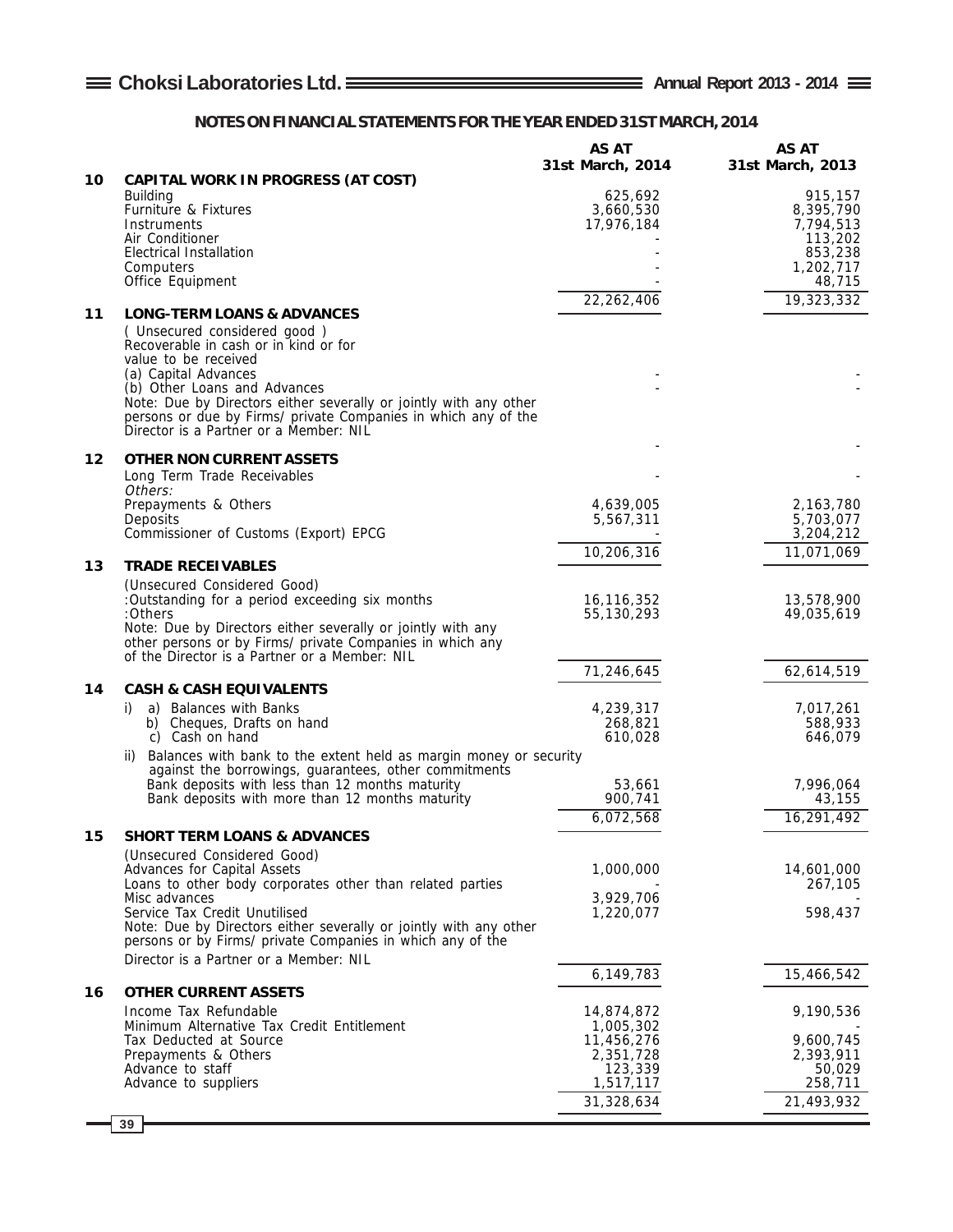| a) Sale of Services<br>191,481,109<br>221,615,320<br>23,294,698<br>198,320,622<br>20,531,913<br>170,949,196<br>Less: Service Tax<br>b) Other Operating Revenues:<br>Net gain on foreign currency transactions<br>18,413<br>294,482<br>Miscellaneous Income<br>87,744<br>249,546<br>544,028<br>106,157<br>171,055,353<br>198,864,650<br><b>OTHER INCOME</b><br>Interest on FDR<br>464,883<br>458,558<br>Interest on IT Refund<br>268,915<br>24,205<br>Interest Received from Others<br>107,641<br>Profit on sale of Fixed Assets<br>463,161<br>952,249<br>835,114<br>19<br><b>COST OF MATERIALS CONSUMED</b><br>% of consumption<br>% of consumption<br>Imported<br>0.16%<br>33,465<br>100%<br>99.84%<br>Indigenous<br>24, 177, 563<br>20,384,961<br>100%<br>24, 177, 563<br>100%<br>20,418,426<br>19.1 PARTICULARS OF MATERIALS CONSUMED<br>Glassware<br>1,152,478<br>885,439<br>13, 138, 751<br>Chemicals<br>14,766,661<br>Consumable<br>8,258,424<br>6,394,236<br>24, 177, 563<br>20,418,426<br>20<br><b>EMPLOYEE BENEFITS EXPENSES</b><br>Salaries and allowances to staff<br>57,833,380<br>46,942,733<br>Contribution to provident fund<br>3,104,577<br>2,700,198<br>Contribution to ESIC<br>1,121,241<br>952,226<br>Bonus to Staff<br>2,536,749<br>2,187,500<br>Group Gratuity Premium of LIC<br>1,919,909<br>1,349,418<br><b>EDLI Premium to LIC</b><br>80,000<br>72,270<br>382,500<br>Staff Welfare<br>460,537<br>Directors Remuneration<br>5,315,000<br>4,860,000<br>72,371,393<br>59,446,845<br>20.1 As per Accounting Standrad 15 "Employee benefits", the disclosure<br>as defined in the Accounting Standard are given below:<br>1) Defined Contribution Plans<br>As at 31/03/2014<br>As at 31/03/2013<br>Contribution to Defined Contribution Plans, recognised as expense for the year is as under:<br>Employer's Contribution to Provident Fund 1,225,818<br>3,652,424<br>2) Defined Benefit Plan<br>The employees' gratuity Fund Scheme managed by a Trust (Life Insurance Corporation of India) is a defined benefit<br>plan. The present value of obligation is determined based on actuarial valuation using the Projected Unit Credit<br>Method, which recognizes each period of service as giving rise to additional unit of employee benefit entitlement and<br>measures each unit separately to build up the final obligation.<br>i)<br>Assumption As on<br>31/03/2014<br>31/03/2013<br>$\star$<br>Discount Rate<br>8.00%<br>8.00%<br>Reconciliation of opening and closing balances of<br>As at 31/03/2014<br>As at 31/03/2013<br>ii)<br>Defined Benefit Obligation<br>Present value of obligations as at beginning of year<br>5,122,180<br>Interest cost<br>409,774<br>Current Service Cost<br>862,264<br>681,336<br><b>Benefits Paid</b><br>(60, 636)<br>(308, 869)<br>Actuarial (gain)/ loss on obligations<br>691,406<br>343,187<br>Present value of obligations as at end of year<br>7,024,988 |    |                                | ------------ | AS AT<br>31st March, 2014 | AS AT<br>31st March, 2013 |
|-----------------------------------------------------------------------------------------------------------------------------------------------------------------------------------------------------------------------------------------------------------------------------------------------------------------------------------------------------------------------------------------------------------------------------------------------------------------------------------------------------------------------------------------------------------------------------------------------------------------------------------------------------------------------------------------------------------------------------------------------------------------------------------------------------------------------------------------------------------------------------------------------------------------------------------------------------------------------------------------------------------------------------------------------------------------------------------------------------------------------------------------------------------------------------------------------------------------------------------------------------------------------------------------------------------------------------------------------------------------------------------------------------------------------------------------------------------------------------------------------------------------------------------------------------------------------------------------------------------------------------------------------------------------------------------------------------------------------------------------------------------------------------------------------------------------------------------------------------------------------------------------------------------------------------------------------------------------------------------------------------------------------------------------------------------------------------------------------------------------------------------------------------------------------------------------------------------------------------------------------------------------------------------------------------------------------------------------------------------------------------------------------------------------------------------------------------------------------------------------------------------------------------------------------------------------------------------------------------------------------------------------------------------------------------------------------------------------------------------------------------------------------------------------------------------------------------------------------------------------------------------------------------------------------------|----|--------------------------------|--------------|---------------------------|---------------------------|
|                                                                                                                                                                                                                                                                                                                                                                                                                                                                                                                                                                                                                                                                                                                                                                                                                                                                                                                                                                                                                                                                                                                                                                                                                                                                                                                                                                                                                                                                                                                                                                                                                                                                                                                                                                                                                                                                                                                                                                                                                                                                                                                                                                                                                                                                                                                                                                                                                                                                                                                                                                                                                                                                                                                                                                                                                                                                                                                             | 17 | <b>REVENUE FROM OPERATIONS</b> |              |                           |                           |
|                                                                                                                                                                                                                                                                                                                                                                                                                                                                                                                                                                                                                                                                                                                                                                                                                                                                                                                                                                                                                                                                                                                                                                                                                                                                                                                                                                                                                                                                                                                                                                                                                                                                                                                                                                                                                                                                                                                                                                                                                                                                                                                                                                                                                                                                                                                                                                                                                                                                                                                                                                                                                                                                                                                                                                                                                                                                                                                             |    |                                |              |                           |                           |
|                                                                                                                                                                                                                                                                                                                                                                                                                                                                                                                                                                                                                                                                                                                                                                                                                                                                                                                                                                                                                                                                                                                                                                                                                                                                                                                                                                                                                                                                                                                                                                                                                                                                                                                                                                                                                                                                                                                                                                                                                                                                                                                                                                                                                                                                                                                                                                                                                                                                                                                                                                                                                                                                                                                                                                                                                                                                                                                             |    |                                |              |                           |                           |
|                                                                                                                                                                                                                                                                                                                                                                                                                                                                                                                                                                                                                                                                                                                                                                                                                                                                                                                                                                                                                                                                                                                                                                                                                                                                                                                                                                                                                                                                                                                                                                                                                                                                                                                                                                                                                                                                                                                                                                                                                                                                                                                                                                                                                                                                                                                                                                                                                                                                                                                                                                                                                                                                                                                                                                                                                                                                                                                             |    |                                |              |                           |                           |
|                                                                                                                                                                                                                                                                                                                                                                                                                                                                                                                                                                                                                                                                                                                                                                                                                                                                                                                                                                                                                                                                                                                                                                                                                                                                                                                                                                                                                                                                                                                                                                                                                                                                                                                                                                                                                                                                                                                                                                                                                                                                                                                                                                                                                                                                                                                                                                                                                                                                                                                                                                                                                                                                                                                                                                                                                                                                                                                             | 18 |                                |              |                           |                           |
|                                                                                                                                                                                                                                                                                                                                                                                                                                                                                                                                                                                                                                                                                                                                                                                                                                                                                                                                                                                                                                                                                                                                                                                                                                                                                                                                                                                                                                                                                                                                                                                                                                                                                                                                                                                                                                                                                                                                                                                                                                                                                                                                                                                                                                                                                                                                                                                                                                                                                                                                                                                                                                                                                                                                                                                                                                                                                                                             |    |                                |              |                           |                           |
|                                                                                                                                                                                                                                                                                                                                                                                                                                                                                                                                                                                                                                                                                                                                                                                                                                                                                                                                                                                                                                                                                                                                                                                                                                                                                                                                                                                                                                                                                                                                                                                                                                                                                                                                                                                                                                                                                                                                                                                                                                                                                                                                                                                                                                                                                                                                                                                                                                                                                                                                                                                                                                                                                                                                                                                                                                                                                                                             |    |                                |              |                           |                           |
|                                                                                                                                                                                                                                                                                                                                                                                                                                                                                                                                                                                                                                                                                                                                                                                                                                                                                                                                                                                                                                                                                                                                                                                                                                                                                                                                                                                                                                                                                                                                                                                                                                                                                                                                                                                                                                                                                                                                                                                                                                                                                                                                                                                                                                                                                                                                                                                                                                                                                                                                                                                                                                                                                                                                                                                                                                                                                                                             |    |                                |              |                           |                           |
|                                                                                                                                                                                                                                                                                                                                                                                                                                                                                                                                                                                                                                                                                                                                                                                                                                                                                                                                                                                                                                                                                                                                                                                                                                                                                                                                                                                                                                                                                                                                                                                                                                                                                                                                                                                                                                                                                                                                                                                                                                                                                                                                                                                                                                                                                                                                                                                                                                                                                                                                                                                                                                                                                                                                                                                                                                                                                                                             |    |                                |              |                           |                           |
|                                                                                                                                                                                                                                                                                                                                                                                                                                                                                                                                                                                                                                                                                                                                                                                                                                                                                                                                                                                                                                                                                                                                                                                                                                                                                                                                                                                                                                                                                                                                                                                                                                                                                                                                                                                                                                                                                                                                                                                                                                                                                                                                                                                                                                                                                                                                                                                                                                                                                                                                                                                                                                                                                                                                                                                                                                                                                                                             |    |                                |              |                           |                           |
|                                                                                                                                                                                                                                                                                                                                                                                                                                                                                                                                                                                                                                                                                                                                                                                                                                                                                                                                                                                                                                                                                                                                                                                                                                                                                                                                                                                                                                                                                                                                                                                                                                                                                                                                                                                                                                                                                                                                                                                                                                                                                                                                                                                                                                                                                                                                                                                                                                                                                                                                                                                                                                                                                                                                                                                                                                                                                                                             |    |                                |              |                           |                           |
|                                                                                                                                                                                                                                                                                                                                                                                                                                                                                                                                                                                                                                                                                                                                                                                                                                                                                                                                                                                                                                                                                                                                                                                                                                                                                                                                                                                                                                                                                                                                                                                                                                                                                                                                                                                                                                                                                                                                                                                                                                                                                                                                                                                                                                                                                                                                                                                                                                                                                                                                                                                                                                                                                                                                                                                                                                                                                                                             |    |                                |              |                           |                           |
|                                                                                                                                                                                                                                                                                                                                                                                                                                                                                                                                                                                                                                                                                                                                                                                                                                                                                                                                                                                                                                                                                                                                                                                                                                                                                                                                                                                                                                                                                                                                                                                                                                                                                                                                                                                                                                                                                                                                                                                                                                                                                                                                                                                                                                                                                                                                                                                                                                                                                                                                                                                                                                                                                                                                                                                                                                                                                                                             |    |                                |              |                           |                           |
|                                                                                                                                                                                                                                                                                                                                                                                                                                                                                                                                                                                                                                                                                                                                                                                                                                                                                                                                                                                                                                                                                                                                                                                                                                                                                                                                                                                                                                                                                                                                                                                                                                                                                                                                                                                                                                                                                                                                                                                                                                                                                                                                                                                                                                                                                                                                                                                                                                                                                                                                                                                                                                                                                                                                                                                                                                                                                                                             |    |                                |              |                           |                           |
|                                                                                                                                                                                                                                                                                                                                                                                                                                                                                                                                                                                                                                                                                                                                                                                                                                                                                                                                                                                                                                                                                                                                                                                                                                                                                                                                                                                                                                                                                                                                                                                                                                                                                                                                                                                                                                                                                                                                                                                                                                                                                                                                                                                                                                                                                                                                                                                                                                                                                                                                                                                                                                                                                                                                                                                                                                                                                                                             |    |                                |              |                           |                           |
|                                                                                                                                                                                                                                                                                                                                                                                                                                                                                                                                                                                                                                                                                                                                                                                                                                                                                                                                                                                                                                                                                                                                                                                                                                                                                                                                                                                                                                                                                                                                                                                                                                                                                                                                                                                                                                                                                                                                                                                                                                                                                                                                                                                                                                                                                                                                                                                                                                                                                                                                                                                                                                                                                                                                                                                                                                                                                                                             |    |                                |              |                           |                           |
|                                                                                                                                                                                                                                                                                                                                                                                                                                                                                                                                                                                                                                                                                                                                                                                                                                                                                                                                                                                                                                                                                                                                                                                                                                                                                                                                                                                                                                                                                                                                                                                                                                                                                                                                                                                                                                                                                                                                                                                                                                                                                                                                                                                                                                                                                                                                                                                                                                                                                                                                                                                                                                                                                                                                                                                                                                                                                                                             |    |                                |              |                           |                           |
|                                                                                                                                                                                                                                                                                                                                                                                                                                                                                                                                                                                                                                                                                                                                                                                                                                                                                                                                                                                                                                                                                                                                                                                                                                                                                                                                                                                                                                                                                                                                                                                                                                                                                                                                                                                                                                                                                                                                                                                                                                                                                                                                                                                                                                                                                                                                                                                                                                                                                                                                                                                                                                                                                                                                                                                                                                                                                                                             |    |                                |              |                           |                           |
|                                                                                                                                                                                                                                                                                                                                                                                                                                                                                                                                                                                                                                                                                                                                                                                                                                                                                                                                                                                                                                                                                                                                                                                                                                                                                                                                                                                                                                                                                                                                                                                                                                                                                                                                                                                                                                                                                                                                                                                                                                                                                                                                                                                                                                                                                                                                                                                                                                                                                                                                                                                                                                                                                                                                                                                                                                                                                                                             |    |                                |              |                           |                           |
|                                                                                                                                                                                                                                                                                                                                                                                                                                                                                                                                                                                                                                                                                                                                                                                                                                                                                                                                                                                                                                                                                                                                                                                                                                                                                                                                                                                                                                                                                                                                                                                                                                                                                                                                                                                                                                                                                                                                                                                                                                                                                                                                                                                                                                                                                                                                                                                                                                                                                                                                                                                                                                                                                                                                                                                                                                                                                                                             |    |                                |              |                           |                           |
|                                                                                                                                                                                                                                                                                                                                                                                                                                                                                                                                                                                                                                                                                                                                                                                                                                                                                                                                                                                                                                                                                                                                                                                                                                                                                                                                                                                                                                                                                                                                                                                                                                                                                                                                                                                                                                                                                                                                                                                                                                                                                                                                                                                                                                                                                                                                                                                                                                                                                                                                                                                                                                                                                                                                                                                                                                                                                                                             |    |                                |              |                           |                           |
|                                                                                                                                                                                                                                                                                                                                                                                                                                                                                                                                                                                                                                                                                                                                                                                                                                                                                                                                                                                                                                                                                                                                                                                                                                                                                                                                                                                                                                                                                                                                                                                                                                                                                                                                                                                                                                                                                                                                                                                                                                                                                                                                                                                                                                                                                                                                                                                                                                                                                                                                                                                                                                                                                                                                                                                                                                                                                                                             |    |                                |              |                           |                           |
|                                                                                                                                                                                                                                                                                                                                                                                                                                                                                                                                                                                                                                                                                                                                                                                                                                                                                                                                                                                                                                                                                                                                                                                                                                                                                                                                                                                                                                                                                                                                                                                                                                                                                                                                                                                                                                                                                                                                                                                                                                                                                                                                                                                                                                                                                                                                                                                                                                                                                                                                                                                                                                                                                                                                                                                                                                                                                                                             |    |                                |              |                           |                           |
|                                                                                                                                                                                                                                                                                                                                                                                                                                                                                                                                                                                                                                                                                                                                                                                                                                                                                                                                                                                                                                                                                                                                                                                                                                                                                                                                                                                                                                                                                                                                                                                                                                                                                                                                                                                                                                                                                                                                                                                                                                                                                                                                                                                                                                                                                                                                                                                                                                                                                                                                                                                                                                                                                                                                                                                                                                                                                                                             |    |                                |              |                           |                           |
|                                                                                                                                                                                                                                                                                                                                                                                                                                                                                                                                                                                                                                                                                                                                                                                                                                                                                                                                                                                                                                                                                                                                                                                                                                                                                                                                                                                                                                                                                                                                                                                                                                                                                                                                                                                                                                                                                                                                                                                                                                                                                                                                                                                                                                                                                                                                                                                                                                                                                                                                                                                                                                                                                                                                                                                                                                                                                                                             |    |                                |              |                           |                           |
|                                                                                                                                                                                                                                                                                                                                                                                                                                                                                                                                                                                                                                                                                                                                                                                                                                                                                                                                                                                                                                                                                                                                                                                                                                                                                                                                                                                                                                                                                                                                                                                                                                                                                                                                                                                                                                                                                                                                                                                                                                                                                                                                                                                                                                                                                                                                                                                                                                                                                                                                                                                                                                                                                                                                                                                                                                                                                                                             |    |                                |              |                           |                           |
|                                                                                                                                                                                                                                                                                                                                                                                                                                                                                                                                                                                                                                                                                                                                                                                                                                                                                                                                                                                                                                                                                                                                                                                                                                                                                                                                                                                                                                                                                                                                                                                                                                                                                                                                                                                                                                                                                                                                                                                                                                                                                                                                                                                                                                                                                                                                                                                                                                                                                                                                                                                                                                                                                                                                                                                                                                                                                                                             |    |                                |              |                           |                           |
|                                                                                                                                                                                                                                                                                                                                                                                                                                                                                                                                                                                                                                                                                                                                                                                                                                                                                                                                                                                                                                                                                                                                                                                                                                                                                                                                                                                                                                                                                                                                                                                                                                                                                                                                                                                                                                                                                                                                                                                                                                                                                                                                                                                                                                                                                                                                                                                                                                                                                                                                                                                                                                                                                                                                                                                                                                                                                                                             |    |                                |              |                           |                           |
|                                                                                                                                                                                                                                                                                                                                                                                                                                                                                                                                                                                                                                                                                                                                                                                                                                                                                                                                                                                                                                                                                                                                                                                                                                                                                                                                                                                                                                                                                                                                                                                                                                                                                                                                                                                                                                                                                                                                                                                                                                                                                                                                                                                                                                                                                                                                                                                                                                                                                                                                                                                                                                                                                                                                                                                                                                                                                                                             |    |                                |              |                           |                           |
|                                                                                                                                                                                                                                                                                                                                                                                                                                                                                                                                                                                                                                                                                                                                                                                                                                                                                                                                                                                                                                                                                                                                                                                                                                                                                                                                                                                                                                                                                                                                                                                                                                                                                                                                                                                                                                                                                                                                                                                                                                                                                                                                                                                                                                                                                                                                                                                                                                                                                                                                                                                                                                                                                                                                                                                                                                                                                                                             |    |                                |              |                           |                           |
|                                                                                                                                                                                                                                                                                                                                                                                                                                                                                                                                                                                                                                                                                                                                                                                                                                                                                                                                                                                                                                                                                                                                                                                                                                                                                                                                                                                                                                                                                                                                                                                                                                                                                                                                                                                                                                                                                                                                                                                                                                                                                                                                                                                                                                                                                                                                                                                                                                                                                                                                                                                                                                                                                                                                                                                                                                                                                                                             |    |                                |              |                           |                           |
|                                                                                                                                                                                                                                                                                                                                                                                                                                                                                                                                                                                                                                                                                                                                                                                                                                                                                                                                                                                                                                                                                                                                                                                                                                                                                                                                                                                                                                                                                                                                                                                                                                                                                                                                                                                                                                                                                                                                                                                                                                                                                                                                                                                                                                                                                                                                                                                                                                                                                                                                                                                                                                                                                                                                                                                                                                                                                                                             |    |                                |              |                           |                           |
|                                                                                                                                                                                                                                                                                                                                                                                                                                                                                                                                                                                                                                                                                                                                                                                                                                                                                                                                                                                                                                                                                                                                                                                                                                                                                                                                                                                                                                                                                                                                                                                                                                                                                                                                                                                                                                                                                                                                                                                                                                                                                                                                                                                                                                                                                                                                                                                                                                                                                                                                                                                                                                                                                                                                                                                                                                                                                                                             |    |                                |              |                           |                           |
|                                                                                                                                                                                                                                                                                                                                                                                                                                                                                                                                                                                                                                                                                                                                                                                                                                                                                                                                                                                                                                                                                                                                                                                                                                                                                                                                                                                                                                                                                                                                                                                                                                                                                                                                                                                                                                                                                                                                                                                                                                                                                                                                                                                                                                                                                                                                                                                                                                                                                                                                                                                                                                                                                                                                                                                                                                                                                                                             |    |                                |              |                           |                           |
|                                                                                                                                                                                                                                                                                                                                                                                                                                                                                                                                                                                                                                                                                                                                                                                                                                                                                                                                                                                                                                                                                                                                                                                                                                                                                                                                                                                                                                                                                                                                                                                                                                                                                                                                                                                                                                                                                                                                                                                                                                                                                                                                                                                                                                                                                                                                                                                                                                                                                                                                                                                                                                                                                                                                                                                                                                                                                                                             |    |                                |              |                           |                           |
|                                                                                                                                                                                                                                                                                                                                                                                                                                                                                                                                                                                                                                                                                                                                                                                                                                                                                                                                                                                                                                                                                                                                                                                                                                                                                                                                                                                                                                                                                                                                                                                                                                                                                                                                                                                                                                                                                                                                                                                                                                                                                                                                                                                                                                                                                                                                                                                                                                                                                                                                                                                                                                                                                                                                                                                                                                                                                                                             |    |                                |              |                           | 4,080,117                 |
|                                                                                                                                                                                                                                                                                                                                                                                                                                                                                                                                                                                                                                                                                                                                                                                                                                                                                                                                                                                                                                                                                                                                                                                                                                                                                                                                                                                                                                                                                                                                                                                                                                                                                                                                                                                                                                                                                                                                                                                                                                                                                                                                                                                                                                                                                                                                                                                                                                                                                                                                                                                                                                                                                                                                                                                                                                                                                                                             |    |                                |              |                           | 326,409                   |
|                                                                                                                                                                                                                                                                                                                                                                                                                                                                                                                                                                                                                                                                                                                                                                                                                                                                                                                                                                                                                                                                                                                                                                                                                                                                                                                                                                                                                                                                                                                                                                                                                                                                                                                                                                                                                                                                                                                                                                                                                                                                                                                                                                                                                                                                                                                                                                                                                                                                                                                                                                                                                                                                                                                                                                                                                                                                                                                             |    |                                |              |                           |                           |
|                                                                                                                                                                                                                                                                                                                                                                                                                                                                                                                                                                                                                                                                                                                                                                                                                                                                                                                                                                                                                                                                                                                                                                                                                                                                                                                                                                                                                                                                                                                                                                                                                                                                                                                                                                                                                                                                                                                                                                                                                                                                                                                                                                                                                                                                                                                                                                                                                                                                                                                                                                                                                                                                                                                                                                                                                                                                                                                             |    |                                |              |                           |                           |
|                                                                                                                                                                                                                                                                                                                                                                                                                                                                                                                                                                                                                                                                                                                                                                                                                                                                                                                                                                                                                                                                                                                                                                                                                                                                                                                                                                                                                                                                                                                                                                                                                                                                                                                                                                                                                                                                                                                                                                                                                                                                                                                                                                                                                                                                                                                                                                                                                                                                                                                                                                                                                                                                                                                                                                                                                                                                                                                             |    |                                |              |                           | 5,122,180                 |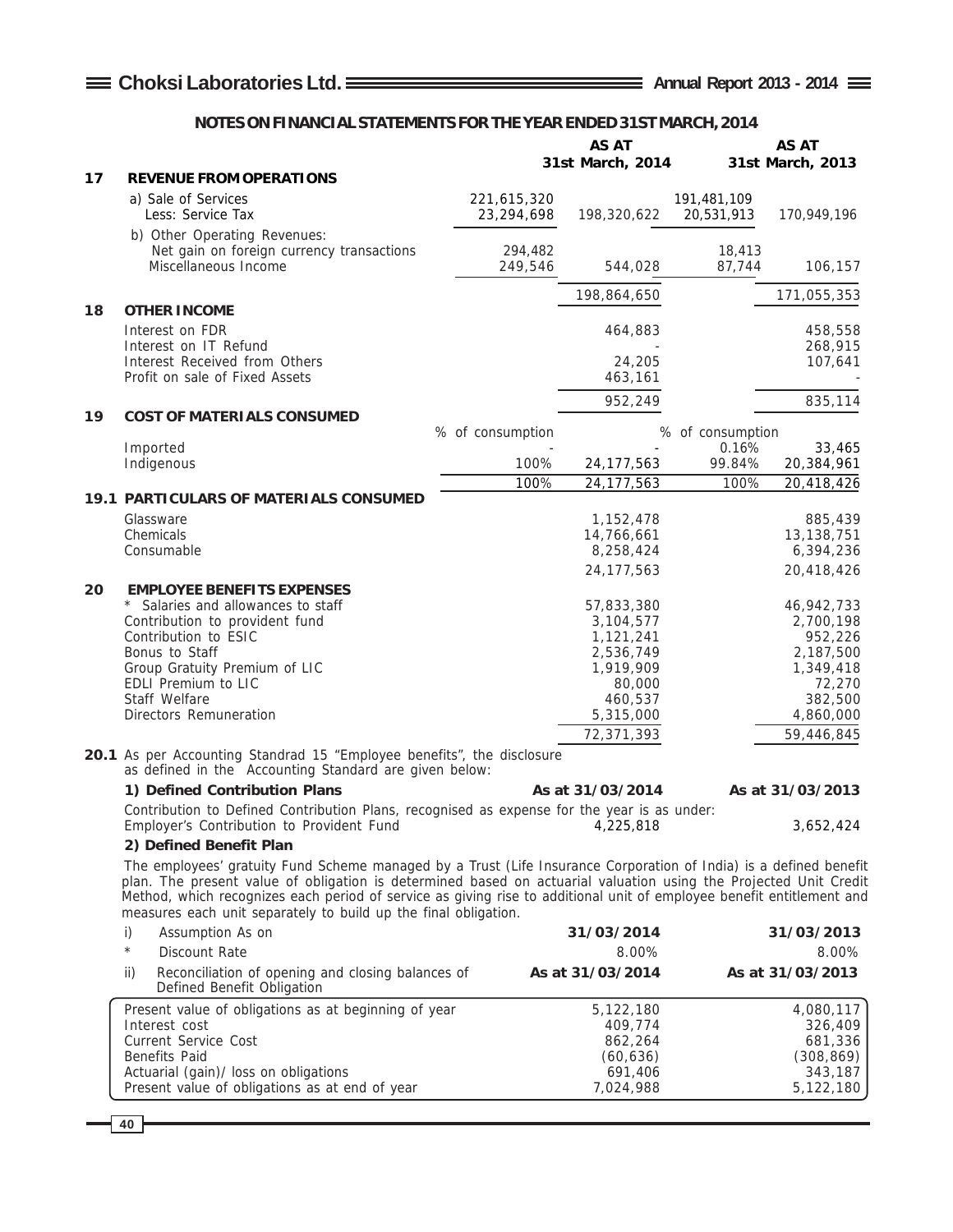|      | <u>VAI VUTAL JITA I LIVILIVI JI UN TIIL TEAN LIVIDLIJ JI JI IVIANUI I, ZU I T</u>                                  | AS AT<br>31st March, 2014   | AS AT<br>31st March, 2013 |
|------|--------------------------------------------------------------------------------------------------------------------|-----------------------------|---------------------------|
|      | Reconciliation of opening and closing balances of<br>iii)<br>fair value of Plan Assets                             |                             |                           |
|      | Fair value of plan assets at beginning of year                                                                     | 1,203,154                   | 904,272                   |
|      | Expected return on plan assets                                                                                     | 129,108                     | 86,751                    |
|      | Contributions                                                                                                      | 600,000                     | 521,000                   |
|      | <b>Benefits Paid</b>                                                                                               | (60, 636)                   | (308, 869)                |
|      | Actuarial gain/(loss) on Plan assets<br>Fair value of plan assets at the end of year                               | <b>NIL</b><br>1,871,626     | NIL.<br>1,203,154         |
|      | iv) Table showing fair value of plan assets                                                                        |                             |                           |
|      | Fair value of plan assets at beginning of year                                                                     | 1,203,154                   | 904,272                   |
|      | Actual return on plan assets                                                                                       | 129,108                     | 86,751                    |
|      | Contributions                                                                                                      | 600,000                     | 521,000                   |
|      | Benefits Paid                                                                                                      | (60, 636)                   | (308, 869)                |
|      | Fair value of plan assets at the end of year                                                                       | 1,871,626                   | 1,203,154                 |
|      | Funded status<br>Excess of Actual over estimated return on plan assets                                             | (5, 153, 362)<br><b>NIL</b> | (3,919,026)<br>NIL.       |
|      | (Actual rate of return = Estimated rate of return as ARD falls on 31st March)                                      |                             |                           |
|      | v) Actuarial Gain/Loss recognized                                                                                  |                             |                           |
|      | Acturial (gain)/ loss on obiligations                                                                              | (691, 406)                  | (343, 187)                |
|      | Acturial (gain)/ loss for the year - plan assets                                                                   | <b>NIL</b>                  | NIL.                      |
|      | Acturial (gain)/ loss on obiligations                                                                              | 691,406                     | 343,187                   |
|      | Acturial (gain)/ loss recognized in the year                                                                       | 691,406                     | 343,187                   |
|      | vi) The amounts to be recognized in the balance sheet and statement of profit and loss                             |                             |                           |
|      | Present value of obligations as at the end of year                                                                 | 7,024,988                   | 5,122,180                 |
|      | Fair value of plan assets as at the end of the year                                                                | 1,871,626                   | 1,203,154                 |
|      | Funded status                                                                                                      | (5, 153, 362)               | (3,919,026)               |
|      | Net asset/(liability) recognized in the balance sheet<br>vii) Expenses Recongnised in statement of profit and loss | (5, 153, 362)               | (3,919,026)               |
|      |                                                                                                                    |                             |                           |
|      | Current Service cost<br>Interest Cost                                                                              | 862,264<br>409,774          | 681,336<br>326,409        |
|      | Expected return on plan asset                                                                                      | (129, 108)                  | (86, 751)                 |
|      | Net Acturial (gain)/ loss recognized in the year                                                                   | 691,406                     | 343,187                   |
|      | Expenses recognised in statement of Profit and loss                                                                | 1,834,336                   | 1,264,181                 |
| 21   | <b>FINANCE COSTS</b>                                                                                               |                             |                           |
|      | Interest to Bank                                                                                                   |                             |                           |
|      | (a) on Term Loans                                                                                                  | 5,714,825                   | 4,601,929                 |
|      | (b) on Working Capital Loans                                                                                       | 3,654,810                   | 3,744,776                 |
|      | Interest to Others                                                                                                 | 1,750,291                   | 2,418,313                 |
|      | Bank charges                                                                                                       | 780,971                     | 563,610                   |
| 22   | <b>OTHER EXPENSES</b>                                                                                              | 11,900,897                  | 11,328,628                |
|      |                                                                                                                    |                             |                           |
| 22.1 | <b>Direct Expenses</b><br>Laboratory Expenses                                                                      | 7,036,410                   | 5,742,412                 |
|      | Power & Fuel Charges                                                                                               | 6,676,043                   | 5,334,463                 |
|      | Insurance: Instruments & Building                                                                                  | 136,658                     | 144,750                   |
|      | Freight / Transporation Charges                                                                                    | 136,261                     | 186,555                   |
|      | Testing Charges                                                                                                    | 1,558,779                   | 1,182,051                 |
|      | NABL/BIS/NPL - Asstt. Charges                                                                                      | 319,586                     | 512,435                   |
|      | Repair & Maintenance - Instruments                                                                                 | 6,964,453                   | 5,313,991                 |
|      | Repair & Maintenance - Building                                                                                    | 1,031,271                   | 1,462,982                 |
|      | Training & Certification Charges                                                                                   | 547,251                     | 256,846                   |
|      |                                                                                                                    | 24,406,712                  | 20,136,485                |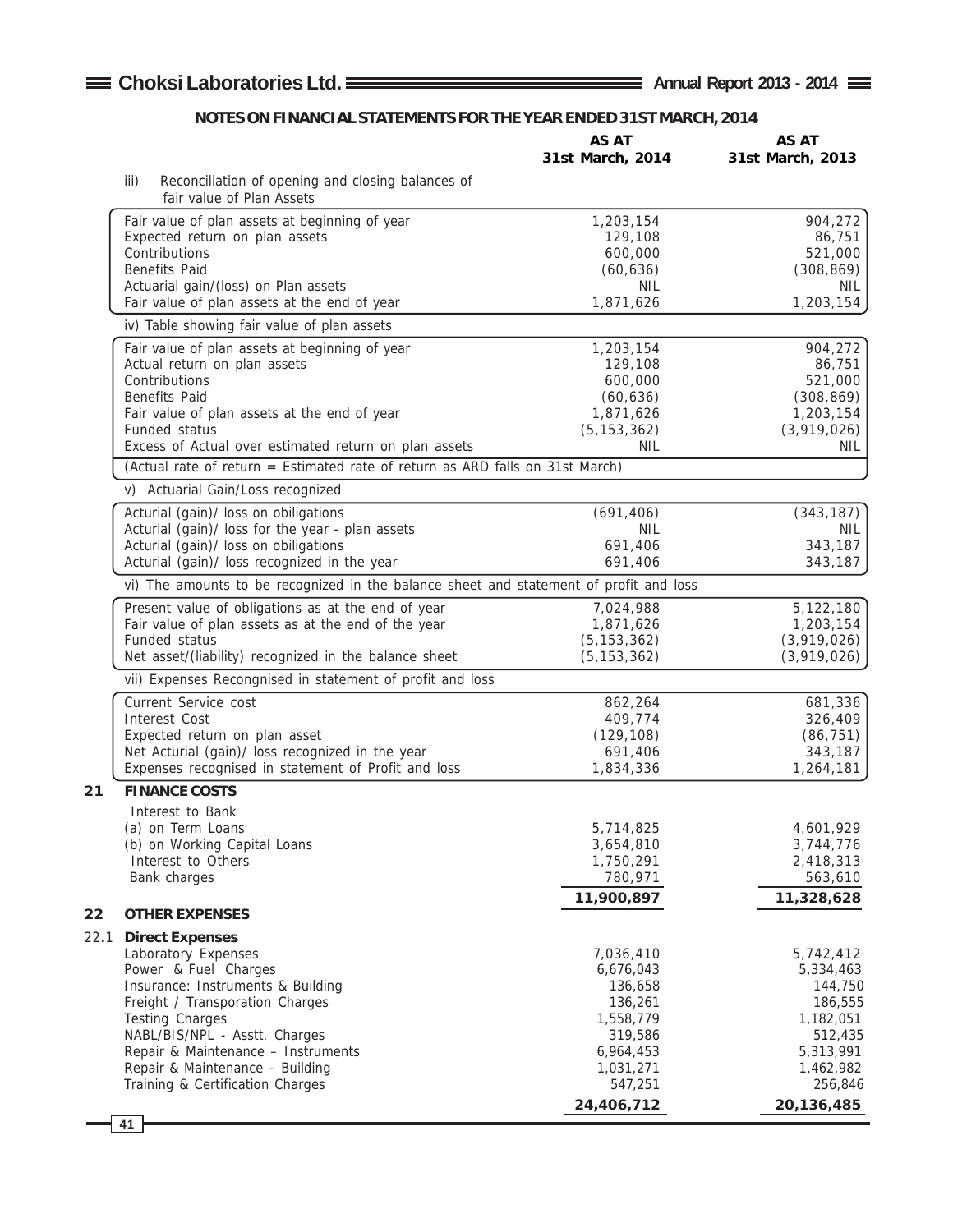|    |                                                                                                                                                                                                                                                                                                                                                                                                                                                                                                                                                                                                                                                                                                                                                                                                                                     |                                                                                                                                                                                                                                                                                                                                                       | AS AT                                                      | $5.1777$ and $1.1971$ and $1.1971$ and $1.1971$ and $1.1971$ and $1.1971$ and $1.1971$ and $1.1971$ and $1.1971$ and $1.1971$ and $1.1971$ and $1.1971$ and $1.1971$ and $1.1971$ and $1.1971$ and $1.1971$ and $1.1971$ and                                                                                                                              | AS AT                                                      |
|----|-------------------------------------------------------------------------------------------------------------------------------------------------------------------------------------------------------------------------------------------------------------------------------------------------------------------------------------------------------------------------------------------------------------------------------------------------------------------------------------------------------------------------------------------------------------------------------------------------------------------------------------------------------------------------------------------------------------------------------------------------------------------------------------------------------------------------------------|-------------------------------------------------------------------------------------------------------------------------------------------------------------------------------------------------------------------------------------------------------------------------------------------------------------------------------------------------------|------------------------------------------------------------|-----------------------------------------------------------------------------------------------------------------------------------------------------------------------------------------------------------------------------------------------------------------------------------------------------------------------------------------------------------|------------------------------------------------------------|
|    |                                                                                                                                                                                                                                                                                                                                                                                                                                                                                                                                                                                                                                                                                                                                                                                                                                     |                                                                                                                                                                                                                                                                                                                                                       | 31st March, 2014 31st March, 2013                          |                                                                                                                                                                                                                                                                                                                                                           |                                                            |
|    | 22.2 Selling and Distribution Expenses<br>Advertisement Expenses<br><b>Business Promotion Expenses</b><br>Commission & Brokerages<br>Discount Allowed<br>Bad Debts Written Off                                                                                                                                                                                                                                                                                                                                                                                                                                                                                                                                                                                                                                                      |                                                                                                                                                                                                                                                                                                                                                       | 766,169<br>2,174,563<br>2,563,748<br>604,408<br>676,882    |                                                                                                                                                                                                                                                                                                                                                           | 153,875<br>2,129,265<br>2,718,302<br>943,621<br>695,056    |
|    |                                                                                                                                                                                                                                                                                                                                                                                                                                                                                                                                                                                                                                                                                                                                                                                                                                     |                                                                                                                                                                                                                                                                                                                                                       | 6,785,770                                                  |                                                                                                                                                                                                                                                                                                                                                           | 6,640,119                                                  |
|    | 22.3 Establishment Expenses<br>Security Service Charges<br>Housekeeping Charges<br>Telephone & Mobile Expenses<br>Internet Expenses<br>Postage & Courier Charges<br>Conveyance Expenses<br>Vehicle Running & Maintenance<br>Computer Expenses<br>Guest House Expenses<br>Printing & Stationery Expenses<br>Books & Periodicals<br>Directors' Sitting Fees<br>Rent Charges<br>Insurance on Vehicle<br>Insurance on Others<br>Garden Maintenance Charges<br>Office Expenses / Maintenance charges<br>Repair & Maintenance Charges<br>Membership Fees & Subscriptions<br>Placement Expenses<br>Legal Expenses<br>Professional Charges<br>Auditor's Remuneration<br>Rates & Taxes<br>Registration / Filing / Licence Renewal Fees<br>Listing Fees<br>Penalty Charges<br>Donation<br>Travelling Expenses<br>Loss on Sale of Fixed Assets | 1,114,132<br>825,180<br>772,346<br>1,033,234<br>1,130,283<br>503,574<br>1,228,630<br>2,667,461<br>115,551<br>2,857,546<br>203,375<br>24,000<br>5,319,137<br>137,757<br>433,828<br>67,233<br>628,968<br>223,474<br>98,176<br>119,000<br>215,388<br>2,760,915<br>175,000<br>554,982<br>92,868<br>145,000<br>93,626<br>48,000<br>4,404,965<br>27,993,629 |                                                            | 921,543<br>402,755<br>814,043<br>1,046,965<br>838,229<br>484,746<br>1,206,426<br>2,400,522<br>79,265<br>2,106,871<br>137,495<br>18,000<br>5,127,915<br>93,526<br>302,013<br>62,333<br>499,255<br>209,096<br>52,439<br>190,625<br>298,883<br>2,454,897<br>175,000<br>510,153<br>41,251<br>74,512<br>13,800<br>50,101<br>4,443,678<br>232,555<br>25,288,892 |                                                            |
|    | Total                                                                                                                                                                                                                                                                                                                                                                                                                                                                                                                                                                                                                                                                                                                                                                                                                               |                                                                                                                                                                                                                                                                                                                                                       | 59,186,111                                                 |                                                                                                                                                                                                                                                                                                                                                           | 52,065,496                                                 |
|    | 23.1 VALUE OF IMPORTS ON CIF BASIS IN RESPECT OF<br>Capital Goods<br>Consumables                                                                                                                                                                                                                                                                                                                                                                                                                                                                                                                                                                                                                                                                                                                                                    |                                                                                                                                                                                                                                                                                                                                                       | 2013-14<br>4,178,277<br>966,140<br>5, 144, 417             |                                                                                                                                                                                                                                                                                                                                                           | 2012-13<br>2,239,192<br>796,708<br>3,035,900               |
|    | 23.2 PAYMENT TO AUDITORS AS:                                                                                                                                                                                                                                                                                                                                                                                                                                                                                                                                                                                                                                                                                                                                                                                                        |                                                                                                                                                                                                                                                                                                                                                       |                                                            |                                                                                                                                                                                                                                                                                                                                                           |                                                            |
|    | <b>Statutory Audit Fees</b><br>Certification & Other Services                                                                                                                                                                                                                                                                                                                                                                                                                                                                                                                                                                                                                                                                                                                                                                       |                                                                                                                                                                                                                                                                                                                                                       | 175,000<br>32,500<br>207,500                               |                                                                                                                                                                                                                                                                                                                                                           | 175,000<br>42,840<br>217,840                               |
|    | 23.3 EXPNDITURE IN FOREIGN CURRENCY<br><b>Travelling Expenses</b>                                                                                                                                                                                                                                                                                                                                                                                                                                                                                                                                                                                                                                                                                                                                                                   |                                                                                                                                                                                                                                                                                                                                                       | 611,690                                                    |                                                                                                                                                                                                                                                                                                                                                           | 617,606                                                    |
|    | Membership Fees                                                                                                                                                                                                                                                                                                                                                                                                                                                                                                                                                                                                                                                                                                                                                                                                                     |                                                                                                                                                                                                                                                                                                                                                       | 59,840<br>671,530                                          |                                                                                                                                                                                                                                                                                                                                                           | 617,606                                                    |
| 24 | <b>EARNINGS IN FOREIGN EXCHANGE</b><br>FOB Value of Exports                                                                                                                                                                                                                                                                                                                                                                                                                                                                                                                                                                                                                                                                                                                                                                         |                                                                                                                                                                                                                                                                                                                                                       | 3,773,177                                                  |                                                                                                                                                                                                                                                                                                                                                           | 670,540                                                    |
| 25 | <b>EARNINGS PER SHARE (EPS)</b><br>i) Net Profit for the year attributable to equity shareholders<br>ii) Weighted Average number of Equity Shares for Basic EPS<br>iii) Weighted Average number of Equity Shares for Diluted EPS<br>iv) Face Value per equity share Amount in $(\vec{x})$<br>v) Earnings per Share (Basic)<br>vi) Earnings per Share (Diluted)<br>42                                                                                                                                                                                                                                                                                                                                                                                                                                                                |                                                                                                                                                                                                                                                                                                                                                       | 11,651,438<br>6,965,263<br>6,965,263<br>10<br>1.67<br>1.67 |                                                                                                                                                                                                                                                                                                                                                           | 10,222,062<br>6,665,263<br>6,665,263<br>10<br>1.53<br>1.53 |
|    |                                                                                                                                                                                                                                                                                                                                                                                                                                                                                                                                                                                                                                                                                                                                                                                                                                     |                                                                                                                                                                                                                                                                                                                                                       |                                                            |                                                                                                                                                                                                                                                                                                                                                           |                                                            |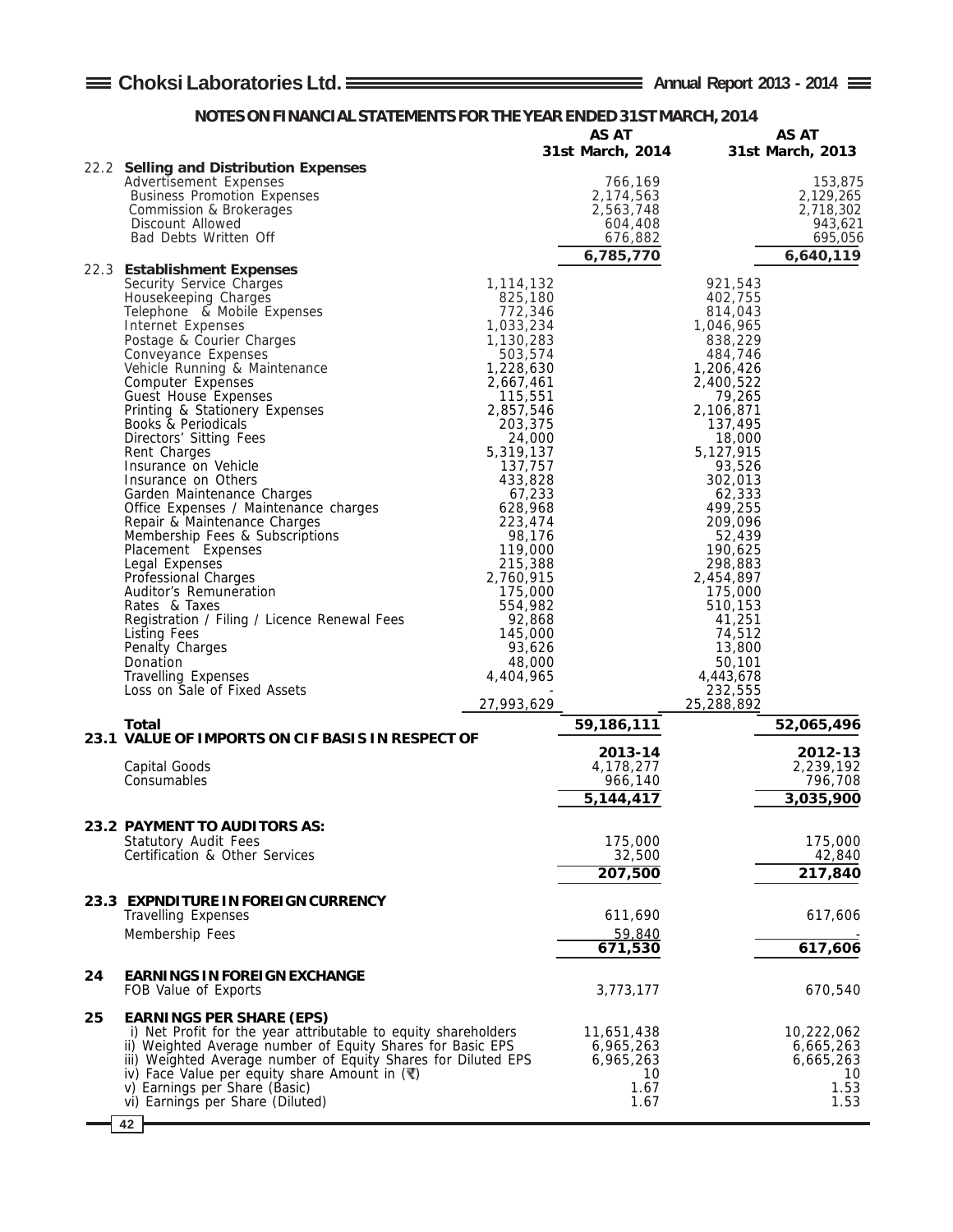#### **NOTES ON FINANCIAL STATEMENTS FOR THE YEAR ENDED 31ST MARCH, 2014**

- 26. Segmental Reporting : The Company is engaged in the sole segment of Analysis and Testing. There are, therefore, no separate segments within the Company as defined by AS-17 (Segmental Reporting) issued by the ICAI.
- 27. Related Party Disclosures :
	- Relationships (Related party relationships are as identified by the Company and relied upon by the Auditors)
		- 1. Related Parties
			- (a) Individual having control & Key Management Personnel Mr. Sunil Choksi Managing Director Mrs. Himika Varma Varmanda Jt. Managing Director Mrs. Stela Choksi Whole Time Director Mr. Vyangesh Choksi Whole Time Director (b) Relatives of KMP Mrs.Neeta Shah
			- D. G Choksi HUF Mrs. Khyati Choksi
			- (c) Enterprises having control by the KMP or relatives Choksi Holding Company Private Limited.
- 2. Disclosure of transactions between the Company and Related Parties and the Status of outstanding balances as at March 31, 2014:

| Nature of Transactions      | Control and KMP | Individual having Relatives of KMP | Enterprises<br>Having Control | Outstanding balance<br>as on 31-03-2014 |
|-----------------------------|-----------------|------------------------------------|-------------------------------|-----------------------------------------|
| Remuneration                | 5315000         | Nil                                |                               | 421793                                  |
| Commission                  |                 | 1013184                            |                               | 259711                                  |
| Salary                      |                 | 480000                             |                               | 36201                                   |
| Rent                        | 300000          | 1136820                            |                               | 270000                                  |
| Deposit Given               |                 | Op.Bal. 20 Lacs                    |                               | 2000000                                 |
| Loan Taken                  | 12200000        |                                    |                               | 11500000                                |
| Loan Repaid                 | 700000          |                                    |                               | 11500000                                |
| Preferrential Shares issued |                 |                                    | 3,150,000                     |                                         |
|                             |                 |                                    |                               |                                         |

27. Operating Leases :

| i)            | Obligation on Non-cancelable operating leases :                                                                                                                                                                                                                                   |                                                                                                                                                                                                                                                       |
|---------------|-----------------------------------------------------------------------------------------------------------------------------------------------------------------------------------------------------------------------------------------------------------------------------------|-------------------------------------------------------------------------------------------------------------------------------------------------------------------------------------------------------------------------------------------------------|
|               | not later than one year<br>a)<br>later than one year and not later than five years<br>b)<br>later than five years<br>C)                                                                                                                                                           | 7,22,029<br>1,57,536<br>7,48,296                                                                                                                                                                                                                      |
| $\mathsf{ii}$ | Total of minimum sub-lease payments expected                                                                                                                                                                                                                                      | <b>NIL</b>                                                                                                                                                                                                                                            |
| iii)          | Lease payments recognized in the statement of<br>Profit & Loss for the Period                                                                                                                                                                                                     | 53, 19, 137                                                                                                                                                                                                                                           |
| iv)           | Sub lease payments received or receivable recognized<br>in P&L A/c during the period                                                                                                                                                                                              | <b>NIL</b>                                                                                                                                                                                                                                            |
| V)            | General description of significant leasing arrangements<br>Description of the assets taken on operating lease<br>a)<br>Basis on which contingent rent payments are determined<br>b)<br>Terms of renewal or purchase options and escalation<br>C)<br>clauses of lease arrangements | Various Properities for Commercial use<br>Basis taken as per the lease agreements with<br>the lessor<br>All lease agreements are general and can be<br>renewed after expiry of the lease period. No<br>purchase options specifically mentioned in the |
|               | Restrictions imposed by lease agreements, if any<br>d)                                                                                                                                                                                                                            | agreement.<br>Not to sub-lease                                                                                                                                                                                                                        |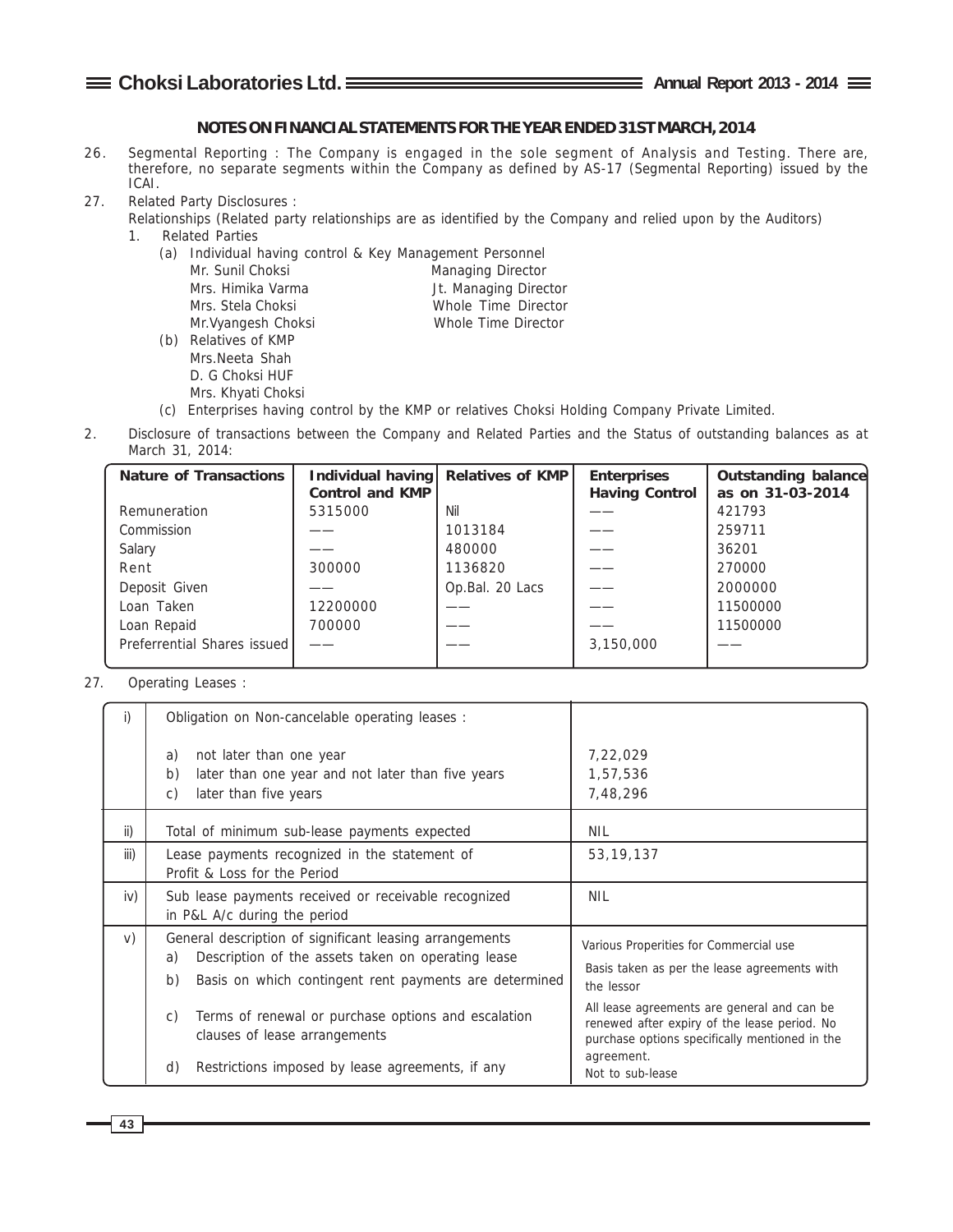- 29. Contingent liabilities not provided for in respect of:
	- a) Guarantees issued by Bank on behalf of the Company Rs.1,34,264/-(Previous year Rs.3,68,396).
	- b) Income Tax Demand AY 2009-10 Rs.576960/- (the Company has undergone for Appeal before CIT (Appeals)) (Previous Year- Rs. 576,960/-).
	- c) An amount of Rs.32,04,212/- has been shown as recoverable from Commissioner of Customs (EPCG) under current assets.This amount was forfieted by the said authority during FY 2012-13 . The Company has timely fulfilled all export obligations & is under the process of recovering the same from the said authority.
- 30. Estimated amount of Contracts remaining to be executed on Capital Account and not provided for (net of advances) Rs. Nil (Previous year Rs. 1.96 Crores).
- 31. Disclosure in terms of Accounting Standard "Impairment Losses":

|                                                                                                                                                                                                                                                                                                                                            | 31-3-2014                | $31 - 3 - 2013$          |
|--------------------------------------------------------------------------------------------------------------------------------------------------------------------------------------------------------------------------------------------------------------------------------------------------------------------------------------------|--------------------------|--------------------------|
| Amount of impairment Losses recognized in the Profit & Loss A/c<br>Amount of reversal of impairment losses recognized in the Profit & Loss A/c<br>ii)<br>Amount of impairment losses recognized directly against revaluation surplus<br>iii)<br>Amount of reversals of impairment losses recognized directly in revaluation surplus<br>IV) | Nil<br>Nil<br>Nil<br>Nil | Nil<br>Nil<br>Nil<br>Nil |

32. The previous year figures have been regrouped/ reclassified, wherever necessary to conform to current year presentation.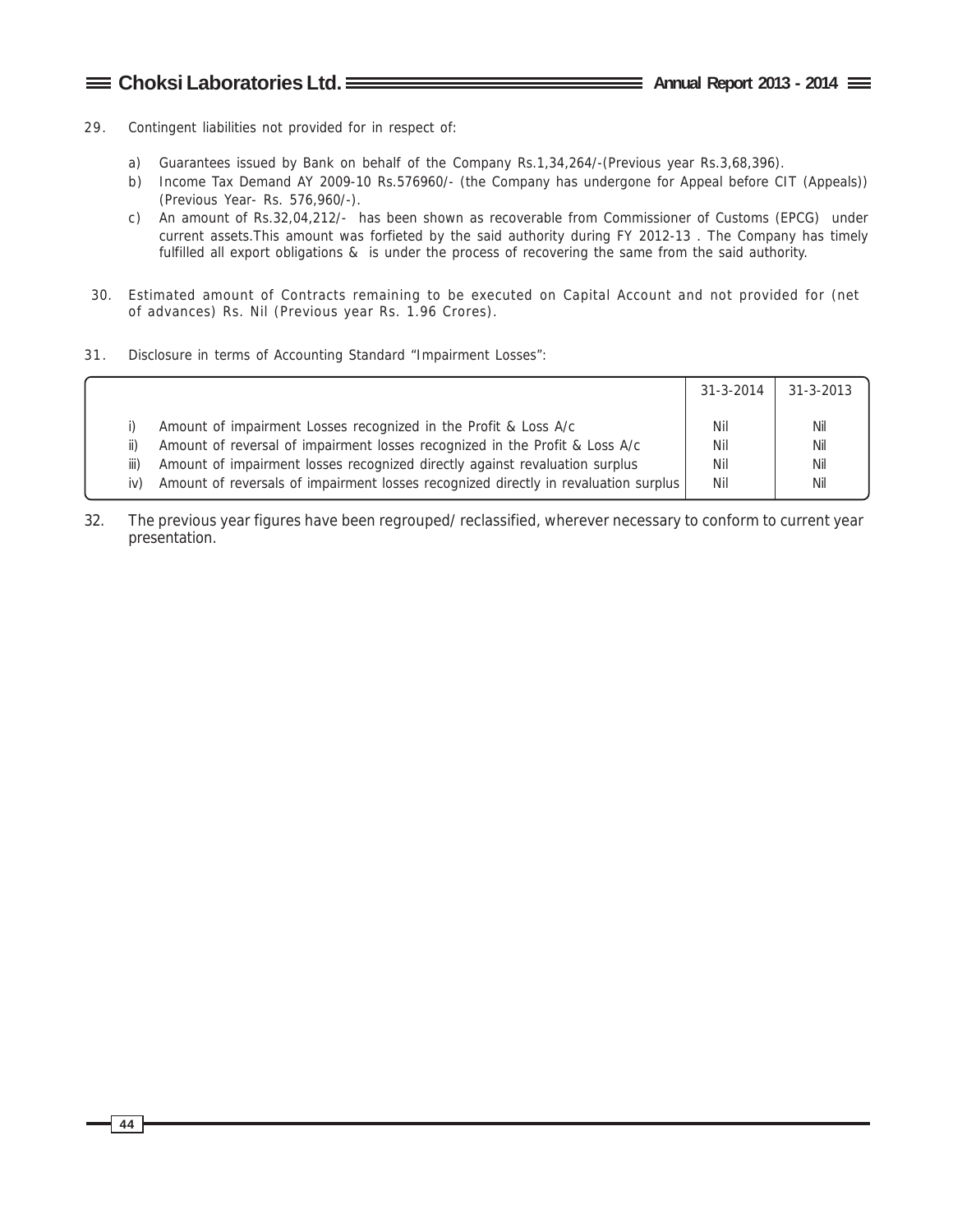# **Form No. MGT-11 Proxy Form**

## **[Pursuant to Section 105(6) of the Companies Act, 2013 and Rule 19(3) of the Companies (Management and Administration) Rules, 2014]**

| CIN:                       | L85195MP1993PLC007471              |       |  |
|----------------------------|------------------------------------|-------|--|
| Name of the Company:       | <b>CHOKSI LABORATORIES LIMITED</b> |       |  |
| Registered office:         | 6/3, MANORAMAGANJ, INDORE (M. P.)  |       |  |
| Name of the member $(s)$ : |                                    |       |  |
| Registered address :       |                                    |       |  |
| EmailID:                   |                                    |       |  |
| Folio No./Client Id:       |                                    | DPID: |  |

I/We, being the members of shares of the above named company, hereby appoint

| 1. | Name:             |                  |
|----|-------------------|------------------|
|    | <b>Address:</b>   |                  |
|    | Email ID:         |                  |
|    | <b>Signature:</b> | , or failing him |
| 2. | Name:             |                  |
|    | <b>Address:</b>   |                  |
|    | <b>Email ID:</b>  |                  |
|    | <b>Signature:</b> | , or failing him |
| 3. | Name:             |                  |
|    | <b>Address:</b>   |                  |
|    | <b>Email ID:</b>  |                  |
|    | Signature:        |                  |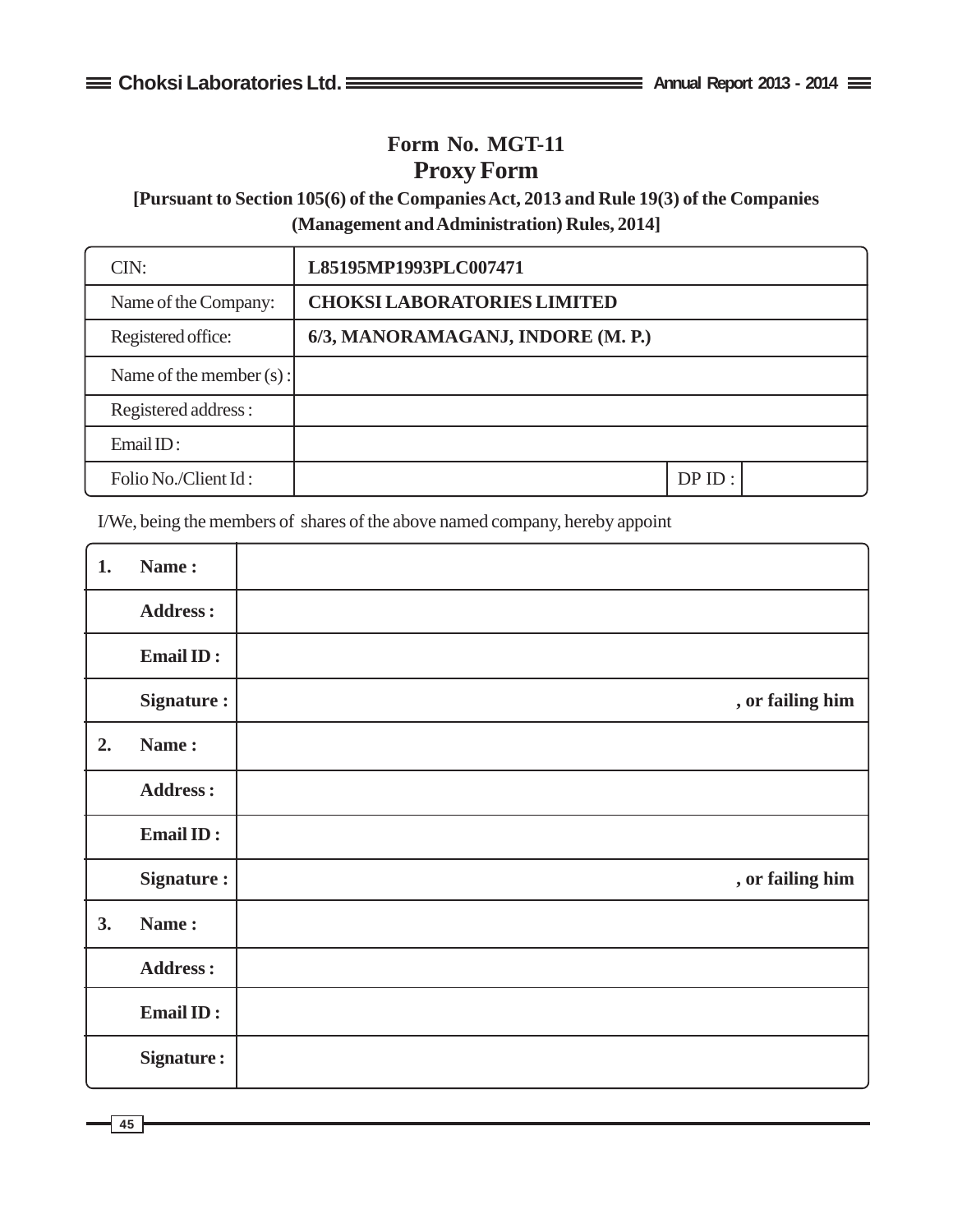as my/our proxy to attend and vote (on a poll) for me/us and on my/our behalf at the 21<sup>st</sup> Annual General Meeting of the Company, to be held on Tuesday, the 30<sup>th</sup> day of September, 2014 at 10.30 a.m. at 6/3, Manoramaganj, Indore and at any adjournment thereof in respect of such resolutions as are indicated below:

### **Resolution No.**

| Affix Revenue StampSigned thisday of 2014. | Affix            |
|--------------------------------------------|------------------|
| Signature of shareholder(s)                | Revenue<br>Stamp |
| Signature of Proxy holder(s)Note:          |                  |

This form of proxy in order to be effective should be duly completed and deposited at the Registered Office of the Company, not less than 48 hours before the commencement of the Meeting.

### **Notes:**

- 1. Proxy to be deposited at the Registered Office of the Company at 6/3, Manoramaganj, Indore-452001 (M.P.), not later than FORTY-EIGHT hours before the meeting.
- 2. All alterations made in the Form of Proxy should be initialed.
- 3. Please affix appropriate Revenue Stamp before putting signature.
- 4. In case of multiple proxies, proxy later in time shall be accepted.
- 5. A proxy need not be a shareholder of the company.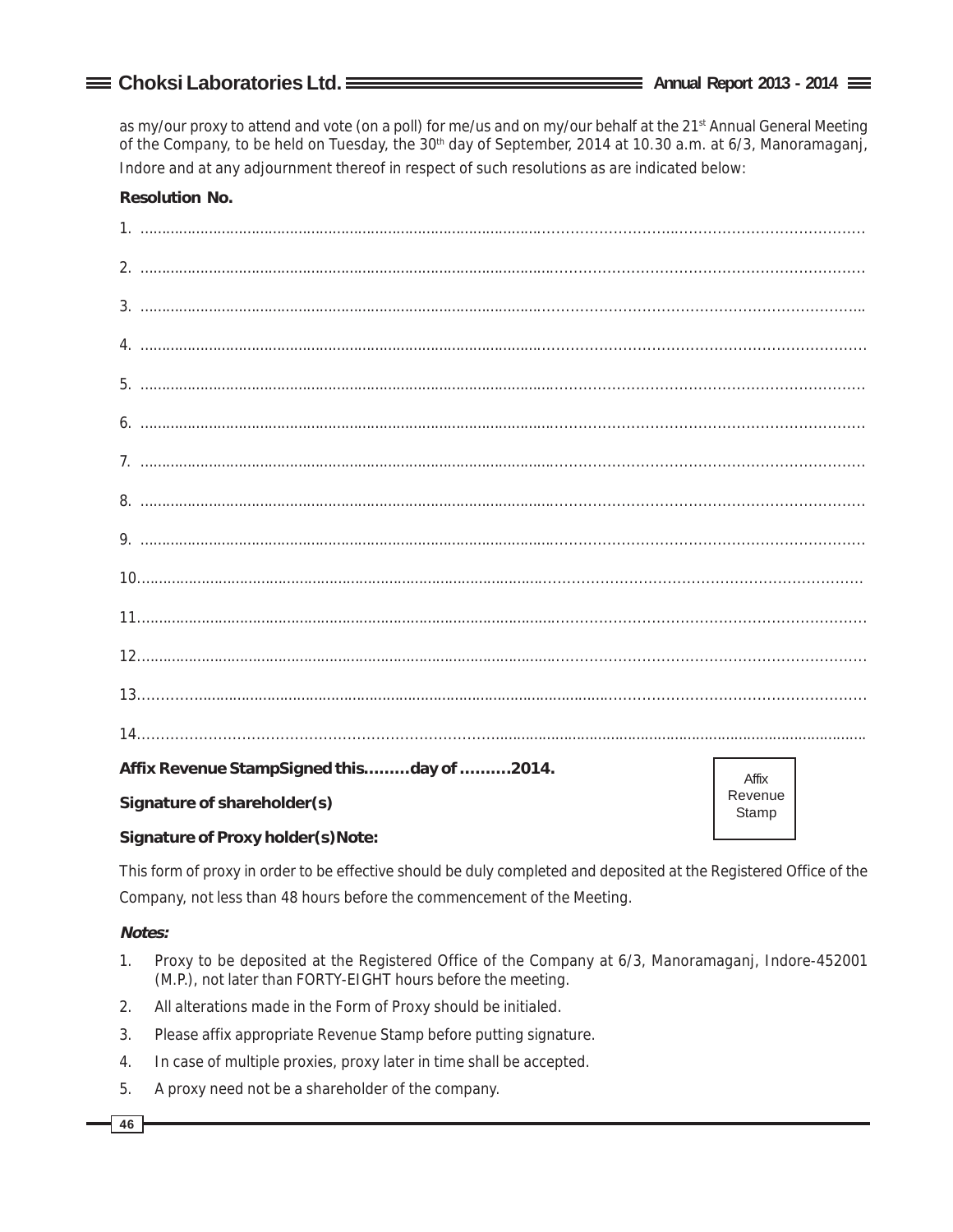# **Choksi Laboratories Limited**

**Regd. Office** : 6/3, Manoramaganj, INDORE - 452 001

# **ATTENDANCE SLIP**

21st ANNUAL GENERAL MEETING held on 30th Sepetmber, 2014

| DPID                  | Name & Address of Registered shareholder |
|-----------------------|------------------------------------------|
|                       |                                          |
| Client ID             |                                          |
|                       |                                          |
| No. of shares(s) held |                                          |
|                       |                                          |
|                       |                                          |

I certify that I am a registered shareholder / proxy for the registered shareholder of the Company. I hereby record my presence at the ANNUAL GENERAL MEETING of the Company convened at 10.30 a.m. on Tuesday,

………………………………

Member's / Proxy's Signature

Note: Please complete this and hand it over at the entrance of the hall.

September 30, 2014 at 6/3, Manoramaganj, Indore (M.P.)-452001.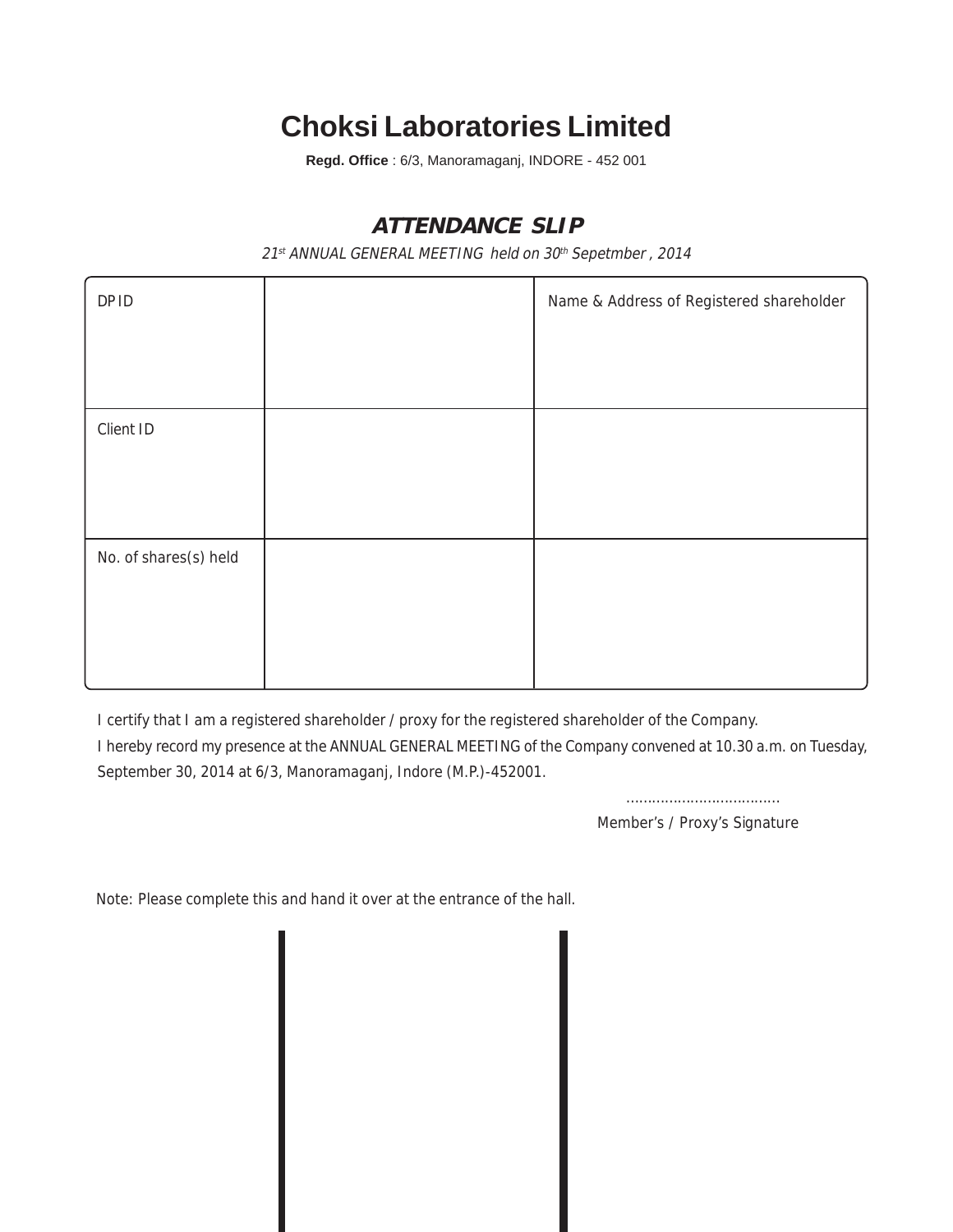RADIANT PRINTERS <sup>2538485</sup>

6/3, Manoramaganj, INDORE - 452 001 (M. P.) *RADIANT PRINTERS* 2538485

*If undelivered, Please return to*:<br>**Choksi Laboratories Limited**<br> $6/3$ , Manoramaganj, INDORE - 452 001 (M. P.) **Choksi Laboratories Limited** *If undelivered, Please return to :*

To,

Book - Post

Book - Post